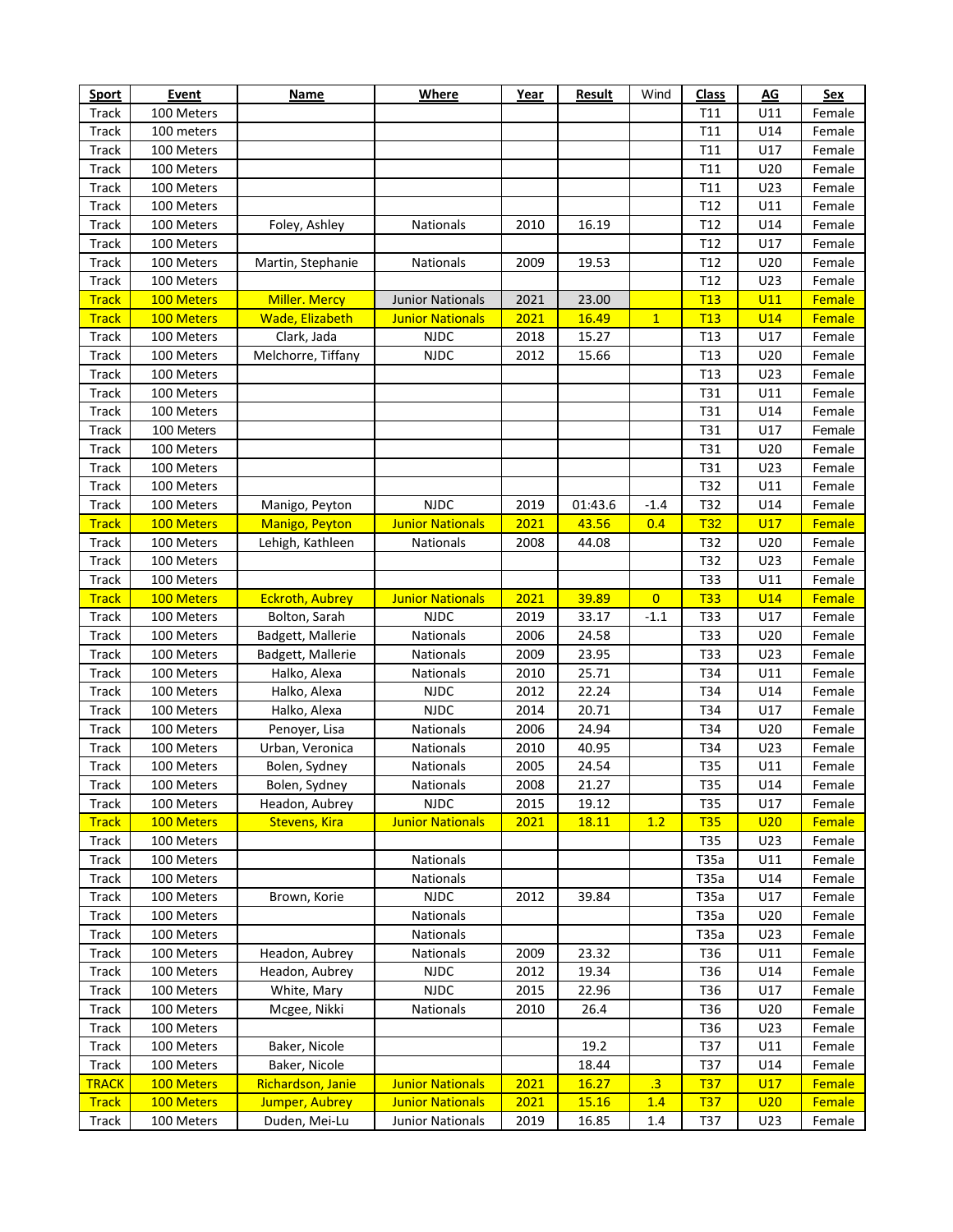| <b>NJDC</b><br><b>Track</b><br>2016<br>17.92<br>T38<br>U14<br>100 Meters<br>Guimaraes, Catarina<br>Female<br><b>NJDC</b><br>Track<br>2019<br>15.21<br>$-1.5$<br>T38<br>U17<br>Female<br>100 Meters<br>Guimaraes, Catarina<br>2021<br>14.32<br><b>T38</b><br><b>Track</b><br>100 Meters<br><b>Guimaraes, Catarina</b><br><b>Junior Nationals</b><br>$-0.7$<br>U20<br>Female<br><b>Track</b><br><b>NJDC</b><br>16.12<br>T38<br>U23<br>100 Meters<br>Mayfield, Kamee<br>2014<br>Female<br><b>Track</b><br>100 Meters<br>T40<br>U11<br>Female<br>Track<br>T40<br>U14<br>100 Meters<br>Female<br><b>Track</b><br>T40<br>U17<br>100 Meters<br>Female<br><b>Track</b><br>T40<br>U20<br>100 Meters<br>Female<br>Track<br>T40<br>U23<br>100 Meters<br>Female<br><b>Track</b><br>T41<br>U11<br>100 Meters<br>Female<br>Track<br>T41<br>U14<br>100 Meters<br>Female<br>Track<br>T41<br>U17<br>100 Meters<br>Female<br><b>Track</b><br>T41<br>U20<br>100 Meters<br>Female<br>Track<br>T41<br>U23<br>100 Meters<br>Female<br><b>NJDC</b><br>Track<br>2014<br>23.71<br>T42<br>U11<br>100 Meters<br>Hewett, Hannah<br>Female<br><b>Track</b><br><b>NJDC</b><br>2016<br>19.49<br>T42<br>U14<br>100 Meters<br>Female<br>Carr, Ryanne<br>Track<br>100 Meters<br><b>NJDC</b><br>2016<br>31.61<br>T42<br>U17<br>Cruz, Katherine<br>Female<br>Track<br>T42<br>U20<br>100 Meters<br>Female<br><b>Track</b><br>T42<br>U23<br>100 Meters<br>Female<br>Track<br>T43<br>U11<br>100 Meters<br>Female<br>Track<br>T43<br>U14<br>100 Meters<br>Female<br><b>Track</b><br>T43<br>U17<br>100 Meters<br>Female<br>Track<br>T43<br>U20<br>100 Meters<br>Female<br>Track<br>T43<br>U23<br>100 Meters<br>Female<br><b>NJDC</b><br><b>Track</b><br>Wong, Bella<br>2019<br>19.92<br>T44<br>U11<br>100 Meters<br>$-3.5$<br>Female<br><b>NJDC</b><br>Track<br>100 Meters<br>Carey, Catherine<br>2015<br>17.39<br>T44<br>U14<br>Female<br><b>Track</b><br>Silvey, Erica<br><b>NJDC</b><br>2016<br>15.44<br>T44<br>U17<br>100 Meters<br>Female<br><b>Track</b><br>100 Meters<br>T44<br>U20<br>Female<br>Track<br>T44<br>U23<br>100 Meters<br>Female<br><b>Track</b><br>T45<br>U11<br>100 Meters<br>Female<br><b>Track</b><br><b>NJDC</b><br>T45<br>U14<br>100 Meters<br>Schasfoort, Nelya Stary<br>2015<br>15.35<br>Female<br>Track<br>T45<br>U17<br>100 Meters<br>Female<br><b>Track</b><br>T45<br>U20<br>100 Meters<br>Female<br>Track<br>T45<br>U23<br>100 Meters<br>Female<br><b>NJDC</b><br>Kanas, Danielle<br>2015<br>19.52<br>T46<br>U11<br><b>Track</b><br>100 Meters<br>Female<br><b>NJDC</b><br>T46<br>Track<br>100 Meters<br>2018<br>16.17<br>U14<br>Female<br>Wong, Bethany<br>100 Meters<br><b>NJDC</b><br>2019<br>T46<br>Track<br>14.74<br>Wong, Bethany<br>-1.5<br>U17<br>Female<br><b>NJDC</b><br><b>Track</b><br>100 Meters<br>Rowe, Jasmine<br>2014<br>T46<br>U20<br>14.01<br>Female<br>Track<br>100 Meters<br>T46<br>U23<br>Female<br>Track<br>100 Meters<br>T47<br>U11<br>Female<br>Track<br>100 Meters<br>T47<br>U14<br>Female<br>Track<br>100 Meters<br>T47<br>U17<br>Female<br>Track<br>100 Meters<br>T47<br>U20<br>Female<br>Track<br>100 Meters<br>T47<br>U23<br>Female<br>Track<br>100 Meters<br>T <sub>51</sub><br>U11<br>Female<br>Track<br>100 Meters<br>Styer, Rebecca<br>Nationals<br>1996<br>43.85<br>T51<br>U14<br>Female<br>Track<br>100 Meters<br>T51<br>U17<br>Female<br>Track<br>100 Meters<br>Miller, Tina<br>Nationals<br>1999<br>38.03<br>T51<br>U20<br>Female<br>Track<br>100 Meters<br>T51<br>U23<br>Female<br>Brooks, Sierra "Sammy<br>Nationals<br>2004<br>39.07<br>Track<br>100 Meters<br>T <sub>52</sub><br>U11<br>Female<br>Track<br>100 Meters<br>Leanard, Katrina<br>Nationals<br>2001<br>29.06<br>T52<br>U14<br>Female<br>Track<br>100 Meters<br>T52<br>U17<br>Female<br>Johnson, Erin<br>22.26<br>Track<br>100 Meters<br>Nationals<br>2001<br>T52<br>U20<br>Female<br>Ives-Rublee, Mia<br>2004<br>Track<br>100 Meters<br>Nationals<br>26.08<br>T52<br>U23<br>Female<br>Track<br>100 Meters<br>Soldan, MacKenzie<br>Nationals<br>2002<br>23.4<br>T53<br>U11<br>Female | Track | 100 Meters |  |  | T38 | U11 | Female |
|--------------------------------------------------------------------------------------------------------------------------------------------------------------------------------------------------------------------------------------------------------------------------------------------------------------------------------------------------------------------------------------------------------------------------------------------------------------------------------------------------------------------------------------------------------------------------------------------------------------------------------------------------------------------------------------------------------------------------------------------------------------------------------------------------------------------------------------------------------------------------------------------------------------------------------------------------------------------------------------------------------------------------------------------------------------------------------------------------------------------------------------------------------------------------------------------------------------------------------------------------------------------------------------------------------------------------------------------------------------------------------------------------------------------------------------------------------------------------------------------------------------------------------------------------------------------------------------------------------------------------------------------------------------------------------------------------------------------------------------------------------------------------------------------------------------------------------------------------------------------------------------------------------------------------------------------------------------------------------------------------------------------------------------------------------------------------------------------------------------------------------------------------------------------------------------------------------------------------------------------------------------------------------------------------------------------------------------------------------------------------------------------------------------------------------------------------------------------------------------------------------------------------------------------------------------------------------------------------------------------------------------------------------------------------------------------------------------------------------------------------------------------------------------------------------------------------------------------------------------------------------------------------------------------------------------------------------------------------------------------------------------------------------------------------------------------------------------------------------------------------------------------------------------------------------------------------------------------------------------------------------------------------------------------------------------------------------------------------------------------------------------------------------------------------------------------------------------------------------------------------------------------------------------------------------------------------------------------------------------------------------------------------------------------------------------------------------------------------------------------------------------------------------------------------------------------------------------------------------------------------------------------------------------------------------------------------------------------------------------------------------------------------------------------------------------------------------|-------|------------|--|--|-----|-----|--------|
|                                                                                                                                                                                                                                                                                                                                                                                                                                                                                                                                                                                                                                                                                                                                                                                                                                                                                                                                                                                                                                                                                                                                                                                                                                                                                                                                                                                                                                                                                                                                                                                                                                                                                                                                                                                                                                                                                                                                                                                                                                                                                                                                                                                                                                                                                                                                                                                                                                                                                                                                                                                                                                                                                                                                                                                                                                                                                                                                                                                                                                                                                                                                                                                                                                                                                                                                                                                                                                                                                                                                                                                                                                                                                                                                                                                                                                                                                                                                                                                                                                                                                |       |            |  |  |     |     |        |
|                                                                                                                                                                                                                                                                                                                                                                                                                                                                                                                                                                                                                                                                                                                                                                                                                                                                                                                                                                                                                                                                                                                                                                                                                                                                                                                                                                                                                                                                                                                                                                                                                                                                                                                                                                                                                                                                                                                                                                                                                                                                                                                                                                                                                                                                                                                                                                                                                                                                                                                                                                                                                                                                                                                                                                                                                                                                                                                                                                                                                                                                                                                                                                                                                                                                                                                                                                                                                                                                                                                                                                                                                                                                                                                                                                                                                                                                                                                                                                                                                                                                                |       |            |  |  |     |     |        |
|                                                                                                                                                                                                                                                                                                                                                                                                                                                                                                                                                                                                                                                                                                                                                                                                                                                                                                                                                                                                                                                                                                                                                                                                                                                                                                                                                                                                                                                                                                                                                                                                                                                                                                                                                                                                                                                                                                                                                                                                                                                                                                                                                                                                                                                                                                                                                                                                                                                                                                                                                                                                                                                                                                                                                                                                                                                                                                                                                                                                                                                                                                                                                                                                                                                                                                                                                                                                                                                                                                                                                                                                                                                                                                                                                                                                                                                                                                                                                                                                                                                                                |       |            |  |  |     |     |        |
|                                                                                                                                                                                                                                                                                                                                                                                                                                                                                                                                                                                                                                                                                                                                                                                                                                                                                                                                                                                                                                                                                                                                                                                                                                                                                                                                                                                                                                                                                                                                                                                                                                                                                                                                                                                                                                                                                                                                                                                                                                                                                                                                                                                                                                                                                                                                                                                                                                                                                                                                                                                                                                                                                                                                                                                                                                                                                                                                                                                                                                                                                                                                                                                                                                                                                                                                                                                                                                                                                                                                                                                                                                                                                                                                                                                                                                                                                                                                                                                                                                                                                |       |            |  |  |     |     |        |
|                                                                                                                                                                                                                                                                                                                                                                                                                                                                                                                                                                                                                                                                                                                                                                                                                                                                                                                                                                                                                                                                                                                                                                                                                                                                                                                                                                                                                                                                                                                                                                                                                                                                                                                                                                                                                                                                                                                                                                                                                                                                                                                                                                                                                                                                                                                                                                                                                                                                                                                                                                                                                                                                                                                                                                                                                                                                                                                                                                                                                                                                                                                                                                                                                                                                                                                                                                                                                                                                                                                                                                                                                                                                                                                                                                                                                                                                                                                                                                                                                                                                                |       |            |  |  |     |     |        |
|                                                                                                                                                                                                                                                                                                                                                                                                                                                                                                                                                                                                                                                                                                                                                                                                                                                                                                                                                                                                                                                                                                                                                                                                                                                                                                                                                                                                                                                                                                                                                                                                                                                                                                                                                                                                                                                                                                                                                                                                                                                                                                                                                                                                                                                                                                                                                                                                                                                                                                                                                                                                                                                                                                                                                                                                                                                                                                                                                                                                                                                                                                                                                                                                                                                                                                                                                                                                                                                                                                                                                                                                                                                                                                                                                                                                                                                                                                                                                                                                                                                                                |       |            |  |  |     |     |        |
|                                                                                                                                                                                                                                                                                                                                                                                                                                                                                                                                                                                                                                                                                                                                                                                                                                                                                                                                                                                                                                                                                                                                                                                                                                                                                                                                                                                                                                                                                                                                                                                                                                                                                                                                                                                                                                                                                                                                                                                                                                                                                                                                                                                                                                                                                                                                                                                                                                                                                                                                                                                                                                                                                                                                                                                                                                                                                                                                                                                                                                                                                                                                                                                                                                                                                                                                                                                                                                                                                                                                                                                                                                                                                                                                                                                                                                                                                                                                                                                                                                                                                |       |            |  |  |     |     |        |
|                                                                                                                                                                                                                                                                                                                                                                                                                                                                                                                                                                                                                                                                                                                                                                                                                                                                                                                                                                                                                                                                                                                                                                                                                                                                                                                                                                                                                                                                                                                                                                                                                                                                                                                                                                                                                                                                                                                                                                                                                                                                                                                                                                                                                                                                                                                                                                                                                                                                                                                                                                                                                                                                                                                                                                                                                                                                                                                                                                                                                                                                                                                                                                                                                                                                                                                                                                                                                                                                                                                                                                                                                                                                                                                                                                                                                                                                                                                                                                                                                                                                                |       |            |  |  |     |     |        |
|                                                                                                                                                                                                                                                                                                                                                                                                                                                                                                                                                                                                                                                                                                                                                                                                                                                                                                                                                                                                                                                                                                                                                                                                                                                                                                                                                                                                                                                                                                                                                                                                                                                                                                                                                                                                                                                                                                                                                                                                                                                                                                                                                                                                                                                                                                                                                                                                                                                                                                                                                                                                                                                                                                                                                                                                                                                                                                                                                                                                                                                                                                                                                                                                                                                                                                                                                                                                                                                                                                                                                                                                                                                                                                                                                                                                                                                                                                                                                                                                                                                                                |       |            |  |  |     |     |        |
|                                                                                                                                                                                                                                                                                                                                                                                                                                                                                                                                                                                                                                                                                                                                                                                                                                                                                                                                                                                                                                                                                                                                                                                                                                                                                                                                                                                                                                                                                                                                                                                                                                                                                                                                                                                                                                                                                                                                                                                                                                                                                                                                                                                                                                                                                                                                                                                                                                                                                                                                                                                                                                                                                                                                                                                                                                                                                                                                                                                                                                                                                                                                                                                                                                                                                                                                                                                                                                                                                                                                                                                                                                                                                                                                                                                                                                                                                                                                                                                                                                                                                |       |            |  |  |     |     |        |
|                                                                                                                                                                                                                                                                                                                                                                                                                                                                                                                                                                                                                                                                                                                                                                                                                                                                                                                                                                                                                                                                                                                                                                                                                                                                                                                                                                                                                                                                                                                                                                                                                                                                                                                                                                                                                                                                                                                                                                                                                                                                                                                                                                                                                                                                                                                                                                                                                                                                                                                                                                                                                                                                                                                                                                                                                                                                                                                                                                                                                                                                                                                                                                                                                                                                                                                                                                                                                                                                                                                                                                                                                                                                                                                                                                                                                                                                                                                                                                                                                                                                                |       |            |  |  |     |     |        |
|                                                                                                                                                                                                                                                                                                                                                                                                                                                                                                                                                                                                                                                                                                                                                                                                                                                                                                                                                                                                                                                                                                                                                                                                                                                                                                                                                                                                                                                                                                                                                                                                                                                                                                                                                                                                                                                                                                                                                                                                                                                                                                                                                                                                                                                                                                                                                                                                                                                                                                                                                                                                                                                                                                                                                                                                                                                                                                                                                                                                                                                                                                                                                                                                                                                                                                                                                                                                                                                                                                                                                                                                                                                                                                                                                                                                                                                                                                                                                                                                                                                                                |       |            |  |  |     |     |        |
|                                                                                                                                                                                                                                                                                                                                                                                                                                                                                                                                                                                                                                                                                                                                                                                                                                                                                                                                                                                                                                                                                                                                                                                                                                                                                                                                                                                                                                                                                                                                                                                                                                                                                                                                                                                                                                                                                                                                                                                                                                                                                                                                                                                                                                                                                                                                                                                                                                                                                                                                                                                                                                                                                                                                                                                                                                                                                                                                                                                                                                                                                                                                                                                                                                                                                                                                                                                                                                                                                                                                                                                                                                                                                                                                                                                                                                                                                                                                                                                                                                                                                |       |            |  |  |     |     |        |
|                                                                                                                                                                                                                                                                                                                                                                                                                                                                                                                                                                                                                                                                                                                                                                                                                                                                                                                                                                                                                                                                                                                                                                                                                                                                                                                                                                                                                                                                                                                                                                                                                                                                                                                                                                                                                                                                                                                                                                                                                                                                                                                                                                                                                                                                                                                                                                                                                                                                                                                                                                                                                                                                                                                                                                                                                                                                                                                                                                                                                                                                                                                                                                                                                                                                                                                                                                                                                                                                                                                                                                                                                                                                                                                                                                                                                                                                                                                                                                                                                                                                                |       |            |  |  |     |     |        |
|                                                                                                                                                                                                                                                                                                                                                                                                                                                                                                                                                                                                                                                                                                                                                                                                                                                                                                                                                                                                                                                                                                                                                                                                                                                                                                                                                                                                                                                                                                                                                                                                                                                                                                                                                                                                                                                                                                                                                                                                                                                                                                                                                                                                                                                                                                                                                                                                                                                                                                                                                                                                                                                                                                                                                                                                                                                                                                                                                                                                                                                                                                                                                                                                                                                                                                                                                                                                                                                                                                                                                                                                                                                                                                                                                                                                                                                                                                                                                                                                                                                                                |       |            |  |  |     |     |        |
|                                                                                                                                                                                                                                                                                                                                                                                                                                                                                                                                                                                                                                                                                                                                                                                                                                                                                                                                                                                                                                                                                                                                                                                                                                                                                                                                                                                                                                                                                                                                                                                                                                                                                                                                                                                                                                                                                                                                                                                                                                                                                                                                                                                                                                                                                                                                                                                                                                                                                                                                                                                                                                                                                                                                                                                                                                                                                                                                                                                                                                                                                                                                                                                                                                                                                                                                                                                                                                                                                                                                                                                                                                                                                                                                                                                                                                                                                                                                                                                                                                                                                |       |            |  |  |     |     |        |
|                                                                                                                                                                                                                                                                                                                                                                                                                                                                                                                                                                                                                                                                                                                                                                                                                                                                                                                                                                                                                                                                                                                                                                                                                                                                                                                                                                                                                                                                                                                                                                                                                                                                                                                                                                                                                                                                                                                                                                                                                                                                                                                                                                                                                                                                                                                                                                                                                                                                                                                                                                                                                                                                                                                                                                                                                                                                                                                                                                                                                                                                                                                                                                                                                                                                                                                                                                                                                                                                                                                                                                                                                                                                                                                                                                                                                                                                                                                                                                                                                                                                                |       |            |  |  |     |     |        |
|                                                                                                                                                                                                                                                                                                                                                                                                                                                                                                                                                                                                                                                                                                                                                                                                                                                                                                                                                                                                                                                                                                                                                                                                                                                                                                                                                                                                                                                                                                                                                                                                                                                                                                                                                                                                                                                                                                                                                                                                                                                                                                                                                                                                                                                                                                                                                                                                                                                                                                                                                                                                                                                                                                                                                                                                                                                                                                                                                                                                                                                                                                                                                                                                                                                                                                                                                                                                                                                                                                                                                                                                                                                                                                                                                                                                                                                                                                                                                                                                                                                                                |       |            |  |  |     |     |        |
|                                                                                                                                                                                                                                                                                                                                                                                                                                                                                                                                                                                                                                                                                                                                                                                                                                                                                                                                                                                                                                                                                                                                                                                                                                                                                                                                                                                                                                                                                                                                                                                                                                                                                                                                                                                                                                                                                                                                                                                                                                                                                                                                                                                                                                                                                                                                                                                                                                                                                                                                                                                                                                                                                                                                                                                                                                                                                                                                                                                                                                                                                                                                                                                                                                                                                                                                                                                                                                                                                                                                                                                                                                                                                                                                                                                                                                                                                                                                                                                                                                                                                |       |            |  |  |     |     |        |
|                                                                                                                                                                                                                                                                                                                                                                                                                                                                                                                                                                                                                                                                                                                                                                                                                                                                                                                                                                                                                                                                                                                                                                                                                                                                                                                                                                                                                                                                                                                                                                                                                                                                                                                                                                                                                                                                                                                                                                                                                                                                                                                                                                                                                                                                                                                                                                                                                                                                                                                                                                                                                                                                                                                                                                                                                                                                                                                                                                                                                                                                                                                                                                                                                                                                                                                                                                                                                                                                                                                                                                                                                                                                                                                                                                                                                                                                                                                                                                                                                                                                                |       |            |  |  |     |     |        |
|                                                                                                                                                                                                                                                                                                                                                                                                                                                                                                                                                                                                                                                                                                                                                                                                                                                                                                                                                                                                                                                                                                                                                                                                                                                                                                                                                                                                                                                                                                                                                                                                                                                                                                                                                                                                                                                                                                                                                                                                                                                                                                                                                                                                                                                                                                                                                                                                                                                                                                                                                                                                                                                                                                                                                                                                                                                                                                                                                                                                                                                                                                                                                                                                                                                                                                                                                                                                                                                                                                                                                                                                                                                                                                                                                                                                                                                                                                                                                                                                                                                                                |       |            |  |  |     |     |        |
|                                                                                                                                                                                                                                                                                                                                                                                                                                                                                                                                                                                                                                                                                                                                                                                                                                                                                                                                                                                                                                                                                                                                                                                                                                                                                                                                                                                                                                                                                                                                                                                                                                                                                                                                                                                                                                                                                                                                                                                                                                                                                                                                                                                                                                                                                                                                                                                                                                                                                                                                                                                                                                                                                                                                                                                                                                                                                                                                                                                                                                                                                                                                                                                                                                                                                                                                                                                                                                                                                                                                                                                                                                                                                                                                                                                                                                                                                                                                                                                                                                                                                |       |            |  |  |     |     |        |
|                                                                                                                                                                                                                                                                                                                                                                                                                                                                                                                                                                                                                                                                                                                                                                                                                                                                                                                                                                                                                                                                                                                                                                                                                                                                                                                                                                                                                                                                                                                                                                                                                                                                                                                                                                                                                                                                                                                                                                                                                                                                                                                                                                                                                                                                                                                                                                                                                                                                                                                                                                                                                                                                                                                                                                                                                                                                                                                                                                                                                                                                                                                                                                                                                                                                                                                                                                                                                                                                                                                                                                                                                                                                                                                                                                                                                                                                                                                                                                                                                                                                                |       |            |  |  |     |     |        |
|                                                                                                                                                                                                                                                                                                                                                                                                                                                                                                                                                                                                                                                                                                                                                                                                                                                                                                                                                                                                                                                                                                                                                                                                                                                                                                                                                                                                                                                                                                                                                                                                                                                                                                                                                                                                                                                                                                                                                                                                                                                                                                                                                                                                                                                                                                                                                                                                                                                                                                                                                                                                                                                                                                                                                                                                                                                                                                                                                                                                                                                                                                                                                                                                                                                                                                                                                                                                                                                                                                                                                                                                                                                                                                                                                                                                                                                                                                                                                                                                                                                                                |       |            |  |  |     |     |        |
|                                                                                                                                                                                                                                                                                                                                                                                                                                                                                                                                                                                                                                                                                                                                                                                                                                                                                                                                                                                                                                                                                                                                                                                                                                                                                                                                                                                                                                                                                                                                                                                                                                                                                                                                                                                                                                                                                                                                                                                                                                                                                                                                                                                                                                                                                                                                                                                                                                                                                                                                                                                                                                                                                                                                                                                                                                                                                                                                                                                                                                                                                                                                                                                                                                                                                                                                                                                                                                                                                                                                                                                                                                                                                                                                                                                                                                                                                                                                                                                                                                                                                |       |            |  |  |     |     |        |
|                                                                                                                                                                                                                                                                                                                                                                                                                                                                                                                                                                                                                                                                                                                                                                                                                                                                                                                                                                                                                                                                                                                                                                                                                                                                                                                                                                                                                                                                                                                                                                                                                                                                                                                                                                                                                                                                                                                                                                                                                                                                                                                                                                                                                                                                                                                                                                                                                                                                                                                                                                                                                                                                                                                                                                                                                                                                                                                                                                                                                                                                                                                                                                                                                                                                                                                                                                                                                                                                                                                                                                                                                                                                                                                                                                                                                                                                                                                                                                                                                                                                                |       |            |  |  |     |     |        |
|                                                                                                                                                                                                                                                                                                                                                                                                                                                                                                                                                                                                                                                                                                                                                                                                                                                                                                                                                                                                                                                                                                                                                                                                                                                                                                                                                                                                                                                                                                                                                                                                                                                                                                                                                                                                                                                                                                                                                                                                                                                                                                                                                                                                                                                                                                                                                                                                                                                                                                                                                                                                                                                                                                                                                                                                                                                                                                                                                                                                                                                                                                                                                                                                                                                                                                                                                                                                                                                                                                                                                                                                                                                                                                                                                                                                                                                                                                                                                                                                                                                                                |       |            |  |  |     |     |        |
|                                                                                                                                                                                                                                                                                                                                                                                                                                                                                                                                                                                                                                                                                                                                                                                                                                                                                                                                                                                                                                                                                                                                                                                                                                                                                                                                                                                                                                                                                                                                                                                                                                                                                                                                                                                                                                                                                                                                                                                                                                                                                                                                                                                                                                                                                                                                                                                                                                                                                                                                                                                                                                                                                                                                                                                                                                                                                                                                                                                                                                                                                                                                                                                                                                                                                                                                                                                                                                                                                                                                                                                                                                                                                                                                                                                                                                                                                                                                                                                                                                                                                |       |            |  |  |     |     |        |
|                                                                                                                                                                                                                                                                                                                                                                                                                                                                                                                                                                                                                                                                                                                                                                                                                                                                                                                                                                                                                                                                                                                                                                                                                                                                                                                                                                                                                                                                                                                                                                                                                                                                                                                                                                                                                                                                                                                                                                                                                                                                                                                                                                                                                                                                                                                                                                                                                                                                                                                                                                                                                                                                                                                                                                                                                                                                                                                                                                                                                                                                                                                                                                                                                                                                                                                                                                                                                                                                                                                                                                                                                                                                                                                                                                                                                                                                                                                                                                                                                                                                                |       |            |  |  |     |     |        |
|                                                                                                                                                                                                                                                                                                                                                                                                                                                                                                                                                                                                                                                                                                                                                                                                                                                                                                                                                                                                                                                                                                                                                                                                                                                                                                                                                                                                                                                                                                                                                                                                                                                                                                                                                                                                                                                                                                                                                                                                                                                                                                                                                                                                                                                                                                                                                                                                                                                                                                                                                                                                                                                                                                                                                                                                                                                                                                                                                                                                                                                                                                                                                                                                                                                                                                                                                                                                                                                                                                                                                                                                                                                                                                                                                                                                                                                                                                                                                                                                                                                                                |       |            |  |  |     |     |        |
|                                                                                                                                                                                                                                                                                                                                                                                                                                                                                                                                                                                                                                                                                                                                                                                                                                                                                                                                                                                                                                                                                                                                                                                                                                                                                                                                                                                                                                                                                                                                                                                                                                                                                                                                                                                                                                                                                                                                                                                                                                                                                                                                                                                                                                                                                                                                                                                                                                                                                                                                                                                                                                                                                                                                                                                                                                                                                                                                                                                                                                                                                                                                                                                                                                                                                                                                                                                                                                                                                                                                                                                                                                                                                                                                                                                                                                                                                                                                                                                                                                                                                |       |            |  |  |     |     |        |
|                                                                                                                                                                                                                                                                                                                                                                                                                                                                                                                                                                                                                                                                                                                                                                                                                                                                                                                                                                                                                                                                                                                                                                                                                                                                                                                                                                                                                                                                                                                                                                                                                                                                                                                                                                                                                                                                                                                                                                                                                                                                                                                                                                                                                                                                                                                                                                                                                                                                                                                                                                                                                                                                                                                                                                                                                                                                                                                                                                                                                                                                                                                                                                                                                                                                                                                                                                                                                                                                                                                                                                                                                                                                                                                                                                                                                                                                                                                                                                                                                                                                                |       |            |  |  |     |     |        |
|                                                                                                                                                                                                                                                                                                                                                                                                                                                                                                                                                                                                                                                                                                                                                                                                                                                                                                                                                                                                                                                                                                                                                                                                                                                                                                                                                                                                                                                                                                                                                                                                                                                                                                                                                                                                                                                                                                                                                                                                                                                                                                                                                                                                                                                                                                                                                                                                                                                                                                                                                                                                                                                                                                                                                                                                                                                                                                                                                                                                                                                                                                                                                                                                                                                                                                                                                                                                                                                                                                                                                                                                                                                                                                                                                                                                                                                                                                                                                                                                                                                                                |       |            |  |  |     |     |        |
|                                                                                                                                                                                                                                                                                                                                                                                                                                                                                                                                                                                                                                                                                                                                                                                                                                                                                                                                                                                                                                                                                                                                                                                                                                                                                                                                                                                                                                                                                                                                                                                                                                                                                                                                                                                                                                                                                                                                                                                                                                                                                                                                                                                                                                                                                                                                                                                                                                                                                                                                                                                                                                                                                                                                                                                                                                                                                                                                                                                                                                                                                                                                                                                                                                                                                                                                                                                                                                                                                                                                                                                                                                                                                                                                                                                                                                                                                                                                                                                                                                                                                |       |            |  |  |     |     |        |
|                                                                                                                                                                                                                                                                                                                                                                                                                                                                                                                                                                                                                                                                                                                                                                                                                                                                                                                                                                                                                                                                                                                                                                                                                                                                                                                                                                                                                                                                                                                                                                                                                                                                                                                                                                                                                                                                                                                                                                                                                                                                                                                                                                                                                                                                                                                                                                                                                                                                                                                                                                                                                                                                                                                                                                                                                                                                                                                                                                                                                                                                                                                                                                                                                                                                                                                                                                                                                                                                                                                                                                                                                                                                                                                                                                                                                                                                                                                                                                                                                                                                                |       |            |  |  |     |     |        |
|                                                                                                                                                                                                                                                                                                                                                                                                                                                                                                                                                                                                                                                                                                                                                                                                                                                                                                                                                                                                                                                                                                                                                                                                                                                                                                                                                                                                                                                                                                                                                                                                                                                                                                                                                                                                                                                                                                                                                                                                                                                                                                                                                                                                                                                                                                                                                                                                                                                                                                                                                                                                                                                                                                                                                                                                                                                                                                                                                                                                                                                                                                                                                                                                                                                                                                                                                                                                                                                                                                                                                                                                                                                                                                                                                                                                                                                                                                                                                                                                                                                                                |       |            |  |  |     |     |        |
|                                                                                                                                                                                                                                                                                                                                                                                                                                                                                                                                                                                                                                                                                                                                                                                                                                                                                                                                                                                                                                                                                                                                                                                                                                                                                                                                                                                                                                                                                                                                                                                                                                                                                                                                                                                                                                                                                                                                                                                                                                                                                                                                                                                                                                                                                                                                                                                                                                                                                                                                                                                                                                                                                                                                                                                                                                                                                                                                                                                                                                                                                                                                                                                                                                                                                                                                                                                                                                                                                                                                                                                                                                                                                                                                                                                                                                                                                                                                                                                                                                                                                |       |            |  |  |     |     |        |
|                                                                                                                                                                                                                                                                                                                                                                                                                                                                                                                                                                                                                                                                                                                                                                                                                                                                                                                                                                                                                                                                                                                                                                                                                                                                                                                                                                                                                                                                                                                                                                                                                                                                                                                                                                                                                                                                                                                                                                                                                                                                                                                                                                                                                                                                                                                                                                                                                                                                                                                                                                                                                                                                                                                                                                                                                                                                                                                                                                                                                                                                                                                                                                                                                                                                                                                                                                                                                                                                                                                                                                                                                                                                                                                                                                                                                                                                                                                                                                                                                                                                                |       |            |  |  |     |     |        |
|                                                                                                                                                                                                                                                                                                                                                                                                                                                                                                                                                                                                                                                                                                                                                                                                                                                                                                                                                                                                                                                                                                                                                                                                                                                                                                                                                                                                                                                                                                                                                                                                                                                                                                                                                                                                                                                                                                                                                                                                                                                                                                                                                                                                                                                                                                                                                                                                                                                                                                                                                                                                                                                                                                                                                                                                                                                                                                                                                                                                                                                                                                                                                                                                                                                                                                                                                                                                                                                                                                                                                                                                                                                                                                                                                                                                                                                                                                                                                                                                                                                                                |       |            |  |  |     |     |        |
|                                                                                                                                                                                                                                                                                                                                                                                                                                                                                                                                                                                                                                                                                                                                                                                                                                                                                                                                                                                                                                                                                                                                                                                                                                                                                                                                                                                                                                                                                                                                                                                                                                                                                                                                                                                                                                                                                                                                                                                                                                                                                                                                                                                                                                                                                                                                                                                                                                                                                                                                                                                                                                                                                                                                                                                                                                                                                                                                                                                                                                                                                                                                                                                                                                                                                                                                                                                                                                                                                                                                                                                                                                                                                                                                                                                                                                                                                                                                                                                                                                                                                |       |            |  |  |     |     |        |
|                                                                                                                                                                                                                                                                                                                                                                                                                                                                                                                                                                                                                                                                                                                                                                                                                                                                                                                                                                                                                                                                                                                                                                                                                                                                                                                                                                                                                                                                                                                                                                                                                                                                                                                                                                                                                                                                                                                                                                                                                                                                                                                                                                                                                                                                                                                                                                                                                                                                                                                                                                                                                                                                                                                                                                                                                                                                                                                                                                                                                                                                                                                                                                                                                                                                                                                                                                                                                                                                                                                                                                                                                                                                                                                                                                                                                                                                                                                                                                                                                                                                                |       |            |  |  |     |     |        |
|                                                                                                                                                                                                                                                                                                                                                                                                                                                                                                                                                                                                                                                                                                                                                                                                                                                                                                                                                                                                                                                                                                                                                                                                                                                                                                                                                                                                                                                                                                                                                                                                                                                                                                                                                                                                                                                                                                                                                                                                                                                                                                                                                                                                                                                                                                                                                                                                                                                                                                                                                                                                                                                                                                                                                                                                                                                                                                                                                                                                                                                                                                                                                                                                                                                                                                                                                                                                                                                                                                                                                                                                                                                                                                                                                                                                                                                                                                                                                                                                                                                                                |       |            |  |  |     |     |        |
|                                                                                                                                                                                                                                                                                                                                                                                                                                                                                                                                                                                                                                                                                                                                                                                                                                                                                                                                                                                                                                                                                                                                                                                                                                                                                                                                                                                                                                                                                                                                                                                                                                                                                                                                                                                                                                                                                                                                                                                                                                                                                                                                                                                                                                                                                                                                                                                                                                                                                                                                                                                                                                                                                                                                                                                                                                                                                                                                                                                                                                                                                                                                                                                                                                                                                                                                                                                                                                                                                                                                                                                                                                                                                                                                                                                                                                                                                                                                                                                                                                                                                |       |            |  |  |     |     |        |
|                                                                                                                                                                                                                                                                                                                                                                                                                                                                                                                                                                                                                                                                                                                                                                                                                                                                                                                                                                                                                                                                                                                                                                                                                                                                                                                                                                                                                                                                                                                                                                                                                                                                                                                                                                                                                                                                                                                                                                                                                                                                                                                                                                                                                                                                                                                                                                                                                                                                                                                                                                                                                                                                                                                                                                                                                                                                                                                                                                                                                                                                                                                                                                                                                                                                                                                                                                                                                                                                                                                                                                                                                                                                                                                                                                                                                                                                                                                                                                                                                                                                                |       |            |  |  |     |     |        |
|                                                                                                                                                                                                                                                                                                                                                                                                                                                                                                                                                                                                                                                                                                                                                                                                                                                                                                                                                                                                                                                                                                                                                                                                                                                                                                                                                                                                                                                                                                                                                                                                                                                                                                                                                                                                                                                                                                                                                                                                                                                                                                                                                                                                                                                                                                                                                                                                                                                                                                                                                                                                                                                                                                                                                                                                                                                                                                                                                                                                                                                                                                                                                                                                                                                                                                                                                                                                                                                                                                                                                                                                                                                                                                                                                                                                                                                                                                                                                                                                                                                                                |       |            |  |  |     |     |        |
|                                                                                                                                                                                                                                                                                                                                                                                                                                                                                                                                                                                                                                                                                                                                                                                                                                                                                                                                                                                                                                                                                                                                                                                                                                                                                                                                                                                                                                                                                                                                                                                                                                                                                                                                                                                                                                                                                                                                                                                                                                                                                                                                                                                                                                                                                                                                                                                                                                                                                                                                                                                                                                                                                                                                                                                                                                                                                                                                                                                                                                                                                                                                                                                                                                                                                                                                                                                                                                                                                                                                                                                                                                                                                                                                                                                                                                                                                                                                                                                                                                                                                |       |            |  |  |     |     |        |
|                                                                                                                                                                                                                                                                                                                                                                                                                                                                                                                                                                                                                                                                                                                                                                                                                                                                                                                                                                                                                                                                                                                                                                                                                                                                                                                                                                                                                                                                                                                                                                                                                                                                                                                                                                                                                                                                                                                                                                                                                                                                                                                                                                                                                                                                                                                                                                                                                                                                                                                                                                                                                                                                                                                                                                                                                                                                                                                                                                                                                                                                                                                                                                                                                                                                                                                                                                                                                                                                                                                                                                                                                                                                                                                                                                                                                                                                                                                                                                                                                                                                                |       |            |  |  |     |     |        |
|                                                                                                                                                                                                                                                                                                                                                                                                                                                                                                                                                                                                                                                                                                                                                                                                                                                                                                                                                                                                                                                                                                                                                                                                                                                                                                                                                                                                                                                                                                                                                                                                                                                                                                                                                                                                                                                                                                                                                                                                                                                                                                                                                                                                                                                                                                                                                                                                                                                                                                                                                                                                                                                                                                                                                                                                                                                                                                                                                                                                                                                                                                                                                                                                                                                                                                                                                                                                                                                                                                                                                                                                                                                                                                                                                                                                                                                                                                                                                                                                                                                                                |       |            |  |  |     |     |        |
|                                                                                                                                                                                                                                                                                                                                                                                                                                                                                                                                                                                                                                                                                                                                                                                                                                                                                                                                                                                                                                                                                                                                                                                                                                                                                                                                                                                                                                                                                                                                                                                                                                                                                                                                                                                                                                                                                                                                                                                                                                                                                                                                                                                                                                                                                                                                                                                                                                                                                                                                                                                                                                                                                                                                                                                                                                                                                                                                                                                                                                                                                                                                                                                                                                                                                                                                                                                                                                                                                                                                                                                                                                                                                                                                                                                                                                                                                                                                                                                                                                                                                |       |            |  |  |     |     |        |
|                                                                                                                                                                                                                                                                                                                                                                                                                                                                                                                                                                                                                                                                                                                                                                                                                                                                                                                                                                                                                                                                                                                                                                                                                                                                                                                                                                                                                                                                                                                                                                                                                                                                                                                                                                                                                                                                                                                                                                                                                                                                                                                                                                                                                                                                                                                                                                                                                                                                                                                                                                                                                                                                                                                                                                                                                                                                                                                                                                                                                                                                                                                                                                                                                                                                                                                                                                                                                                                                                                                                                                                                                                                                                                                                                                                                                                                                                                                                                                                                                                                                                |       |            |  |  |     |     |        |
|                                                                                                                                                                                                                                                                                                                                                                                                                                                                                                                                                                                                                                                                                                                                                                                                                                                                                                                                                                                                                                                                                                                                                                                                                                                                                                                                                                                                                                                                                                                                                                                                                                                                                                                                                                                                                                                                                                                                                                                                                                                                                                                                                                                                                                                                                                                                                                                                                                                                                                                                                                                                                                                                                                                                                                                                                                                                                                                                                                                                                                                                                                                                                                                                                                                                                                                                                                                                                                                                                                                                                                                                                                                                                                                                                                                                                                                                                                                                                                                                                                                                                |       |            |  |  |     |     |        |
|                                                                                                                                                                                                                                                                                                                                                                                                                                                                                                                                                                                                                                                                                                                                                                                                                                                                                                                                                                                                                                                                                                                                                                                                                                                                                                                                                                                                                                                                                                                                                                                                                                                                                                                                                                                                                                                                                                                                                                                                                                                                                                                                                                                                                                                                                                                                                                                                                                                                                                                                                                                                                                                                                                                                                                                                                                                                                                                                                                                                                                                                                                                                                                                                                                                                                                                                                                                                                                                                                                                                                                                                                                                                                                                                                                                                                                                                                                                                                                                                                                                                                |       |            |  |  |     |     |        |
|                                                                                                                                                                                                                                                                                                                                                                                                                                                                                                                                                                                                                                                                                                                                                                                                                                                                                                                                                                                                                                                                                                                                                                                                                                                                                                                                                                                                                                                                                                                                                                                                                                                                                                                                                                                                                                                                                                                                                                                                                                                                                                                                                                                                                                                                                                                                                                                                                                                                                                                                                                                                                                                                                                                                                                                                                                                                                                                                                                                                                                                                                                                                                                                                                                                                                                                                                                                                                                                                                                                                                                                                                                                                                                                                                                                                                                                                                                                                                                                                                                                                                |       |            |  |  |     |     |        |
|                                                                                                                                                                                                                                                                                                                                                                                                                                                                                                                                                                                                                                                                                                                                                                                                                                                                                                                                                                                                                                                                                                                                                                                                                                                                                                                                                                                                                                                                                                                                                                                                                                                                                                                                                                                                                                                                                                                                                                                                                                                                                                                                                                                                                                                                                                                                                                                                                                                                                                                                                                                                                                                                                                                                                                                                                                                                                                                                                                                                                                                                                                                                                                                                                                                                                                                                                                                                                                                                                                                                                                                                                                                                                                                                                                                                                                                                                                                                                                                                                                                                                |       |            |  |  |     |     |        |
|                                                                                                                                                                                                                                                                                                                                                                                                                                                                                                                                                                                                                                                                                                                                                                                                                                                                                                                                                                                                                                                                                                                                                                                                                                                                                                                                                                                                                                                                                                                                                                                                                                                                                                                                                                                                                                                                                                                                                                                                                                                                                                                                                                                                                                                                                                                                                                                                                                                                                                                                                                                                                                                                                                                                                                                                                                                                                                                                                                                                                                                                                                                                                                                                                                                                                                                                                                                                                                                                                                                                                                                                                                                                                                                                                                                                                                                                                                                                                                                                                                                                                |       |            |  |  |     |     |        |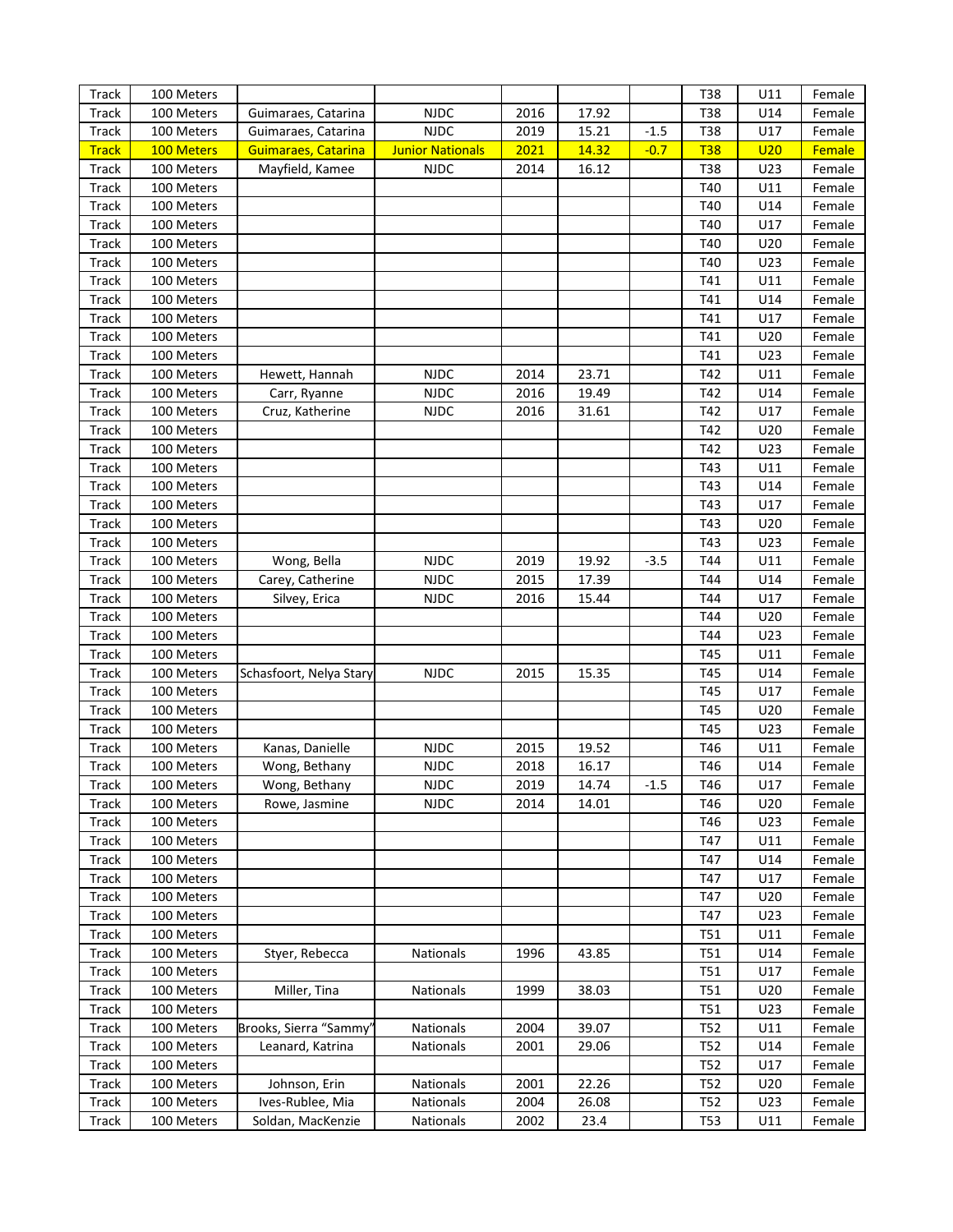| <b>Track</b> | 100 Meters  | McFadden, Tatyana       | <b>Nationals</b>        | 2002 | 16.87    |        | <b>T53</b>      | U14        | Female        |
|--------------|-------------|-------------------------|-------------------------|------|----------|--------|-----------------|------------|---------------|
| Track        | 100 Meters  | Santiago, Hope          | <b>NJDC</b>             | 2019 | 21.13    | $-1.1$ | <b>T53</b>      | U17        | Female        |
| Track        | 100 Meters  | Blauwet, Cheri          | Nationals               | 1999 | 18.08    |        | T53             | U20        | Female        |
| Track        | 100 Meters  | Redden, Margaret        | Nationals               | 2006 | 19.25    |        | T53             | U23        | Female        |
| Track        | 100 Meters  | McFadden, Hannah        | Nationals               | 2006 | 22.05    |        | T54             | U11        | Female        |
| Track        | 100 Meters  | McClammer, Chelsea      | Nationals               | 2007 | 19.02    |        | T <sub>54</sub> | U14        | Female        |
| <b>Track</b> | 100 Meters  | <b>Counts, Abigail</b>  | <b>Junior Nationals</b> | 2021 | 19.73    | $-0.7$ | <b>T54</b>      | U17        | Female        |
| Track        | 100 Meters  | McFadden, Tatyana       | Nationals               | 2007 | 16.34    |        | T <sub>54</sub> | U20        | Female        |
| Track        | 100 Meters  | Palacios, Claudia       | Nationals               | 2004 | 18.94    |        | T <sub>54</sub> | U23        | Female        |
| Track        | 100 Meters  | Todd, Ellie             | <b>NJDC</b>             | 2019 | 23.8     | $-3.5$ | T61             | U11        | Female        |
| Track        | 100 Meters  | Carr, Ryanne            | <b>NJDC</b>             | 2019 | 19.42    | $-1.4$ | T61             | U17        | Female        |
| Track        | 100 Meters  | Longmire, Hannah        | <b>NJDC</b>             | 2019 | 20.05    | $-1.5$ | T62             | U14        | Female        |
| Track        | 100 Meters  | Sandoval, Azalia        | <b>NJDC</b>             | 2019 | 23.29    | $-3.5$ | T63             | U11        | Female        |
| <b>Track</b> | 100 Meters  | <b>Eddington, Katie</b> | <b>Junior Nationals</b> | 2021 | 18.33    | $-0.1$ | <b>T63</b>      | <b>U14</b> | <b>Female</b> |
| Track        | 100 Meters  | Fraser, Samantha        | <b>NJDC</b>             | 2019 | 22.02    | $-1.4$ | T63             | U17        | Female        |
| Track        | 100 Meters  | Cruz, Katherine         | <b>NJDC</b>             | 2019 | 28.58    | $-1$   | T63             | U20        | Female        |
| <b>Track</b> | 100 Meters  | Duncan, Ayla            | <b>Junior Nationals</b> | 2021 | 17.62    | $-0.1$ | <b>T64</b>      | U11        | <b>Female</b> |
| <b>Track</b> | 100 Meters  | Chavez, Chloe           | <b>Junior Nationals</b> | 2021 | 15.35    | 1.2    | <b>T64</b>      | <b>U17</b> | <b>Female</b> |
| Track        | 1500 Meters |                         |                         |      |          |        | T <sub>11</sub> | U14        | Female        |
| Track        | 1500 Meters |                         |                         |      |          |        | T <sub>11</sub> | U17        | Female        |
| Track        | 1500 Meters |                         |                         |      |          |        | T <sub>11</sub> | U20        | Female        |
| Track        | 1500 Meters |                         |                         |      |          |        | T11             | U23        | Female        |
| Track        | 1500 Meters |                         |                         |      |          |        | T <sub>12</sub> | U14        | Female        |
| Track        | 1500 Meters |                         |                         |      |          |        | T <sub>12</sub> | U17        | Female        |
| Track        | 1500 Meters |                         |                         |      |          |        | T <sub>12</sub> | U20        | Female        |
| Track        | 1500 Meters |                         |                         |      |          |        | T <sub>12</sub> | U23        | Female        |
| Track        | 1500 Meters | Wade, Elizabeth         | <b>NJDC</b>             | 2019 | 06:43.8  |        | T <sub>13</sub> | U14        | Female        |
| Track        | 1500 Meters | Clark, Jada             | <b>NJDC</b>             | 2018 | 06:07.70 |        | T <sub>13</sub> | U17        | Female        |
| Track        | 1500 Meters |                         |                         |      |          |        | T <sub>13</sub> | U20        | Female        |
| Track        | 1500 Meters |                         |                         |      |          |        | T <sub>13</sub> | U23        | Female        |
| Track        | 1500 Meters |                         |                         |      |          |        | T33             | U14        | Female        |
| Track        | 1500 Meters |                         |                         |      |          |        | T33             | U17        | Female        |
| Track        | 1500 Meters | Messer, Kristen         | Nationals               | 2006 | 06:50.9  |        | T33             | U20        | Female        |
| Track        | 1500 Meters | Badgett, Mallerie       | Nationals               | 2009 | 05:38.7  |        | T33             | U23        | Female        |
| Track        | 1500 Meters | Halko, Alexa            | <b>NJDC</b>             | 2013 | 04:58.6  |        | T34             | U14        | Female        |
| Track        | 1500 Meters | Halko, Alexa            | <b>NJDC</b>             | 2014 | 04:54.0  |        | T34             | U17        | Female        |
| <b>Track</b> | 1500 Meters | <b>Fisher, Skyler</b>   | <b>Junior Nationals</b> | 2021 | 5:29.27  |        | <b>T34</b>      | U20        | <b>Female</b> |
| Track        | 1500 Meters |                         |                         |      |          |        | T34             | U23        | Female        |
| Track        | 1500 Meters |                         |                         |      |          |        | T35             | U14        | Female        |
| Track        | 1500 Meters |                         |                         |      |          |        | T35             | U17        | Female        |
| Track        | 1500 Meters |                         |                         |      |          |        | T35             | U20        | Female        |
| Track        | 1500 Meters |                         |                         |      |          |        | T35             | U23        | Female        |
| Track        | 1500 Meters | Badeaux, Alexandra      | <b>Nationals</b>        | 2008 | 08:50.7  |        | T36             | U14        | Female        |
| Track        | 1500 Meters | White, Mary             | <b>NJDC</b>             | 2014 | 08:32.8  |        | T36             | U17        | Female        |
| Track        | 1500 Meters |                         |                         |      |          |        | T36             | U20        | Female        |
| Track        | 1500 Meters |                         |                         |      |          |        | T36             | U23        | Female        |
| Track        | 1500 Meters | Schlesinger, Annie      | <b>NJDC</b>             | 2011 | 07:16.2  |        | T37             | U14        | Female        |
| Track        | 1500 Meters | Schlesinger, Annie      | <b>NJDC</b>             | 2013 | 07:15.5  |        | T37             | U17        | Female        |
| Track        | 1500 Meters | Styer, D.               |                         |      | 07:55.0  |        | T37             | U20        | Female        |
| Track        | 1500 Meters |                         |                         |      |          |        | T37             | U23        | Female        |
| Track        | 1500 Meters | Guimaraes, Catarina     | <b>NJDC</b>             | 2016 | 7:19.90  |        | T38             | U14        | Female        |
| Track        | 1500 Meters |                         |                         |      |          |        | T38             | U17        | Female        |
| Track        | 1500 Meters |                         |                         |      |          |        | T38             | U20        | Female        |
| Track        | 1500 Meters |                         |                         |      |          |        | T38             | U23        | Female        |
| Track        | 1500 Meters |                         |                         |      |          |        | T42             | U14        | Female        |
| Track        | 1500 Meters |                         |                         |      |          |        | T42             | U17        | Female        |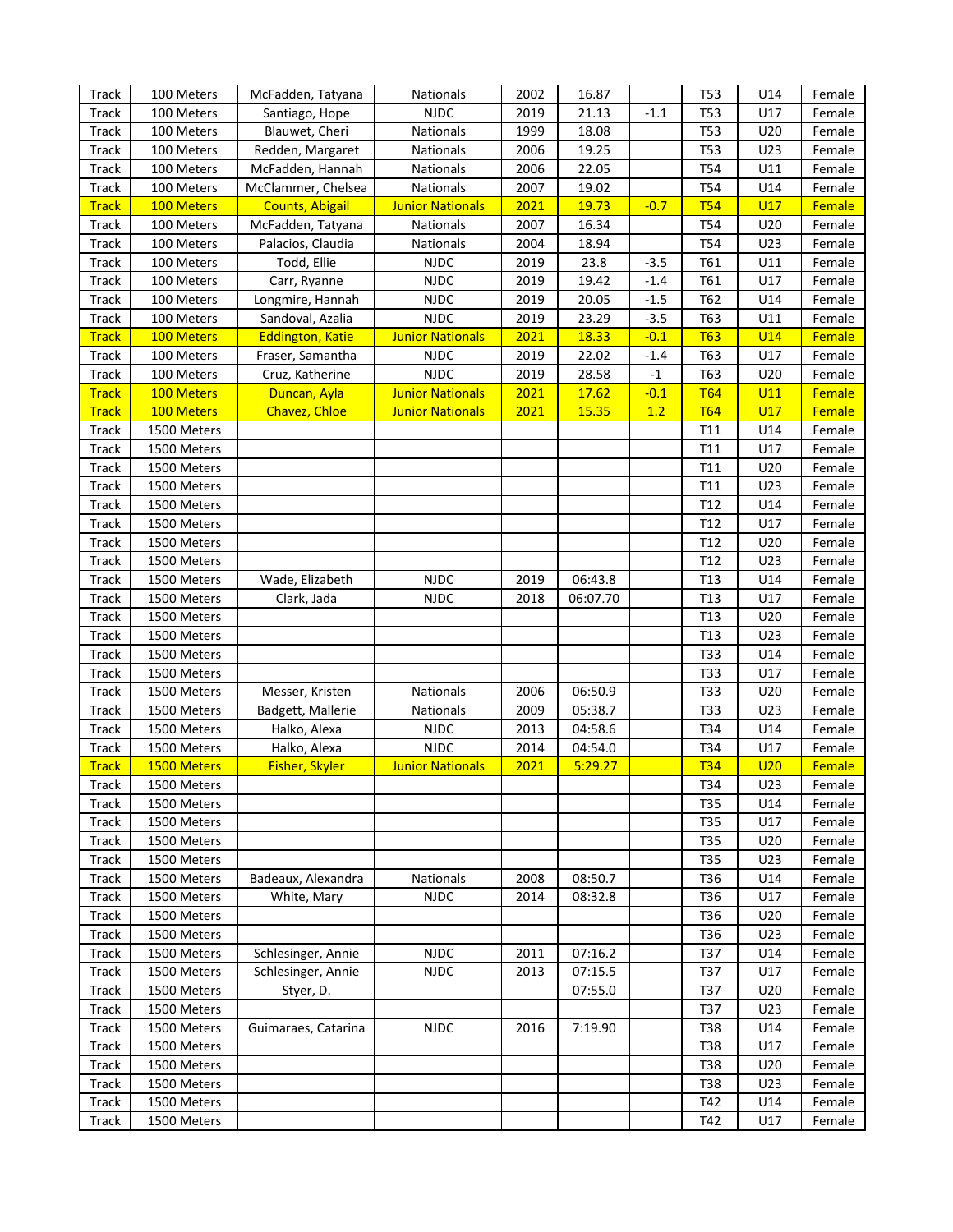| <b>Track</b>   | 1500 Meters              |                                           |                                                    |              |                |                  | T42             | U20               | Female           |
|----------------|--------------------------|-------------------------------------------|----------------------------------------------------|--------------|----------------|------------------|-----------------|-------------------|------------------|
| Track          | 1500 Meters              |                                           |                                                    |              |                |                  | T42             | U23               | Female           |
| <b>Track</b>   | 1500 Meters              |                                           |                                                    |              |                |                  | T43             | U14               | Female           |
| Track          | 1500 Meters              |                                           |                                                    |              |                |                  | T43             | U17               | Female           |
| <b>Track</b>   | 1500 Meters              |                                           |                                                    |              |                |                  | T43             | U20               | Female           |
| <b>Track</b>   | 1500 Meters              |                                           |                                                    |              |                |                  | T43             | U23               | Female           |
| Track          | 1500 Meters              | Heims, Jessica                            | <b>NJDC</b>                                        | 2011         | 07:10.5        |                  | T44             | U14               | Female           |
| Track          | 1500 Meters              |                                           |                                                    |              |                |                  | T44             | U17               | Female           |
| <b>Track</b>   | 1500 Meters              |                                           |                                                    |              |                |                  | T44             | U20               | Female           |
| Track          | 1500 Meters              |                                           |                                                    |              |                |                  | T44             | U23               | Female           |
| <b>Track</b>   | 1500 Meters              |                                           |                                                    |              |                |                  | T45             | U14               | Female           |
| <b>Track</b>   | 1500 Meters              |                                           |                                                    |              |                |                  | T45             | U17               | Female           |
| <b>Track</b>   | 1500 Meters              |                                           |                                                    |              |                |                  | T45             | U20               | Female           |
| <b>Track</b>   | 1500 Meters              |                                           |                                                    |              |                |                  | T45             | U23               | Female           |
| Track          | 1500 Meters              |                                           |                                                    |              |                |                  | T46             | U14               | Female           |
| <b>Track</b>   | 1500 Meters              |                                           |                                                    |              |                |                  | T46             | U17               | Female           |
| <b>Track</b>   | 1500 Meters              | Kaplan, Lan Fen                           | Nationals                                          | 2008         | 06:51.0        |                  | T46             | U20               | Female           |
| <b>Track</b>   | 1500 Meters              |                                           |                                                    |              |                |                  | T46             | U23               | Female           |
|                | 1500 Meters              |                                           |                                                    |              |                |                  | <b>T51</b>      | U17               |                  |
| <b>Track</b>   |                          |                                           |                                                    |              |                |                  |                 |                   | Female           |
| Track          | 1500 Meters              | Fuller, Julie                             | Nationals                                          | 1997         | 09:02.5        |                  | <b>T51</b>      | U20               | Female           |
| Track          | 1500 Meters              |                                           |                                                    |              |                |                  | <b>T51</b>      | U23               | Female           |
| <b>Track</b>   | 1500 Meters              |                                           |                                                    |              |                |                  | <b>T52</b>      | U14               | Female           |
| Track          | 1500 Meters              |                                           |                                                    |              |                |                  | <b>T52</b>      | U17               | Female           |
| Track          | 1500 Meters              | Johnson, Erin                             | Nationals                                          | 1999         | 06:34.9        |                  | <b>T52</b>      | U20               | Female           |
| <b>Track</b>   | 1500 Meters              | Ives-Rublee Mia                           | <b>Nationals</b>                                   | 2004         | 06:13.3        |                  | <b>T52</b>      | U23               | Female           |
| Track          | 1500 Meters              | McFadden, Tatyana                         | Nationals                                          | 2002         | 04:16.0        |                  | <b>T53</b>      | U14               | Female           |
| Track          | 1500 Meters              | Santiago, Hope                            | <b>NJDC</b>                                        | 2019         | 6:19.31        |                  | <b>T53</b>      | U17               | Female           |
| <b>Track</b>   | 1500 Meters              | Blauwet, Cheri                            | Nationals                                          | 1999         | 04:07.3        |                  | <b>T53</b>      | U20               | Female           |
| Track          | 1500 Meters              | Redden, Margaret                          | Nationals                                          | 2006         | 04:23.9        |                  | <b>T53</b>      | U23               | Female           |
| Track          | 1500 Meters              | Weber, Amber                              | Nationals                                          | 2006         | 04:26.5        |                  | <b>T54</b>      | U14               | Female           |
| <b>Track</b>   | 1500 Meters              | Durr, Sydney                              | <b>Junior Nationals</b>                            | 2021         | 5:23.74        | 1.5              | <b>T54</b>      | U17               | Female           |
| Track          | 1500 Meters              | McFadden, Tatyana                         | Nationals                                          | 2006         | 03:35.6        |                  | <b>T54</b>      | U20               | Female           |
| Track          | 1500 Meters              | Crytzer, Chelsea                          | <b>NJDC</b>                                        | 2012         | 05:04.7        |                  | <b>T54</b>      | U23               | Female           |
| Track          | 1500 Meters              | Wong, Bayley                              | <b>NJDC</b>                                        | 2019         | 06:54.3        |                  | T62             | U14               | Female           |
| Track          | 20 Meters                |                                           |                                                    |              |                |                  | T31             | U11               | Female           |
| Track          | 20 Meters                |                                           |                                                    |              |                |                  | T32             | U11               | Female           |
| Track          | 20 Meters                |                                           |                                                    |              |                |                  | T33             | U11               | Female           |
| <b>Track</b>   | 20 Meters                | Bolen, Sydney                             | Nationals                                          | 2004         | 5.5            |                  | T35             | U11               | Female           |
| Track          | 20 Meters                |                                           | Nationals                                          |              |                |                  | T35a            | U11               | Female           |
| Track          | 20 Meters                |                                           |                                                    |              |                |                  |                 |                   |                  |
| Track          |                          |                                           |                                                    |              |                |                  | T36             | U11               | Female           |
|                | 20 Meters                |                                           |                                                    |              |                |                  | T40             | U11               | Female           |
| Track          | 20 Meters                |                                           |                                                    |              |                |                  | T41             | U11               | Female           |
| Track          | 200 meters               |                                           |                                                    |              |                |                  | T11             | U11               | Female           |
| Track          | 200 meters               |                                           |                                                    |              |                |                  | T11             | U14               | Female           |
| Track          | 200 meters               |                                           |                                                    |              |                |                  | T11             | U17               | Female           |
| Track          | 200 meters               | Rameriz, Monique                          | <b>NJDC</b>                                        | 2011         | 49.51          |                  | T11             | U20               | Female           |
| Track          | 200 Meters               |                                           |                                                    |              |                |                  | T11             | U23               | Female           |
| Track          | 200 Meters               |                                           |                                                    |              |                |                  | T12             | U11               | Female           |
| Track          | 200 Meters               | Foley, Ashley                             | Nationals                                          | 2010         | 36.53          |                  | T12             | U14               | Female           |
| Track          | 200 Meters               |                                           |                                                    |              |                |                  | T12             | U17               | Female           |
|                | 200 Meters               | Martin, Strephanie                        | Nationals                                          | 2009         | 44.92          |                  | T12             | U20               | Female           |
| Track          | 200 meters               |                                           | <b>NJDC</b>                                        |              | 45.76          |                  | T12             | U23               | Female           |
| Track          |                          | Martin, Stephanie                         |                                                    | 2011         |                |                  | T <sub>13</sub> |                   | Female           |
| Track          | 200 Meters               | Davey, Laura                              | Nationals                                          | 2008         | 48.94          |                  |                 | U11<br><b>U14</b> | Female           |
| <b>Track</b>   | 200 Meters<br>200 Meters | <b>Wade, Elizabeth</b><br>Wade, Elizabeth | <b>Junior Nationals</b><br><b>Junior Nationals</b> | 2021         | 34.91          | $-1.1$<br>$-1.1$ | T13<br>T13      | U14               |                  |
| Track<br>Track | 200 Meters               | Peters, Magnolia                          | <b>NJDC</b>                                        | 2021<br>2019 | 34.91<br>31.87 | $-2.1$           | T <sub>13</sub> | U17               | Female<br>Female |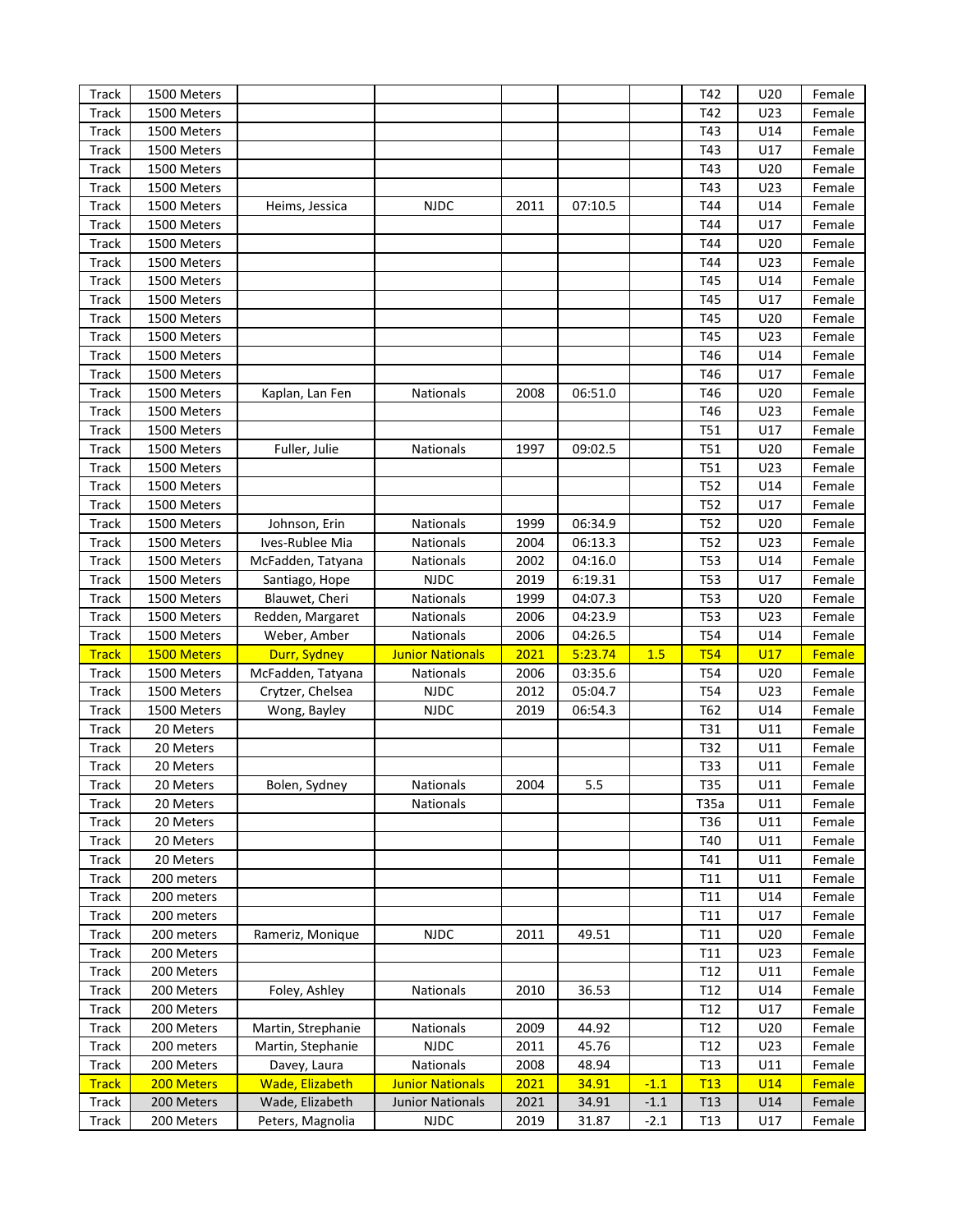| <b>Track</b> | 200 Meters | Smolka, Samatha       | <b>NJDC</b>             | 2013 | 34.53   |        | T <sub>13</sub> | U20 | Female        |
|--------------|------------|-----------------------|-------------------------|------|---------|--------|-----------------|-----|---------------|
| <b>Track</b> | 200 Meters |                       |                         |      |         |        | T <sub>13</sub> | U23 | Female        |
| <b>Track</b> | 200 Meters |                       |                         |      |         |        | T20             | U11 | Female        |
| <b>Track</b> | 200 Meters |                       |                         |      |         |        | T20             | U14 | Female        |
| <b>Track</b> | 200 Meters |                       |                         |      |         |        | T20             | U17 | Female        |
| <b>Track</b> | 200 Meters |                       |                         |      |         |        | T20             | U20 | Female        |
| <b>Track</b> | 200 Meters |                       |                         |      |         |        | T20             | U23 | Female        |
| <b>Track</b> | 200 Meters |                       |                         |      |         |        | T31             | U11 | Female        |
| <b>Track</b> | 200 Meters |                       |                         |      |         |        | T31             | U14 | Female        |
| <b>Track</b> | 200 Meters |                       |                         |      |         |        | T31             | U17 | Female        |
| <b>Track</b> | 200 Meters |                       |                         |      |         |        | T31             | U20 | Female        |
| <b>Track</b> | 200 Meters |                       |                         |      |         |        | T31             | U23 | Female        |
| <b>Track</b> | 200 Meters |                       |                         |      |         |        | T32             | U11 | Female        |
| <b>Track</b> | 200 Meters |                       |                         |      |         |        | T32             | U14 | Female        |
| <b>Track</b> | 200 Meters |                       |                         |      |         |        | T32             | U17 | Female        |
| <b>Track</b> | 200 Meters | Lehigh, Kathleen      | Nationals               | 2009 | 01:20.2 |        | T32             | U20 | Female        |
| <b>Track</b> | 200 Meters |                       |                         |      |         |        | T32             | U23 | Female        |
|              |            |                       |                         |      |         |        | T33             | U11 |               |
| <b>Track</b> | 200 Meters |                       |                         |      |         |        |                 |     | Female        |
| <b>Track</b> | 200 Meters | Styer, B.             |                         |      | 01:39.0 |        | <b>T33</b>      | U14 | Female        |
| <b>Track</b> | 200 Meters | Bolton, Sarah         | <b>NJDC</b>             | 2018 | 58.4    |        | <b>T33</b>      | U17 | Female        |
| <b>Track</b> | 200 Meters | Badgett, Mallerie     | Nationals               | 2008 | 43.79   |        | T33             | U20 | Female        |
| <b>Track</b> | 200 Meters | Badget, Mallerie      | Nationals               | 2009 | 45.09   |        | <b>T33</b>      | U23 | Female        |
| <b>Track</b> | 200 Meters | Halko, Alexa          | Nationals               | 2010 | 46.27   |        | T34             | U11 | Female        |
| <b>Track</b> | 200 Meters | Halko, Alexa          | <b>NJDC</b>             | 2013 | 37.84   |        | T34             | U14 | Female        |
| <b>Track</b> | 200 Meters | Halko, Alexa          | <b>NJDC</b>             | 2014 | 40.68   |        | T34             | U17 | Female        |
| <b>Track</b> | 200 Meters | Penoyer, Lisa         | Nationals               | 2006 | 47.45   |        | T34             | U20 | Female        |
| <b>Track</b> | 200 meters | Patterson, Alyssa     | <b>NJDC</b>             | 2013 | 48.92   |        | T34             | U23 | Female        |
| <b>Track</b> | 200 Meters | <b>Bratlie Colbie</b> | Nationals               | 2004 | 56.78   |        | <b>T35</b>      | U11 | Female        |
| <b>Track</b> | 200 Meters | Bolen, Sydney         | Nationals               | 2007 | 45.73   |        | <b>T35</b>      | U14 | Female        |
| <b>Track</b> | 200 Meters | Stevens, Kira         | <b>NJDC</b>             | 2018 | 38.4    |        | <b>T35</b>      | U17 | Female        |
| <b>Track</b> | 200 Meters | <b>Stevens, Kira</b>  | <b>Junior Nationals</b> | 2021 | 41.09   | $-0.4$ | <b>T35</b>      | U20 | Female        |
| Track        | 200 Meters | Mulkey, Brittany      | Nationals               | 2007 | 01:10.7 |        | <b>T35</b>      | U23 | Female        |
| Track        | 200 Meters | Headon, Aubrey        | Nationals               | 2010 | 54.07   |        | T36             | U11 | Female        |
| Track        | 200 Meters | Headon, Aubrey        | <b>NJDC</b>             | 2013 | 39.35   |        | T36             | U14 | Female        |
| Track        | 200 Meters | White, Mary           | <b>NJDC</b>             | 2014 | 52.12   |        | T36             | U17 | Female        |
| <b>Track</b> | 200 Meters | Mcgee, Nikki          | Nationals               | 2010 | 59.39   |        | T36             | U20 | Female        |
| Track        | 200 Meters |                       |                         |      |         |        | T36             | U23 | Female        |
| <b>Track</b> | 200 Meters | Duckett, Madeline     | <b>NJDC</b>             | 2019 | 43.11   | $-1.3$ | T37             | U11 | Female        |
| Track        | 200 Meters | Baker, Nicole         |                         |      | 38.21   |        | T37             | U14 | Female        |
| <b>TRACK</b> | 200 Meters | Richardson, Janie     | <b>Junior Nationals</b> | 2021 | 34.59   | 0.9    | <u>T37</u>      | U17 | Female        |
| <b>Track</b> | 200 Meters | Jumper, Aubrey        | <b>Junior Nationals</b> | 2021 | 33.21   | 0.5    | <b>T37</b>      | U20 | <b>Female</b> |
| Track        | 200 Meters | Duden, Mei-Li         | <b>NJDC</b>             | 2019 | 35.56   | $-1.4$ | T37             | U23 | Female        |
| Track        | 200 Meters |                       |                         |      |         |        | T38             | U11 | Female        |
| Track        | 200 Meters | Guimaraes, Catarina   | <b>NJDC</b>             | 2016 | 37.75   |        | T38             | U14 | Female        |
| Track        | 200 Meters | Guimaraes, Catarina   | <b>NJDC</b>             | 2019 | 32.41   | $-2.1$ | T38             | U17 | Female        |
| <b>TRACK</b> | 200 Meters | Guimaraes, Catarina   | <b>Junior Nationals</b> | 2021 | 30.97   | 0.5    | <b>T38</b>      | U20 | Female        |
| Track        | 200 Meters | Mayfield, Kamee       | <b>NJDC</b>             | 2014 | 36.24   |        | T38             | U23 | Female        |
| Track        | 200 Meters |                       |                         |      |         |        | T40             | U17 | Female        |
| Track        | 200 Meters |                       |                         |      |         |        | T40             | U20 | Female        |
| Track        | 200 Meters |                       |                         |      |         |        | T40             | U23 | Female        |
| Track        | 200 Meters |                       |                         |      |         |        | T41             | U17 | Female        |
| Track        | 200 Meters |                       |                         |      |         |        | T41             | U20 | Female        |
| Track        | 200 Meters |                       |                         |      |         |        | T41             | U23 | Female        |
| Track        | 200 Meters | Hewett, Hannah        | <b>NJDC</b>             | 2013 | 52.84   |        | T42             | U11 | Female        |
| Track        | 200 Meters | Carr, Ryanne          | <b>NJDC</b>             | 2016 | 42.97   |        | T42             | U14 | Female        |
| Track        | 200 Meters | Ingmire, Talea        | NJDC                    | 2013 | 01:49.3 |        | T42             | U17 | Female        |
|              |            |                       |                         |      |         |        |                 |     |               |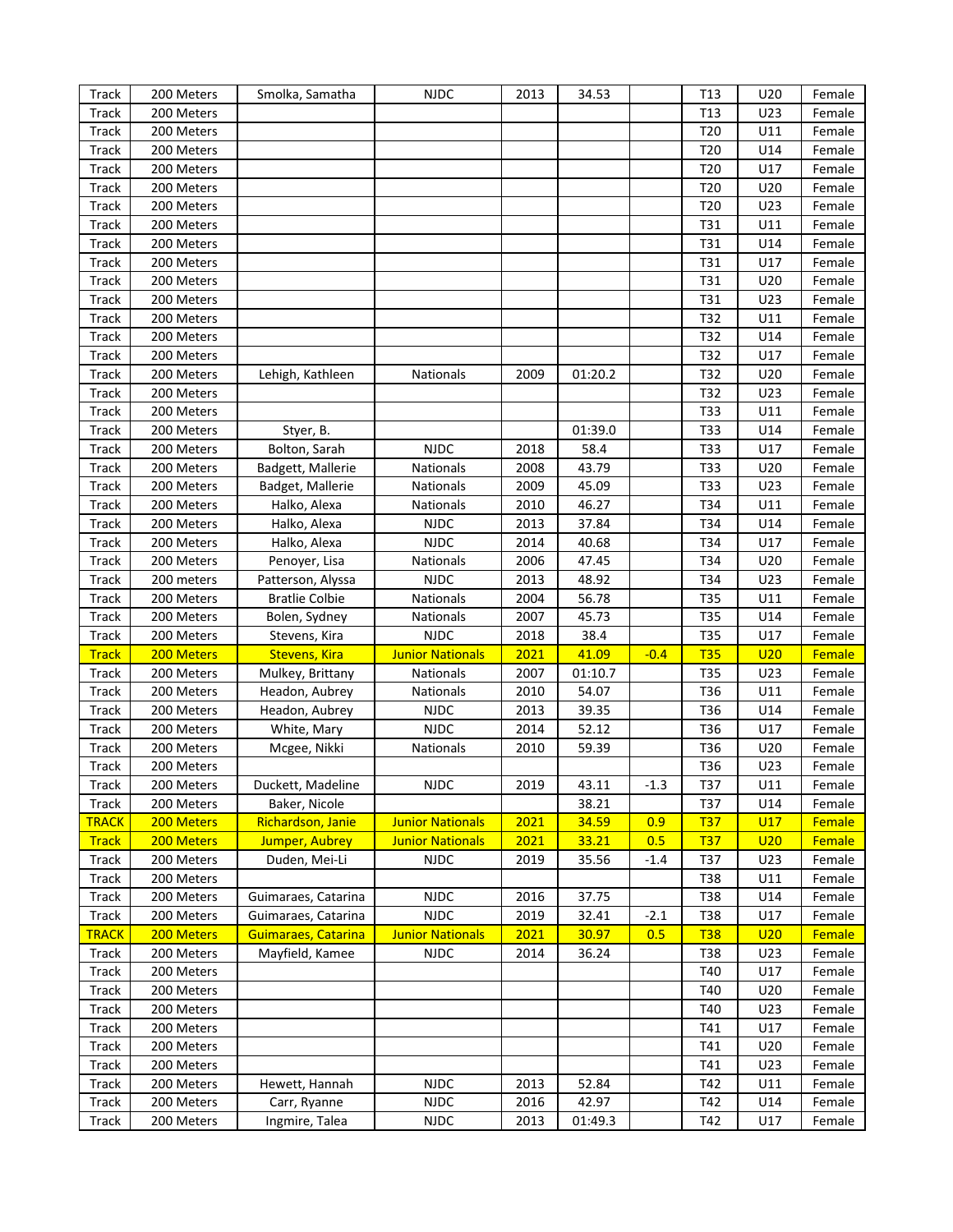| Track        | 200 Meters |                         |                         |      |         |         | T42        | U20 | Female        |
|--------------|------------|-------------------------|-------------------------|------|---------|---------|------------|-----|---------------|
| Track        | 200 Meters |                         |                         |      |         |         | T42        | U23 | Female        |
| <b>Track</b> | 200 Meters |                         |                         |      |         |         | T43        | U14 | Female        |
| Track        | 200 Meters |                         |                         |      |         |         | T43        | U17 | Female        |
| Track        | 200 Meters |                         |                         |      |         |         | T43        | U20 | Female        |
| Track        | 200 Meters |                         |                         |      |         |         | T43        | U23 | Female        |
| Track        | 200 Meters | Wong, Bella             | <b>NJDC</b>             | 2019 | 41.85   | $-1.3$  | T44        | U11 | Female        |
| Track        | 200 Meters | Carey, Catherine        | <b>NJDC</b>             | 2015 | 35.82   |         | T44        | U14 | Female        |
| Track        | 200 Meters | Silvey, Erica           | <b>NJDC</b>             | 2016 | 32.77   |         | T44        | U17 | Female        |
| Track        | 200 Meters |                         |                         |      |         |         | T44        | U20 | Female        |
| Track        | 200 Meters |                         |                         |      |         |         | T44        | U23 | Female        |
| Track        | 200 Meters |                         |                         |      |         |         | T45        | U11 | Female        |
| Track        | 200 Meters | Schasfoort, Nelya Stary | <b>NJDC</b>             | 2015 | 34.14   |         | T45        | U14 | Female        |
| Track        | 200 Meters |                         |                         |      |         |         | T45        | U17 | Female        |
| Track        | 200 Meters |                         |                         |      |         |         | T45        | U20 | Female        |
| Track        | 200 Meters |                         |                         |      |         |         | T45        | U23 | Female        |
| Track        | 200 Meters | Kanas, Danielle         | <b>NJDC</b>             | 2015 | 43.58   |         | T46        | U11 | Female        |
| Track        | 200 Meters | Wong, Bethany           | <b>NJDC</b>             | 2018 | 32.59   |         | T46        | U14 | Female        |
| Track        | 200 Meters | Wong, Bethany           | <b>NJDC</b>             | 2019 | 31.74   | $-2.4$  | T46        | U17 | Female        |
| Track        | 200 Meters | Rowe, Jasmine           | <b>NJDC</b>             | 2014 | 29.84   |         | T46        | U20 | Female        |
| Track        | 200 Meters |                         |                         |      |         |         | T46        | U23 | Female        |
| Track        | 200 Meters |                         |                         |      |         |         | T47        | U11 | Female        |
| Track        | 200 Meters |                         |                         |      |         |         | T47        | U14 | Female        |
| Track        | 200 Meters |                         |                         |      |         |         | T47        | U17 | Female        |
| Track        | 200 Meters |                         |                         |      |         |         | T47        | U20 | Female        |
| Track        | 200 Meters |                         |                         |      |         |         | T47        | U23 | Female        |
| Track        | 200 Meters |                         |                         |      |         |         | <b>T51</b> | U11 | Female        |
| Track        | 200 Meters | Styer, Rebecca          | Nationals               | 1996 | 01:43.2 |         | <b>T51</b> | U14 | Female        |
| Track        | 200 Meters |                         |                         |      |         |         | <b>T51</b> | U17 | Female        |
| Track        | 200 Meters | Fuller, Julie           | Nationals               | 1997 | 01:13.6 |         | <b>T51</b> | U20 | Female        |
| Track        | 200 Meters |                         |                         |      |         |         | <b>T51</b> | U23 | Female        |
| Track        | 200 Meters | Stroker, Ali            | Nationals               | 1995 | 02:43.2 |         | <b>T52</b> | U11 | Female        |
| Track        | 200 Meters | Leonard, Katrina        | Nationals               | 2001 | 59.57   |         | T52        | U14 | Female        |
| Track        | 200 Meters |                         |                         |      |         |         | <b>T52</b> | U17 | Female        |
| Track        | 200 Meters | Johnson, Erin           | Nationals               | 1999 | 45.8    |         | <b>T52</b> | U20 | Female        |
| <b>Track</b> | 200 Meters | Ives-Rublee, Mia        | Nationals               | 2004 | 49.98   |         | <b>T52</b> | U23 | Female        |
| Track        | 200 Meters | McFadden, Tatyana       | <b>Nationals</b>        | 1999 | 46.69   |         | <b>T53</b> | U11 | Female        |
| <b>Track</b> | 200 Meters | McFadden, Tatyana       | Nationals               | 2002 | 32.93   |         | <b>T53</b> | U14 | Female        |
| Track        | 200 Meters | Santiago, Hope          | <b>NJDC</b>             | 2019 | 43.86   | $-3$    | T53        | U17 | Female        |
| Track        | 200 Meters | Galli, Jessica          | Nationals               | 2001 | 33.36   |         | T53        | U20 | Female        |
| Track        | 200 Meters | Redden, Margaret        | Nationals               | 2006 | 34.9    |         | T53        | U23 | Female        |
| Track        | 200 Meters | McFadden, Hannah        | Nationals               | 2006 | 43.61   |         | T54        | U11 | Female        |
| Track        | 200 Meters | Shannon, LeAnn          | Nationals               | 1995 | 34.15   |         | T54        | U14 | Female        |
| Track        | 200 Meters | Ledford, Camryn         | <b>NJDC</b>             | 2019 | 41.68   | $-3$    | T54        | U17 | Female        |
| Track        | 200 Meters | McFadden, Tatyana       | Nationals               | 2006 | 29.34   |         | T54        | U20 | Female        |
| Track        | 200 Meters | Palacios, Claudia       | Nationals               | 2004 | 35.12   |         | T54        | U23 | Female        |
| Track        | 200 Meters | Todd, Ellie             | <b>NJDC</b>             | 2019 | 52.28   | $-1.3$  | T61        | U11 | Female        |
| Track        | 200 Meters | Carr, Ryanne            | <b>NJDC</b>             | 2019 | 40.13   | $-2.4$  | <b>T61</b> | U17 | Female        |
| Track        | 200 Meters | Longmire, Hannah        | <b>NJDC</b>             | 2019 | 42.35   | $-1.3$  | T62        | U14 | Female        |
| Track        | 200 Meters | Sandoval, Azalia        | <b>NJDC</b>             | 2019 | 50.39   | $-1.23$ | T63        | U11 | Female        |
| Track        | 200 Meters | Fraser, Samantha        | <b>NJDC</b>             | 2019 | 47.87   | $-2.4$  | T63        | U17 | Female        |
| <b>Track</b> | 200 Meters | Duncan, Ayla            | <b>Junior Nationals</b> | 2021 | 36.19   | 0.5     | <b>T64</b> | U11 | <b>Female</b> |
| Track        | 200 Meters | Collins, Macey          | <b>NJDC</b>             | 2019 | 47.2    | $-1.3$  | T64        | U14 | Female        |
| <b>Track</b> | 200 Meters | Chavez, Chloe           | <b>Junior Nationals</b> | 2021 | 31.99   | 0.3     | <b>T64</b> | U17 | <b>Female</b> |
| Track        | 400 meters |                         |                         |      |         |         | T11        | U11 | Female        |
| Track        | 400 meters |                         |                         |      |         |         | T11        | U14 | Female        |
|              |            |                         |                         |      |         |         |            |     |               |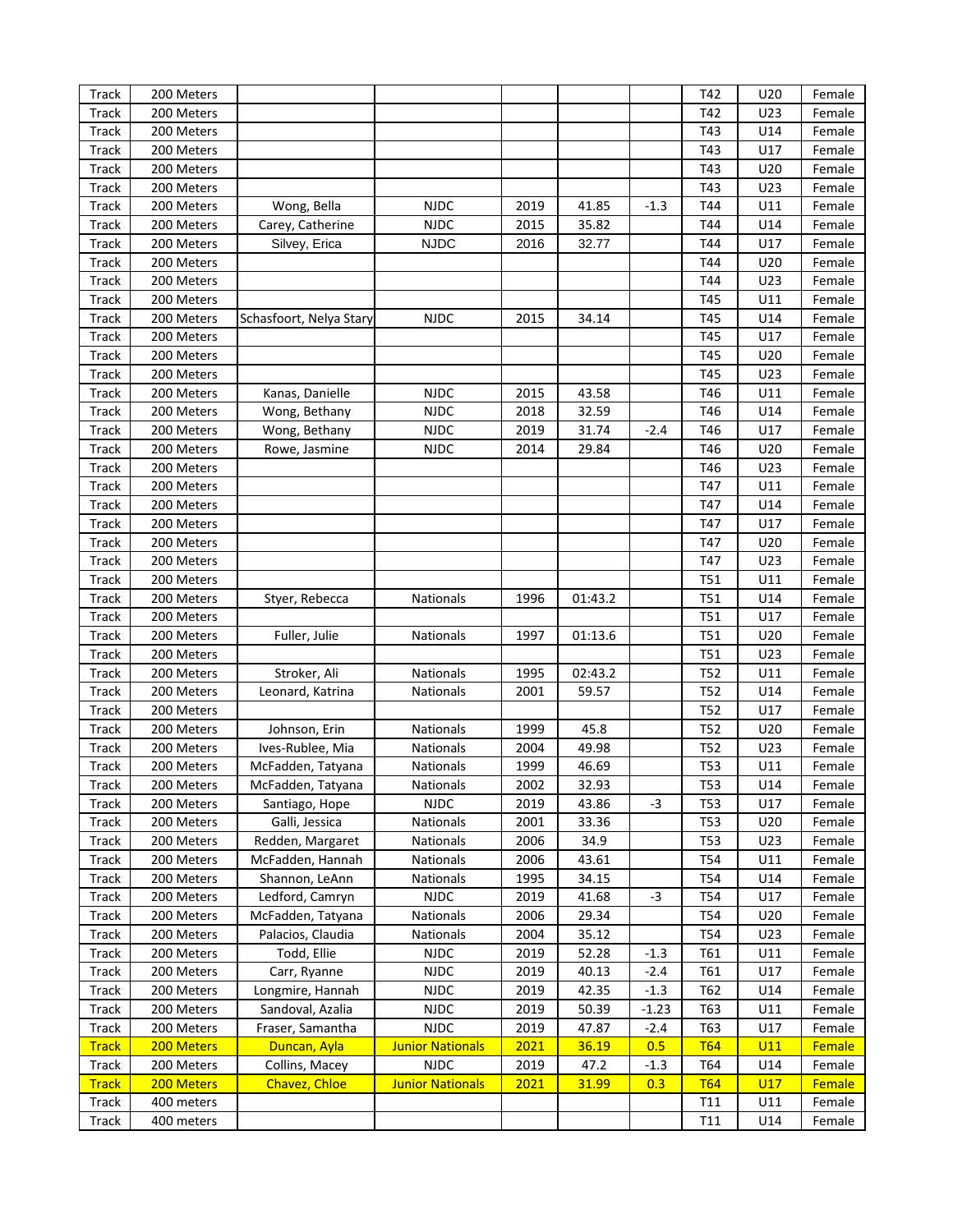| Track        | 400 meters |                        |                         |      |          |     | T11             | U17 | Female |
|--------------|------------|------------------------|-------------------------|------|----------|-----|-----------------|-----|--------|
| <b>Track</b> | 400 meters | hikavanga, Moreblessin | <b>NJDC</b>             | 2015 | 01:27.9  |     | T <sub>11</sub> | U20 | Female |
| <b>Track</b> | 400 meters |                        |                         |      |          |     | T <sub>11</sub> | U23 | Female |
| <b>Track</b> | 400 meters |                        |                         |      |          |     | T <sub>12</sub> | U11 | Female |
| <b>Track</b> | 400 Meters | Foley, Ashley          | Nationals               | 2010 | 01:28.8  |     | T <sub>12</sub> | U14 | Female |
| <b>Track</b> | 400 Meters |                        |                         |      |          |     | T <sub>12</sub> | U17 | Female |
| <b>Track</b> | 400 Meters | Martin, Stephanie      | Nationals               | 2010 | 01:48.8  |     | T <sub>12</sub> | U20 | Female |
| <b>Track</b> | 400 Meters |                        |                         |      |          |     | T <sub>12</sub> | U23 | Female |
| <b>Track</b> | 400 Meters | Davey, Laura           | Nationals               | 2008 | 01:57.5  |     | T13             | U11 | Female |
| <b>Track</b> | 400 Meters | Morales, Sofia         | Nationals               | 2010 | 01:27.4  |     | T <sub>13</sub> | U14 | Female |
| <b>Track</b> | 400 meters | Clark, Jada            | <b>NJDC</b>             | 2018 | 1:10.2   |     | T13             | U17 | Female |
| <b>Track</b> | 400 meters | Smolka, Samatha        | <b>NJDC</b>             | 2013 | 01:25.7  |     | T <sub>13</sub> | U20 | Female |
| <b>Track</b> | 400 Meters |                        |                         |      |          |     | T <sub>13</sub> | U23 | Female |
| <b>Track</b> | 400 Meters |                        |                         |      |          |     | T20             | U11 | Female |
| <b>Track</b> | 400 Meters |                        |                         |      |          |     | T20             | U14 | Female |
|              | 400 Meters |                        |                         |      |          |     | T20             | U17 | Female |
| <b>Track</b> | 400 Meters |                        |                         |      |          |     | T20             | U20 | Female |
| <b>Track</b> |            |                        |                         |      |          |     |                 |     |        |
| <b>Track</b> | 400 Meters |                        |                         |      |          |     | T20             | U23 | Female |
| <b>Track</b> | 400 Meters |                        |                         |      |          |     | T31             | U11 | Female |
| <b>Track</b> | 400 Meters |                        |                         |      |          |     | T31             | U14 | Female |
| Track        | 400 Meters |                        |                         |      |          |     | T31             | U17 | Female |
| Track        | 400 Meters |                        |                         |      |          |     | T31             | U20 | Female |
| Track        | 400 Meters |                        |                         |      |          |     | T31             | U23 | Female |
| Track        | 400 Meters |                        |                         |      |          |     | T32             | U11 | Female |
| Track        | 400 Meters |                        |                         |      |          |     | T32             | U14 | Female |
| Track        | 400 Meters |                        |                         |      |          |     | T32             | U17 | Female |
| Track        | 400 Meters |                        |                         |      |          |     | T32             | U20 | Female |
| Track        | 400 Meters |                        |                         |      |          |     | T32             | U23 | Female |
| Track        | 400 Meters |                        |                         |      |          |     | T33             | U11 | Female |
| Track        | 400 Meters | Styer, B.              |                         |      | 03:15.0  |     | T33             | U14 | Female |
| Track        | 400 Meters | Bolton, Sarah          | <b>NJDC</b>             | 2019 | 02:38.6  |     | T33             | U17 | Female |
| Track        | 400 Meters | Badgett, Mallerie      | Nationals               | 2007 | 01:29.8  |     | T33             | U20 | Female |
| Track        | 400 Meters | Badgett, Mallerie      | Nationals               | 2009 | 01:30.2  |     | T33             | U23 | Female |
| Track        | 400 Meters | Halko, Alexa           | <b>NJDC</b>             | 2012 | 01:28.6  |     | T34             | U11 | Female |
| Track        | 400 Meters | Halko, Alexa           | <b>NJDC</b>             | 2013 | 01:12.2  |     | T34             | U14 | Female |
| Track        | 400 Meters | Halko, Alexa           | <b>NJDC</b>             | 2014 | 01:13.0  |     | T34             | U17 | Female |
| <b>Track</b> | 400 Meters | Penoyer, Lisa.         | Nationals               | 2006 | 01:36.1  |     | T34             | U20 | Female |
| Track        | 400 meters | Patterson, Alyssa      | <b>NJDC</b>             | 2013 | 01:44.2  |     | T34             | U23 | Female |
| Track        | 400 Meters |                        |                         |      |          |     | T35             | U11 | Female |
| Track        | 400 Meters | Carlson, T.            |                         |      | 01:47.0  |     | T35             | U14 | Female |
| Track        | 400 Meters | Headon, Aubrey         | <b>NJDC</b>             | 2015 | 01:36.5  |     | T35             | U17 | Female |
| <b>Track</b> | 400 Meters | <b>Stevens, Kira</b>   | <b>Junior Nationals</b> | 2021 | 1:36.84  | 1.7 | <b>T35</b>      | U20 | Female |
| Track        | 400 Meters |                        |                         |      |          |     | T35             | U23 | Female |
| Track        | 400 Meters |                        |                         |      |          |     | T36             | U11 | Female |
| Track        | 400 Meters | Headon, Aubrey         | <b>NJDC</b>             | 2013 | 01:32.4  |     | T36             | U14 | Female |
| Track        | 400 Meters | White, Mary            | <b>NJDC</b>             | 2014 | 01:59.4  |     | T36             | U17 | Female |
| Track        | 400 Meters |                        |                         |      |          |     | T36             | U20 | Female |
| Track        | 400 Meters |                        |                         |      |          |     | T36             | U23 | Female |
| Track        | 400 Meters | Duckett, Madeline      | <b>NJDC</b>             | 2019 | 01:49.7  |     | T37             | U11 | Female |
| Track        | 400 Meters | Schlesinger, Annie     | <b>NJDC</b>             | 2011 | 01:31.2  |     | T37             | U14 | Female |
| <b>Track</b> | 400 Meters | Richardson, Janie      | <b>Junior Nationals</b> | 2021 | 1:24.22  | 1.7 | <u>T37</u>      | U17 | Female |
| <b>Track</b> | 400 Meters | Jumper, Aubrey         | <b>Junior Nationals</b> | 2021 | 1:20.37  | 1.7 | <b>T37</b>      | U20 | Female |
| Track        | 400 Meters | Jaros, Dana            | <b>NJDC</b>             | 2015 | 01:24.8  |     | T37             | U23 | Female |
| Track        | 400 Meters |                        |                         |      |          |     | <b>T38</b>      | U11 | Female |
| Track        | 400 Meters | Guimaraes, Catarina    | <b>NJDC</b>             | 2016 | 1:30.26  |     | <b>T38</b>      | U14 | Female |
| Track        | 400 Meters | Guimaraes, Catarina    | <b>NJDC</b>             | 2019 | 01:16.22 |     | T38             | U17 | Female |
|              |            |                        |                         |      |          |     |                 |     |        |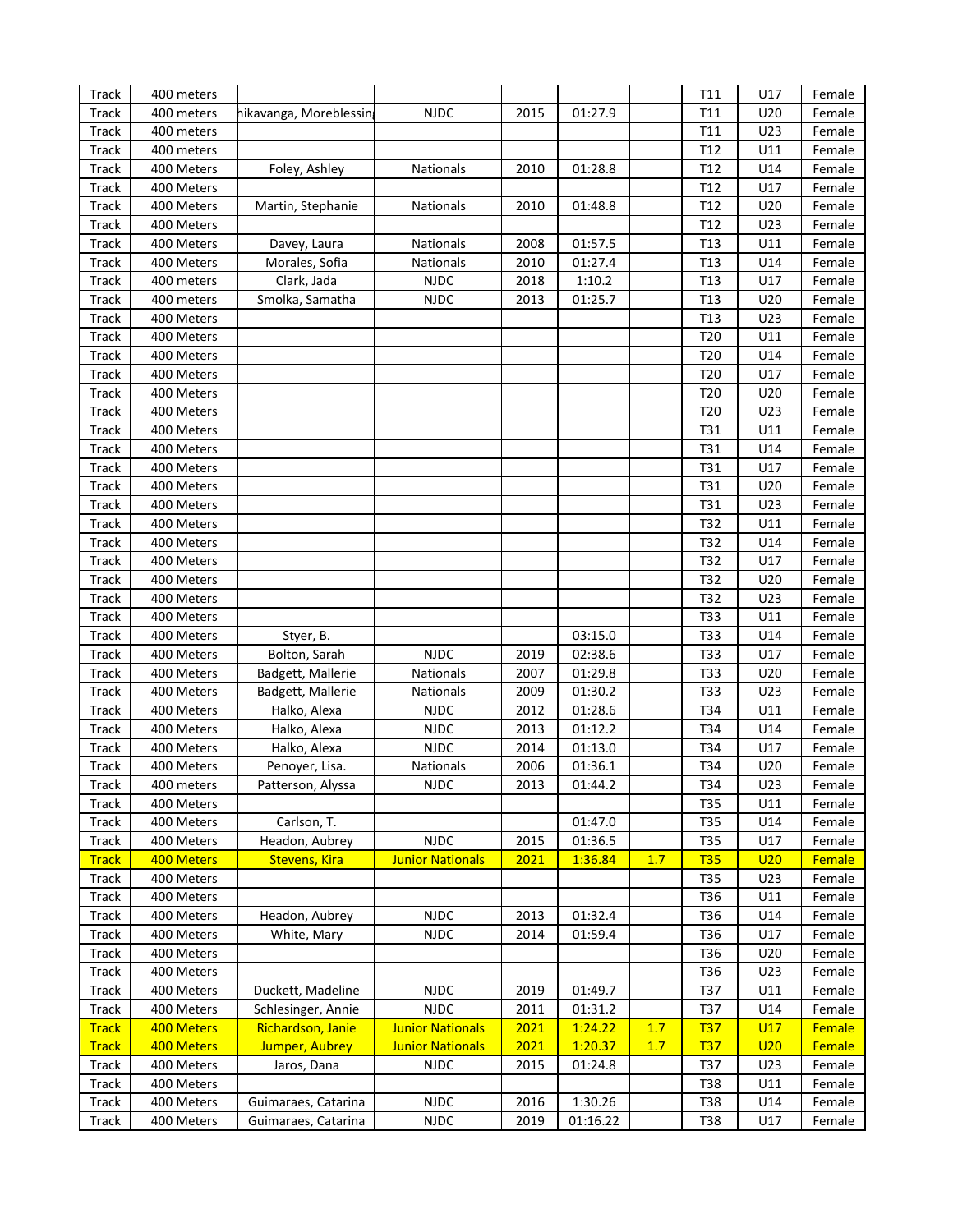| <b>Track</b> | 400 Meters | Guimaraes, Catarina | <b>Junior Nationals</b> | 2021 | 1:16.82 | 1.7 | <b>T38</b> | U <sub>20</sub> | Female |
|--------------|------------|---------------------|-------------------------|------|---------|-----|------------|-----------------|--------|
| Track        | 400 Meters | Kahle, Kelly        | Nationals               | 2003 | 01:35.5 |     | T38        | U23             | Female |
| <b>Track</b> | 400 Meters |                     |                         |      |         |     | T40        | U20             | Female |
| Track        | 400 Meters |                     |                         |      |         |     | T40        | U23             | Female |
| Track        | 400 Meters |                     |                         |      |         |     | T41        | U20             | Female |
| Track        | 400 Meters |                     |                         |      |         |     | T41        | U23             | Female |
| Track        | 400 Meters | Hewett, Hannah      | <b>NJDC</b>             | 2013 | 02:10.9 |     | T42        | U11             | Female |
| Track        | 400 Meters | Carr, Ryanne        | <b>NJDC</b>             | 2015 | 02:16.4 |     | T42        | U14             | Female |
| Track        | 400 Meters |                     |                         |      |         |     | T42        | U17             | Female |
| Track        | 400 Meters |                     |                         |      |         |     | T42        | U20             | Female |
| Track        | 400 Meters |                     |                         |      |         |     | T42        | U23             | Female |
| Track        | 400 Meters |                     |                         |      |         |     | T43        | U11             | Female |
| Track        | 400 Meters |                     |                         |      |         |     | T43        | U14             | Female |
| Track        | 400 Meters |                     |                         |      |         |     | T43        | U17             | Female |
| Track        | 400 Meters |                     |                         |      |         |     | T43        | U20             | Female |
| Track        | 400 Meters |                     |                         |      |         |     | T43        | U23             | Female |
| Track        | 400 Meters | Carey, Catherine    | <b>NJDC</b>             | 2014 | 01:29.7 |     | T44        | U11             | Female |
| Track        | 400 Meters | Carey, Catherine    | <b>NJDC</b>             | 2015 | 01:21.6 |     | T44        | U14             | Female |
| Track        | 400 Meters | Heims, Jessica      | <b>NJDC</b>             | 2013 | 01:21.3 |     | T44        | U17             | Female |
| Track        | 400 Meters |                     |                         |      |         |     | T44        | U20             | Female |
| Track        | 400 Meters |                     |                         |      |         |     | T44        | U23             | Female |
| Track        | 400 Meters |                     |                         |      |         |     | T45        | U11             | Female |
| Track        | 400 Meters |                     |                         |      |         |     | T45        | U14             | Female |
| Track        | 400 Meters |                     |                         |      |         |     | T45        | U17             | Female |
| Track        | 400 Meters |                     |                         |      |         |     | T45        | U20             | Female |
| Track        | 400 Meters |                     |                         |      |         |     | T45        | U23             | Female |
| Track        | 400 Meters | Kanas, Danielle     | <b>NJDC</b>             | 2015 | 01:40.1 |     | T46        | U11             | Female |
| Track        | 400 Meters | Kanas, Danielle     | <b>NJDC</b>             | 2016 | 1:31.12 |     | T46        | U14             | Female |
| Track        | 400 Meters | Wong, Bethany       | <b>NJDC</b>             | 2019 | 01:16.4 |     | T46        | U17             | Female |
| Track        | 400 Meters |                     | <b>NJDC</b>             | 2014 |         |     | T46        | U20             | Female |
| Track        | 400 Meters | Rowe, Jasmine       |                         |      | 01:11.3 |     | T46        | U23             | Female |
|              |            |                     |                         |      |         |     | T47        |                 |        |
| Track        | 400 Meters |                     |                         |      |         |     | T47        | U14<br>U17      | Female |
| Track        | 400 Meters |                     |                         |      |         |     | T47        |                 | Female |
| Track        | 400 Meters |                     |                         |      |         |     |            | U20             | Female |
| Track        | 400 Meters |                     |                         |      |         |     | T47        | U23             | Female |
| Track        | 400 Meters | Styer, Rebecca      | Nationals               | 1996 | 03:30.2 |     | T51        | U14             | Female |
| Track        | 400 Meters |                     |                         |      |         |     | T51        | U17             | Female |
| <b>Track</b> | 400 Meters | Fuller, Julie       | <b>Nationals</b>        | 1997 | 02:21.5 |     | <b>T51</b> | U20             | Female |
| <b>Track</b> | 400 Meters |                     |                         |      |         |     | T51        | U23             | Female |
| Track        | 400 Meters |                     |                         |      |         |     | T52        | U11             | Female |
| Track        | 400 Meters | Leonard, Katrina    | Nationals               | 2001 | 01:57.8 |     | T52        | U14             | Female |
| Track        | 400 Meters | Lucas, Caytlin      | <b>NJDC</b>             | 2019 | 01:58.7 |     | T52        | U17             | Female |
| Track        | 400 Meters | Johnson, Erin       | Nationals               | 1999 | 01:36.5 |     | T52        | U20             | Female |
| Track        | 400 Meters | Ives-Rublee, Mia    | Nationals               | 2004 | 01:41.2 |     | T52        | U23             | Female |
| Track        | 400 Meters | Redden, Margaret    | Nationals               | 1999 | 01:29.1 |     | <b>T53</b> | U11             | Female |
| Track        | 400 Meters | McFadden, Tatyana   | Nationals               | 2002 | 01:04.0 |     | <b>T53</b> | U14             | Female |
| Track        | 400 Meters | Santiago, Hope      | <b>NJDC</b>             | 2019 | 01:26.1 |     | <b>T53</b> | U17             | Female |
| Track        | 400 Meters | Blauwet, Cheri      | Nationals               | 1999 | 01:01.9 |     | <b>T53</b> | U20             | Female |
| Track        | 400 Meters | Redden, Margaret    | Nationals               | 2006 | 01:06.3 |     | <b>T53</b> | U23             | Female |
| Track        | 400 Meters | McFadden, Hannah    | Nationals               | 2006 | 01:27.1 |     | T54        | U11             | Female |
| Track        | 400 Meters | McClammer, Chelsea  | Nationals               | 2007 | 01:08.2 |     | T54        | U14             | Female |
| Track        | 400 Meters | Farrell, Abby       | <b>NJDC</b>             | 2014 | 01:19.1 |     | T54        | U17             | Female |
| Track        | 400 Meters | Palacios, Claudia   | Nationals               | 2004 | 01:08.3 |     | T54        | U23             | Female |
| Track        | 400 Meters | Hewett, Hannah      | <b>NJDC</b>             | 2019 | 03:24.6 |     | T61        | U17             | Female |
| Track        | 400 Meters | Wong, Bayley        | <b>NJDC</b>             | 2019 | 01:28.8 |     | T62        | U14             | Female |
| Track        | 400 Meters | Sandoval, Azalia    | <b>NJDC</b>             | 2019 | 02:05.3 |     | T63        | U11             | Female |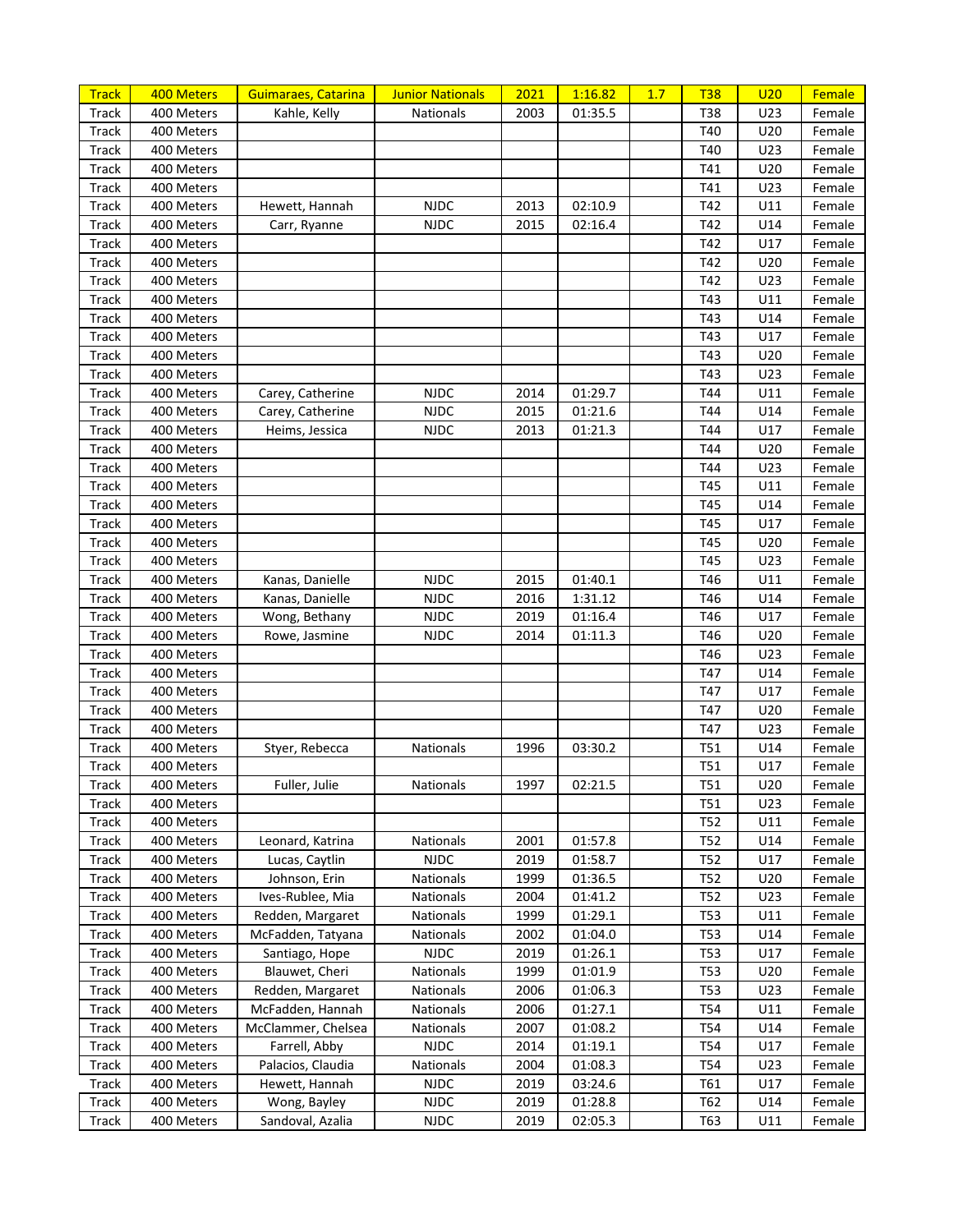| <b>Track</b> | 400 Meters       | Duncan, Ayla       | <b>Junior Nationals</b> | 2021 | 1:23.29  | 1.6    | <b>T64</b>      | U11     | Female |
|--------------|------------------|--------------------|-------------------------|------|----------|--------|-----------------|---------|--------|
| Track        | 5000 Meters      |                    |                         |      |          |        | T20             | U14-U20 | Female |
| Track        | 5000 Meters      |                    |                         |      |          |        | T20             | U23     | Female |
| Track        | 5000 Meters      |                    |                         |      |          |        | T35-T38         | U14-U20 | Female |
| Track        | 5000 Meters      |                    |                         |      |          |        | T35-T38         | U23     | Female |
| Track        | 5000 Meters      | McFadden, Tatyana  | Nationals               | 2006 | 12.28.06 |        | T53-T54         | U14-U20 | Female |
| Track        | 5000 Meters      | McFadden, Tatyana  | Nationals               | 2006 | 12:28.1  |        | T53-T54         | U23     | Female |
| Track        | 60 Meters        |                    |                         |      |          |        | T11             | U11     | Female |
| Track        | 60 Meters        |                    |                         |      |          |        | T <sub>12</sub> | U11     | Female |
| Track        | 60 Meters        | Davey, Laura       | <b>Nationals</b>        | 2008 | 13.73    |        | T <sub>13</sub> | U11     | Female |
| Track        | 60 Meters        |                    |                         |      |          |        | T20             | U11     | Female |
| Track        | 60 Meters        |                    |                         |      |          |        | T20             | U14     | Female |
| Track        | 60 Meters        |                    |                         |      |          |        | T31             | U11     | Female |
| Track        | 60 Meters        |                    |                         |      |          |        | T31             | U14     | Female |
| Track        | 60 Meters        |                    |                         |      |          |        | T32             | U11     | Female |
| Track        | 60 Meters        | Manigo, Peyton     | <b>NJDC</b>             | 2019 | 31.99    | $-0.6$ | T32             | U14     | Female |
| Track        | 60 Meters        | Brown, Alyssa      | Nationals               | 2007 | 29.83    |        | T33             | U11     | Female |
| Track        | 60 Meters        | Brown, Alyssa      | Nationals               | 2007 | 29.83    |        | T33             | U11     | Female |
| Track        | 60 Meters        | Munter, Sophie     | <b>NJDC</b>             | 2015 | 16.74    |        | T33             | U14     | Female |
| Track        | 60 Meters        | Orihuela, Crystal  | Nationals               | 2006 | 21.71    |        | T34             | U11     | Female |
| Track        | 60 Meters        | Campana, T.        |                         |      | 19.94    |        | T34             | U14     | Female |
| Track        | 60 Meters        | Bolen Sydney       | Nationals               | 2004 | 14.94    |        | <b>T35</b>      | U11     | Female |
| Track        | 60 Meters        | Bolen, Sydney.     | Nationals               | 2007 | 13.08    |        | <b>T35</b>      | U14     | Female |
| Track        | 60 Meters        |                    | Nationals               |      |          |        | T35a            | U11     | Female |
| Track        | 60 Meters        | Headon, Aubrey     | Nationals               | 2010 | 14.46    |        | T36             | U11     | Female |
| Track        | 60 Meters        | Headon, Aubrey     | <b>NJDC</b>             | 2012 | 11.95    |        | T36             | U14     | Female |
| Track        | 60 Meters        | Baker, Nicole      |                         |      | 11.8     |        | T37             | U11     | Female |
| <b>Track</b> | <b>60 Meters</b> | Scotto, Gabriella  | <b>Junior Nationals</b> | 2021 | 11.19    | 1.4    | <b>T37</b>      | U14     | Female |
| Track        | 60 Meters        |                    |                         |      |          |        | <b>T38</b>      | U11     | Female |
| Track        | 60 Meters        | Badeaux, Alexandra | Nationals               | 2006 | 12.51    |        | <b>T38</b>      | U14     | Female |
| Track        | 60 Meters        |                    |                         |      |          |        | T40             | U11     | Female |
| Track        | 60 Meters        |                    |                         |      |          |        | T40             | U14     | Female |
| Track        | 60 Meters        | Hebert, Anne       | <b>NJDC</b>             | 2019 | 16.47    | $-0.6$ | T40             | U17     | Female |
| Track        | 60 Meters        |                    |                         |      |          |        | T40             | U20     | Female |
| Track        | 60 Meters        |                    |                         |      |          |        | T40             | U23     | Female |
| Track        | 60 Meters        |                    |                         |      |          |        | T41             | U11     | Female |
| Track        | 60 Meters        |                    |                         |      |          |        | T41             | U14     | Female |
| <b>Track</b> | 60 Meters        |                    |                         |      |          |        | T41             | U17     | Female |
| Track        | 60 Meters        |                    |                         |      |          |        | T41             | U20     | Female |
| Track        | 60 Meters        |                    |                         |      |          |        | T41             | U23     | Female |
| Track        | 60 Meters        | Hewett, Hannah     | <b>NJDC</b>             | 2014 | 14.52    |        | T42             | U11     | Female |
| Track        | 60 Meters        |                    |                         |      |          |        | T43             | U11     | Female |
| Track        | 60 Meters        | Wong, Bella        | Nationals               | 2019 | 12.04    | $-2.6$ | T44             | U11     | Female |
| Track        | 60 Meters        |                    |                         |      |          |        | T45             | U11     | Female |
| Track        | 60 Meters        | Kaplan, Irina      | Nationals               | 2007 | 13.03    |        | T46             | U11     | Female |
| Track        | 60 Meters        |                    |                         |      |          |        | T47             | U11     | Female |
| Track        | 60 Meters        |                    |                         |      |          |        | T51             | U11     | Female |
| Track        | 60 Meters        | Styer, Rebecca     | Nationals               | 1996 | 28.67    |        | <b>T51</b>      | U14     | Female |
| Track        | 60 Meters        |                    |                         |      |          |        | <b>T51</b>      | U17     | Female |
| Track        | 60 Meters        | Stroker, Ali       | Nationals               | 1995 | 23.62    |        | T52             | U11     | Female |
| Track        | 60 Meters        | Leitner, Cheryl    | Nationals               | 1997 | 16.8     |        | T52             | U14     | Female |
| Track        | 60 Meters        | Soldan Mackenzie   | Nationals               | 2002 | 15.73    |        | T53             | U11     | Female |
| Track        | 60 Meters        | McFadden, Hannah   | Nationals               | 2006 | 15.25    |        | T54             | U11     | Female |
| Track        | 60 Meters        | Todd, Ellie        | <b>NJDC</b>             | 2019 | 14.23    | $-2.6$ | <b>T61</b>      | U11     | Female |
| Track        | 60 Meters        | Sandoval, Azalia   | <b>NJDC</b>             | 2019 | 14.01    | $-2.6$ | T63             | U11     | Female |
| Track        | 60 Meters        | Perkins, Alissa    | <b>NJDC</b>             | 2019 | 11.72    | $-2.6$ | T64             | U11     | Female |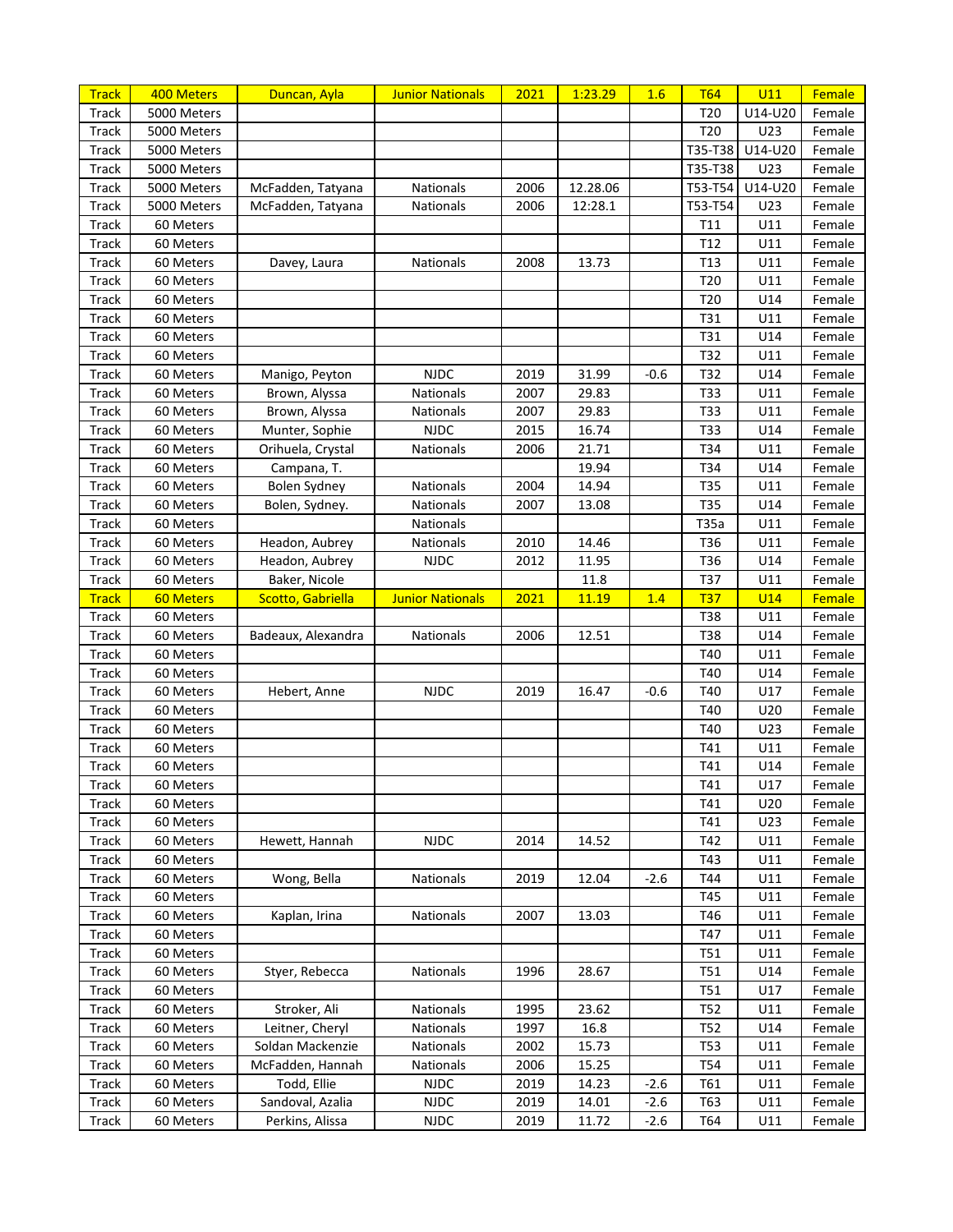| Track        | 60 Meters Weave |                     |                         |      |          | T31             | U11 | Female |
|--------------|-----------------|---------------------|-------------------------|------|----------|-----------------|-----|--------|
| Track        | 60 Meters Weave | Brintnall, S.       |                         |      | 01:32.0  | T31             | U14 | Female |
| Track        | 60 Meters Weave |                     |                         |      |          | T31             | U17 | Female |
| Track        | 60 Meters Weave | Olinick, M.         |                         |      | 39.2     | T31             | U20 | Female |
| Track        | 60 Meters Weave |                     |                         |      |          | T31             | U23 | Female |
| <b>Track</b> | 60 Meters Weave |                     |                         |      |          | T51             | U11 | Female |
| <b>Track</b> | 60 Meters Weave |                     |                         |      |          | T51             | U14 | Female |
| <b>Track</b> | 60 Meters Weave |                     |                         |      |          | T51             | U17 | Female |
| <b>Track</b> | 60 Meters Weave |                     |                         |      |          | T51             | U20 | Female |
| <b>Track</b> | 60 Meters Weave |                     |                         |      |          | T51             | U23 | Female |
| Track        | 800 meters      |                     |                         |      |          | T11             | U14 | Female |
| Track        | 800 meters      |                     |                         |      |          | T11             | U17 | Female |
| Track        | 800 meters      |                     |                         |      |          | T11             | U20 | Female |
| Track        | 800 meters      |                     |                         |      |          | T11             | U23 | Female |
| Track        | 800 Meters      | Foley, Ashley       | Nationals               | 2010 | 03:10.2  | T12             | U14 | Female |
| Track        | 800 Meters      |                     |                         |      |          | T <sub>12</sub> | U17 | Female |
| Track        | 800 Meters      |                     |                         |      |          | T12             | U20 | Female |
| Track        | 800 Meters      |                     |                         |      |          | T12             | U23 | Female |
| <b>Track</b> | 800 meters      | Wade, Elizabeth     | <b>Junior Nationals</b> | 2021 | 3:09.54  | T13             | U14 | Female |
| Track        | 800 Meters      |                     |                         |      |          | T <sub>13</sub> | U17 | Female |
| Track        | 800 Meters      |                     |                         |      |          | T <sub>13</sub> | U20 | Female |
| Track        | 800 Meters      |                     |                         |      |          | T <sub>13</sub> | U23 | Female |
| <b>Track</b> | 800 meters      |                     |                         |      |          | T20             | U14 | Female |
| Track        | 800 Meters      |                     |                         |      |          | T20             | U17 | Female |
| Track        | 800 Meters      |                     |                         |      |          | T20             | U20 | Female |
| Track        | 800 Meters      |                     |                         |      |          | T20             | U23 | Female |
| Track        | 800 Meters      |                     |                         |      |          | T31             | U17 | Female |
| Track        | 800 Meters      |                     |                         |      |          | T31             | U20 | Female |
| Track        | 800 Meters      |                     |                         |      |          | T31             | U23 | Female |
| Track        | 800 Meters      |                     |                         |      |          | T32             | U17 | Female |
| Track        | 800 Meters      | Lehign, Kathleen    | Nationals               | 2009 | 07:28.3  | T32             | U20 | Female |
| Track        | 800 Meters      |                     |                         |      |          | T32             | U23 | Female |
| Track        | 800 Meters      | Niemeijer, Eva      | <b>NJDC</b>             | 2011 | 07:10.8  | <b>T33</b>      | U14 | Female |
| Track        | 800 Meters      |                     |                         |      |          | <b>T33</b>      | U17 | Female |
| Track        | 800 Meters      | Badgett, Mallerie   | Nationals               | 2006 | 03:00.8  | <b>T33</b>      | U20 | Female |
| Track        | 800 Meters      | Badgett, Mallerie   | Nationals               | 2009 | 02:59.4  | <b>T33</b>      | U23 | Female |
| <b>Track</b> | 800 meters      | Halko, Alexa        | Nationals               | 2010 | 03:10.3  | T34             | U11 | Female |
| <b>Track</b> | 800 meters      | Halko, Alexa        | <b>NJDC</b>             | 2013 | 02:36.6  | T34             | U14 | Female |
| Track        | 800 Meters      | Halko, Alexa        | <b>NJDC</b>             | 2014 | 02:30.0  | T34             | U17 | Female |
| Track        | 800 Meters      | Penoyer, Lisa       | Nationals               | 2006 | 03:15.8  | T34             | U20 | Female |
| <b>Track</b> | 800 Meters      | Fisher, Skyler      | <b>Junior Nationals</b> | 2021 | 2:52.72  | T34             | U20 | Female |
| <b>Track</b> | 800 Meters      |                     |                         |      |          | T34             | U23 | Female |
| Track        | 800 Meters      | Bratlie, Colbie     | Nationals               | 2008 | 05:08.3  | T35             | U14 | Female |
| <b>Track</b> | 800 Meters      | Stevens, Kira       | <b>NJDC</b>             | 2018 | 03:39.6  | T35             | U17 | Female |
| Track        | 800 Meters      | Ratliff, Jillian    | Nationals               | 2007 | 05:59.5  | T35             | U20 | Female |
| Track        | 800 Meters      |                     |                         |      |          | T35             | U23 | Female |
| Track        | 800 meters      | White, Mary         | <b>NJDC</b>             | 2014 | 04:25.6  | T36             | U17 | Female |
| Track        | 800 Meters      | Duckett, Madeline   | <b>NJDC</b>             | 2019 | 03:58.1  | T37             | U11 | Female |
| <b>Track</b> | 800 Meters      | Schlesinger, Annie  | <b>NJDC</b>             | 2011 | 03:40.4  | T37             | U14 | Female |
| Track        | 800 Meters      | Schlesinger, Annie  | <b>NJDC</b>             | 2013 | 03:38.8  | T37             | U17 | Female |
| Track        | 800 Meters      | Hahs, Madison       | <b>Junior Nationals</b> | 2021 | 3:38.16  | T37             | U17 | Female |
| <b>Track</b> | 800 Meters      | Styer, D.           |                         |      | 03:40.0  | T37             | U20 | Female |
| <b>Track</b> | 800 Meters      | Guimaraes, Catarina | <b>NJDC</b>             | 2016 | 3:24.18  | T38             | U14 | Female |
| Track        | 800 Meters      | Guimaraes, Catarina | <b>NJDC</b>             | 2019 | 03:08.95 | T38             | U17 | Female |
| Track        | 800 Meters      | Kahle, Kelly        |                         |      | 03:49.0  | T38             | U20 | Female |
| Track        | 800 Meters      |                     |                         |      |          | T43             | U14 | Female |
|              |                 |                     |                         |      |          |                 |     |        |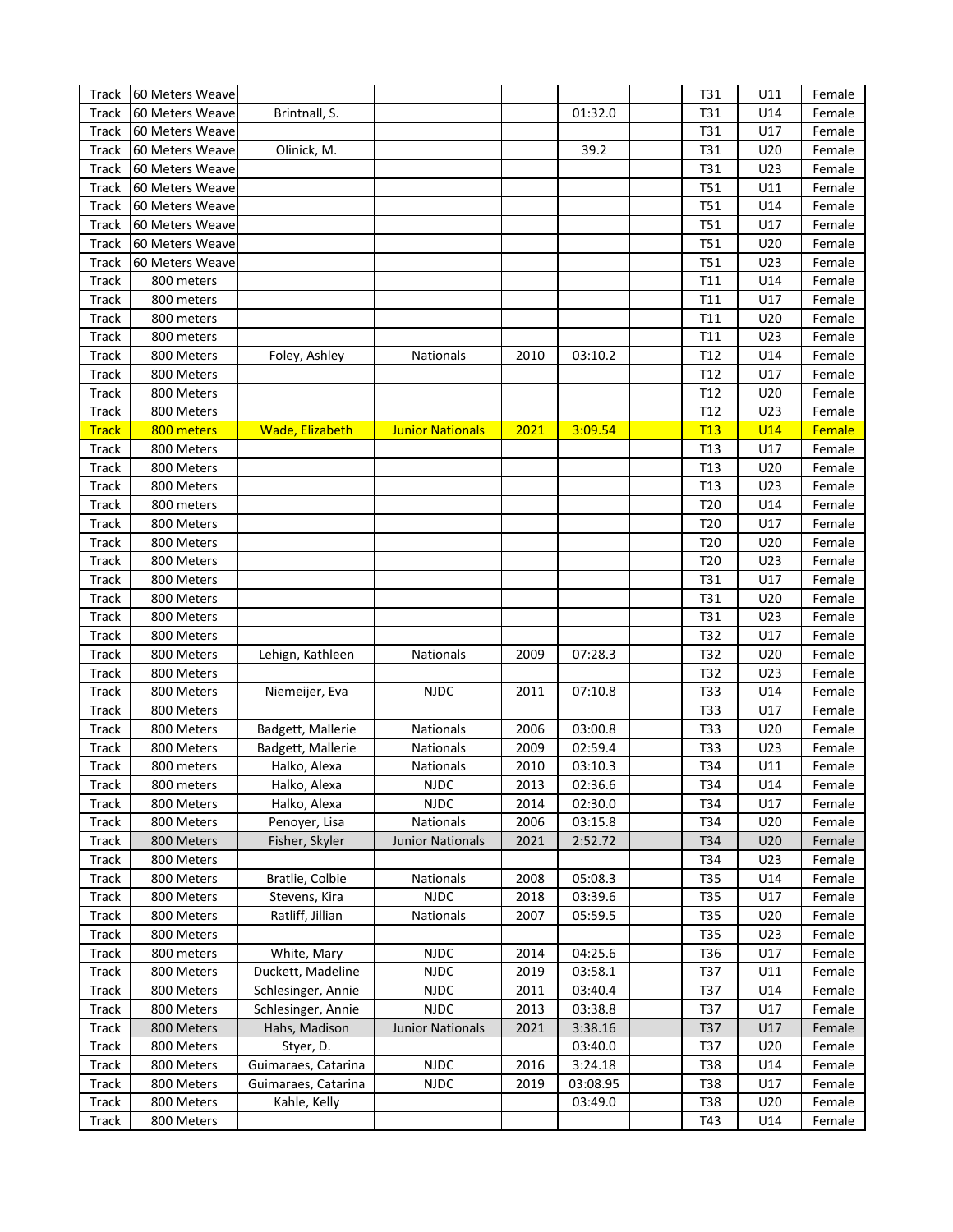| Track        | 800 Meters |                        |                         |      |          |        | T43             | U17        | Female |
|--------------|------------|------------------------|-------------------------|------|----------|--------|-----------------|------------|--------|
| Track        | 800 Meters |                        |                         |      |          |        | T43             | U20        | Female |
| Track        | 800 Meters |                        |                         |      |          |        | T43             | U23        | Female |
| Track        | 800 Meters |                        |                         |      |          |        | T44             | U11        | Female |
| Track        | 800 Meters | Heims, Jessica         | <b>NJDC</b>             | 2011 | 03:25.3  |        | T44             | U14        | Female |
| Track        | 800 Meters |                        |                         |      |          |        | T44             | U17        | Female |
| Track        | 800 Meters |                        |                         |      |          |        | T44             | U20        | Female |
| Track        | 800 Meters |                        |                         |      |          |        | T44             | U23        | Female |
| Track        | 800 Meters |                        |                         |      |          |        | T45             | U11        | Female |
| Track        | 800 Meters |                        |                         |      |          |        | T45             | U14        | Female |
| Track        | 800 Meters |                        |                         |      |          |        | T45             | U17        | Female |
| Track        | 800 Meters |                        |                         |      |          |        | T45             | U20        | Female |
| Track        | 800 Meters |                        |                         |      |          |        | T45             | U23        | Female |
| Track        | 800 Meters | Kaplan, Irina          | Nationals               | 2006 | 04:34.1  |        | T46             | U11        | Female |
| Track        | 800 Meters | Kaplan, Irina          | Nationals               | 2008 | 04:07.6  |        | T46             | U14        | Female |
| Track        | 800 Meters | Kanas, Danielle        | <b>NJDC</b>             | 2019 | 03:20.4  |        | T46             | U17        | Female |
| Track        | 800 Meters | Kaplan, Lan Fen        | Nationals               | 2008 | 03:20.6  |        | T46             | U20        | Female |
| Track        | 800 Meters |                        |                         |      |          |        | T46             | U23        | Female |
| Track        | 800 Meters |                        |                         |      |          |        | T51             | U17        | Female |
| Track        | 800 Meters | Fuller, Julie          | <b>Nationals</b>        | 1997 | 04:39.3  |        | T51             | U20        | Female |
| Track        | 800 Meters |                        |                         |      |          |        | T51             | U23        | Female |
| Track        | 800 Meters |                        |                         |      |          |        | <b>T52</b>      | U14        | Female |
| Track        | 800 Meters |                        |                         |      |          |        | T52             | U17        | Female |
| Track        | 800 Meters | Johnson, Erin          | Nationals               | 1999 | 03:22.4  |        | <b>T52</b>      | U20        | Female |
| Track        | 800 Meters | Ives-Rublee Mia        | Nationals               | 2004 | 03:18.7  |        | T52             | U23        | Female |
| Track        | 800 Meters | McFadden, Tatyana      | Nationals               | 1999 | 03:17.3  |        | <b>T53</b>      | U11        | Female |
| Track        | 800 Meters | McFadden, Tatyana      | Nationals               | 2002 | 02:10.4  |        | <b>T53</b>      | U14        | Female |
| Track        | 800 Meters | Santiago, Hope         | <b>NJDC</b>             | 2019 | 3:12.82  |        | <b>T53</b>      | U17        | Female |
| Track        | 800 Meters | Blauwet, Cheri         | Nationals               | 1999 | 02:04.0  |        | <b>T53</b>      | U20        | Female |
| Track        | 800 Meters | Redden, Margaret       | Nationals               | 2006 | 02:19.9  |        | <b>T53</b>      | U23        | Female |
| Track        | 800 Meters | McFadden, Hannah       | Nationals               | 2006 | 03:06.2  |        | <b>T54</b>      | U11        | Female |
| Track        | 800 Meters | Shannon, LeAnn         | Nationals               | 1995 | 02:13.3  |        | <b>T54</b>      | U14        | Female |
| <b>Track</b> | 800 Meters | <b>Counts, Abigail</b> | <b>Junior Nationals</b> | 2021 | 2:32.71  | 3.7    | <b>T54</b>      | U17        | Female |
| Track        | 800 Meters | McFadden, Tatyana      | Nationals               | 2006 | 01:53.9  |        | <b>T54</b>      | U20        | Female |
| Track        | 800 Meters | Palacios, Claudia      | Nationals               | 2004 | 02:20.0  |        | <b>T54</b>      | U23        | Female |
| Track        | 800 Meters | Wong, Bayley           | <b>NJDC</b>             | 2019 | 03:13.3  |        | T62             | U14        | Female |
| <b>Track</b> | 800 meters | Longmire, Hannah       | <b>Junior Nationals</b> | 2021 | 02:53.85 |        | <b>T62</b>      | <b>U17</b> | Female |
| <b>Track</b> | 100 meters | Toce, Gianni           | <b>NJDC</b>             | 2012 | 17.87    |        | T11             | U14        | Male   |
| Track        | 100 Meters | Toce, Gianni           | <b>NJDC</b>             | 2015 | 15.62    |        | T11             | U17        | Male   |
| Track        | 100 Meters | hikavanga, Moreblessin | <b>NJDC</b>             | 2015 | 18.19    |        | T <sub>11</sub> | U20        | Male   |
| Track        | 100 Meters |                        |                         |      |          |        | T11             | U23        | Male   |
| Track        | 100 Meters | Cole, Chance           | <b>NJDC</b>             | 2014 | 18.16    |        | T12             | U11        | Male   |
| Track        | 100 Meters |                        |                         |      |          |        | T12             | U14        | Male   |
| Track        | 100 Meters |                        |                         |      |          |        | T12             | U17        | Male   |
| Track        | 100 Meters |                        |                         |      |          |        | T12             | U20        | Male   |
| Track        | 100 Meters |                        |                         |      |          |        | T12             | U23        | Male   |
| Track        | 100 Meters | Scott, Patrick         | <b>NJDC</b>             | 2012 | 21.69    |        | T <sub>13</sub> | U11        | Male   |
| Track        | 100 Meters | Richmond, Alexander    | Nationals               | 2009 | 14.59    |        | T <sub>13</sub> | U14        | Male   |
| Track        | 100 Meters | Morrobel, Gavin        | <b>NJDC</b>             | 2019 | 13.54    | $-0.9$ | T <sub>13</sub> | U17        | Male   |
| Track        | 100 Meters | Morrobel, Ethan        | <b>NJDC</b>             | 2019 | 14.86    | $-2$   | T <sub>13</sub> | U20        | Male   |
| Track        | 100 Meters |                        |                         |      |          |        | T <sub>13</sub> | U23        | Male   |
| Track        | 100 Meters |                        |                         |      |          |        | T20             | U23        | Male   |
| Track        | 100 Meters |                        |                         |      |          |        | T31             | U11        | Male   |
| Track        | 100 Meters |                        |                         |      |          |        | T31             | U14        | Male   |
| Track        | 100 Meters |                        |                         |      |          |        | T31             | U17        | Male   |
| Track        | 100 Meters |                        |                         |      |          |        | T31             | U20        | Male   |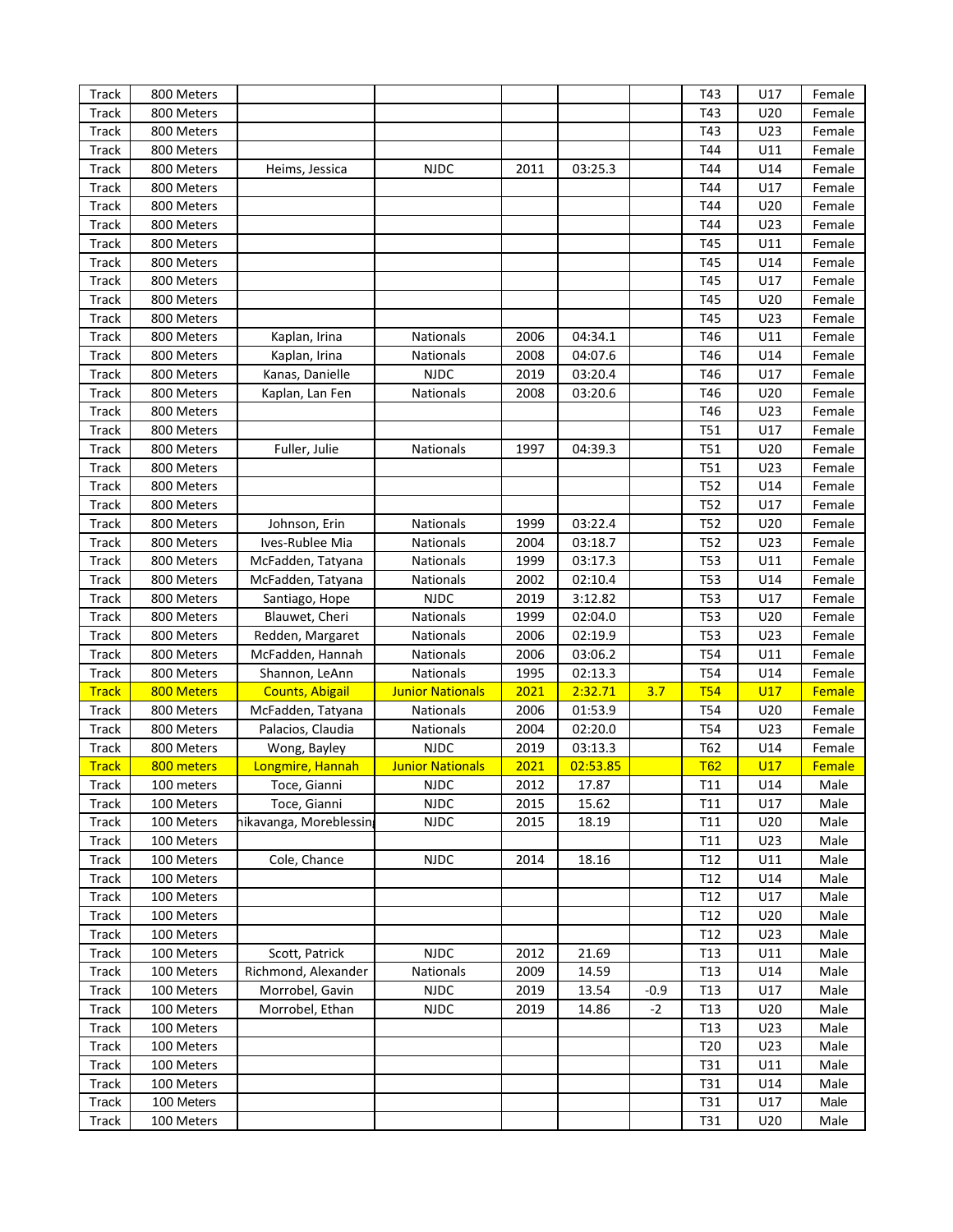| <b>Track</b>   | 100 Meters               |                                      |                          |              |                |        | T31        | U23             | Male         |
|----------------|--------------------------|--------------------------------------|--------------------------|--------------|----------------|--------|------------|-----------------|--------------|
| Track          | 100 Meters               | Blasingame, Elijah                   | Nationals                | 2010         | 01:22.7        |        | T32        | U11             | Male         |
| Track          | 100 Meters               | Putman, Jody                         | <b>NJDC</b>              | 2014         | 39.12          |        | T32        | U14             | Male         |
| Track          | 100 Meters               | Mcguinn, Aidan                       | <b>NJDC</b>              | 2019         | 29.97          | $-2$   | T32        | U17             | Male         |
| <b>Track</b>   | 100 Meters               | Mcguinn, Aidan                       | <b>Junior Nationals</b>  | 2021         | 33.65          | 1.6    | <b>T32</b> | U <sub>20</sub> | <b>Male</b>  |
| <b>Track</b>   | 100 Meters               | Putman, Jody                         | <b>Junior Nationals</b>  | 2021         | 31.64          | 1.6    | <b>T32</b> | U <sub>23</sub> | <b>Male</b>  |
| Track          | 100 Meters               | Cairns, Aidan                        | <b>NJDC</b>              | 2016         | 46.62          |        | T33        | U11             | Male         |
| Track          | 100 Meters               | Fertig, Matthew                      | Nationals                | 2009         | 32.93          |        | T33        | U14             | Male         |
| Track          | 100 Meters               | Derousse, Samuel                     | <b>NJDC</b>              | 2015         | 33.63          |        | T33        | U17             | Male         |
| Track          | 100 Meters               | Powell, Bryan                        | <b>NJDC</b>              | 2014         | 26.6           |        | T33        | U20             | Male         |
| Track          | 100 Meters               | Anderson, Jonathan                   | Nationals                | 2006         | 23.09          |        | T33        | U23             | Male         |
| Track          | 100 Meters               |                                      |                          |              |                |        | T34        | U11             | Male         |
| Track          | 100 Meters               | Fox, Will.                           | Nationals                | 2006         | 26.8           |        | T34        | U14             | Male         |
| Track          | 100 Meters               | Pittman, Daniel                      | <b>NJDC</b>              | 2019         | 20.88          | $-1.2$ | T34        | U17             | Male         |
| Track          | 100 Meters               | Foster, Norris                       | <b>NJDC</b>              | 2016         | 18.97          |        | T34        | U20             | Male         |
| Track          | 100 Meters               | Foster, Sean                         | Nationals                | 2006         | 21.3           |        | T34        | U23             | Male         |
| Track          | 100 Meters               | Marquart, Conner                     | <b>NJDC</b>              | 2019         | 22.93          | $-2$   | T35        | U11             | Male         |
| Track          | 100 Meters               | Jackson, Levi                        | <b>NJDC</b>              | 2015         | 21.45          |        | T35        | U14             | Male         |
| <b>Track</b>   | 100 Meters               | <b>Spalla, Austin</b>                | <b>Junior Nationals</b>  | 2021         | 14.97          | 1.1    | <b>T35</b> | U17             | <b>Male</b>  |
| Track          | 100 Meters               | Velasquez, Daniel                    | <b>NJDC</b>              | 2014         | 18.22          |        | T35        | U20             | Male         |
| <b>Track</b>   | 100 Meters               | <b>Plaintin, Mathew</b>              | <b>Junior Nationals</b>  | 2021         | 14.09          | 1.2    | <b>T35</b> | U <sub>23</sub> | <b>Male</b>  |
| Track          | 100 Meters               |                                      | Nationals                |              |                |        | T35a       | U11             | Male         |
| Track          | 100 Meters               |                                      | Nationals                |              |                |        | T35a       | U14             | Male         |
| Track          | 100 Meters               |                                      |                          |              |                |        | T35a       | U17             | Male         |
| Track          | 100 Meters               |                                      | Nationals                |              |                |        | T35a       | U20             | Male         |
| Track          | 100 Meters               |                                      | Nationals                |              |                |        | T35a       | U23             | Male         |
| Track          | 100 Meters               | Chassanoff, Tommy                    |                          |              | 21.7           |        | T36        | U11             | Male         |
| Track          | 100 Meters               | Winter, Samuel                       | <b>NJDC</b>              | 2018         | 18.17          |        | T36        | U14             | Male         |
| <b>Track</b>   | 100 Meters               | <b>Winter, Samuel</b>                | <b>Junior Nationals</b>  | 2021         | 13.99          | 1.2    | <b>T36</b> | U17             | <b>Male</b>  |
| Track          | 100 Meters               | Chassanoff, Tommy                    | Nationals                | 2006         | 14.64          |        | T36        | U20             | Male         |
| <b>Track</b>   | 100 Meters               | <b>Botkin, Andy</b>                  | <b>Junior Nationals</b>  | 2021         | 14.64          | 1.2    | <b>T36</b> | U <sub>20</sub> | <b>Male</b>  |
| <b>Track</b>   | 100 Meters               | Pierce, Connor                       | <b>Nationals</b>         | 2021         | 14.37          | 1.2    | <b>T36</b> | U <sub>23</sub> | <b>Male</b>  |
| Track          | 100 Meters               | Brown, Landon                        | Nationals                | 2019         | 18.72          | $-2$   | T37        |                 | Male         |
|                |                          |                                      |                          |              |                |        |            | U11             |              |
| Track          | 100 Meters               | Carrington, J.                       |                          |              | 15.25          |        | T37        | U14             | Male         |
| Track          | 100 Meters               | Murry, Deondre                       | <b>NJDC</b>              | 2019         | 15.03          | $-0.8$ | T37        | U17             | Male         |
| Track          | 100 Meters               | Ferra, Justin                        | <b>NJDC</b>              | 2015         | 13.55          |        | T37        | U20             | Male         |
| Track          | 100 Meters               | Bush, Michael                        | <b>NJDC</b>              | 2012         | 14.06          |        | T37        | U23             | Male         |
| Track          | 100 Meters               | Ellman, Cody.                        | Nationals                | 2006         | 18.83          |        | T38        | U11             | Male         |
| <b>Track</b>   | 100 Meters               | Warder, William                      | Nationals                | 2019         | 17.33          | $-1.4$ | T38        | U14             | Male         |
| <b>Track</b>   | 100 Meters               | <b>Boehniein, Griffith</b>           | <b>Junior Nationals</b>  | 2021         | 13.57          | 1.6    | <b>T38</b> | <b>U17</b>      | <b>Male</b>  |
| Track          | 100 Meters               | Badeaux, Nicholas                    | <b>NJDC</b>              | 2016         | 13.45          |        | T38        | U20             | Male         |
| <b>Track</b>   | 100 Meters               | <b>Mondt, Derek</b>                  | <b>Junior Nationals</b>  | 2021         | 12.84          | 1.6    | <b>T38</b> | U <sub>23</sub> | <b>Male</b>  |
| Track          | 100 Meters               | Catuncan, Mikhail                    | <b>NJDC</b>              | 2019         | 26.21          | $-2$   | T40        | U11             | Male         |
| Track          | 100 Meters               |                                      |                          |              |                |        | T40        | U14             | Male         |
| Track          | 100 Meters               |                                      |                          |              |                |        | T40        | U17             | Male         |
| Track          | 100 Meters               |                                      |                          |              |                |        | T40        | U20             | Male         |
| Track          | 100 Meters               |                                      |                          |              |                |        | T40        | U23             | Male         |
| Track          | 100 Meters               |                                      |                          |              |                |        | T41        | U11             | Male         |
| Track          | 100 Meters               |                                      |                          |              |                |        | T41        | U14             | Male         |
| Track          | 100 Meters               |                                      |                          |              |                |        | T41        | U17             | Male         |
| Track          | 100 Meters               |                                      |                          |              |                |        | T41        | U20             | Male         |
| Track          | 100 Meters               |                                      |                          |              |                |        | T41        | U23             | Male         |
| Track          | 100 Meters               | Frech, Ezra                          | <b>NJDC</b>              | 2014         | 19.32          |        | T42        | U11             | Male         |
| Track          | 100 Meters               | Frech, Ezra                          | <b>NJDC</b>              | 2018         | 15.45          |        | T42        | U14             | Male         |
| Track<br>Track | 100 Meters<br>100 Meters | Jackson, Desmond<br>Shaquille, Vance | <b>NJDC</b><br>Nationals | 2014<br>2010 | 14.06<br>15.52 |        | T42<br>T42 | U17<br>U20      | Male<br>Male |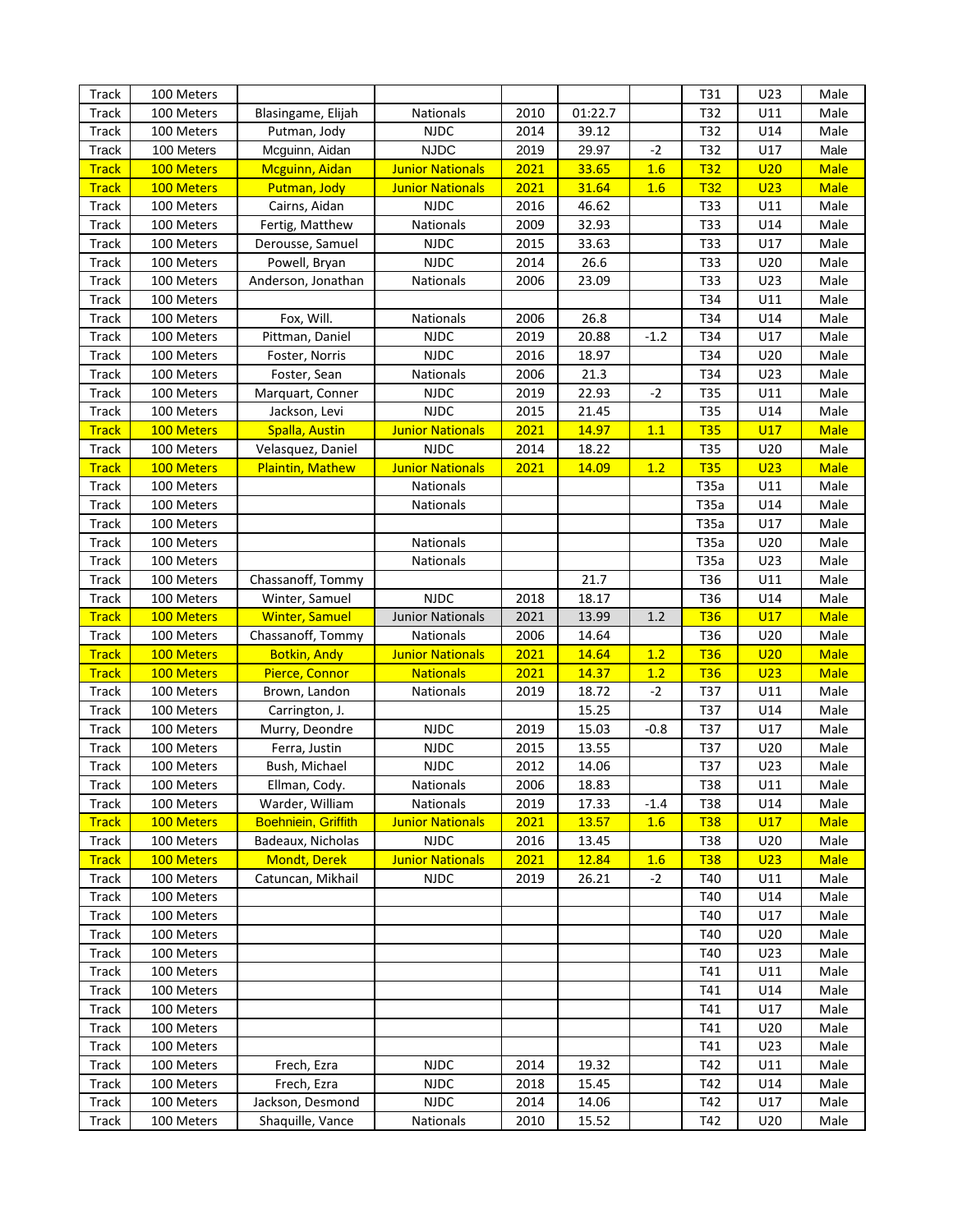| Track        | 100 Meters |                       |                         |      |         |        | T42             | U23             | Male        |
|--------------|------------|-----------------------|-------------------------|------|---------|--------|-----------------|-----------------|-------------|
| Track        | 100 Meters |                       |                         |      |         |        | T43             | U11             | Male        |
| Track        | 100 Meters | Blair, Cooper         | <b>NJDC</b>             | 2014 | 15.84   |        | T43             | U14             | Male        |
| Track        | 100 Meters | Digby, Austin         | <b>NJDC</b>             | 2012 | 12.99   |        | T43             | U17             | Male        |
| Track        | 100 Meters |                       |                         |      |         |        | T43             | U20             | Male        |
| <b>Track</b> | 100 Meters |                       |                         |      |         |        | T43             | U23             | Male        |
| Track        | 100 Meters | Hester, Reid          | <b>NJDC</b>             | 2018 | 18.85   |        | T44             | U11             | Male        |
| <b>Track</b> | 100 Meters | Phenning, Zebidiah    | <b>NJDC</b>             | 2016 | 18.23   |        | T44             | U14             | Male        |
| Track        | 100 Meters | Klein, Alexander      | <b>NJDC</b>             | 2015 | 16.9    |        | T44             | U17             | Male        |
| Track        | 100 Meters | Rizzieri, Daniel      | Nationals               | 2008 | 13.39   |        | T44             | U20             | Male        |
| <b>Track</b> | 100 Meters |                       |                         |      |         |        | T44             | U23             | Male        |
| <b>Track</b> | 100 Meters | Gephardt, William     | <b>Junior Nationals</b> | 2021 | 19.75   | 0.8    | <b>T45</b>      | U11             | <b>Male</b> |
|              |            |                       |                         |      |         |        |                 |                 |             |
| Track        | 100 Meters |                       |                         |      |         |        | T45             | U14             | Male        |
| <b>Track</b> | 100 Meters |                       |                         |      |         |        | T45             | U17             | Male        |
| Track        | 100 Meters |                       |                         |      |         |        | T45             | U20             | Male        |
| <b>Track</b> | 100 Meters |                       |                         |      |         |        | T45             | U23             | Male        |
| Track        | 100 Meters |                       |                         |      |         |        | T46             | U11             | Male        |
| Track        | 100 Meters |                       |                         |      |         |        | T46             | U14             | Male        |
| <b>Track</b> | 100 Meters |                       |                         |      |         |        | T46             | U17             | Male        |
| Track        | 100 Meters | Lecates, Parker       | Nationals               | 2007 | 12.94   |        | T46             | U20             | Male        |
| Track        | 100 Meters | David, Ming           | <b>NJDC</b>             | 2019 | 14.1    | 0      | T46             | U23             | Male        |
| <b>Track</b> | 100 Meters |                       |                         |      |         |        | T47             | U11             | Male        |
| Track        | 100 Meters |                       |                         |      |         |        | T47             | U14             | Male        |
| <b>Track</b> | 100 Meters |                       |                         |      |         |        | T47             | U17             | Male        |
| Track        | 100 Meters |                       |                         |      |         |        | T47             | U20             | Male        |
| Track        | 100 Meters |                       |                         |      |         |        | T47             | U23             | Male        |
| <b>Track</b> | 100 Meters | Stawicki, Bartosz     | Nationals               | 2002 | 01:29.7 |        | T51             | U11             | Male        |
| Track        | 100 Meters |                       |                         |      |         |        | T51             | U14             | Male        |
| Track        | 100 Meters |                       |                         |      |         |        | T51             | U17             | Male        |
| <b>Track</b> | 100 Meters | Bluma, DJ             | Nationals               | 1999 | 49.26   |        | T51             | U20             | Male        |
| Track        | 100 Meters |                       |                         |      |         |        | T51             | U23             | Male        |
| <b>Track</b> | 100 Meters | Ianotta, Gianfranco   | Nationals               | 2004 | 27.01   |        | T52             | U11             | Male        |
| Track        | 100 Meters | Iannotta, Gianfranco  | Nationals               | 2007 | 20.49   |        | T52             | U14             | Male        |
| Track        | 100 Meters |                       |                         |      |         |        | T52             | U17             | Male        |
| Track        | 100 Meters | Perrry, Lamile        | Nationals               | 2001 | 19.24   |        | T <sub>52</sub> | U20             | Male        |
| Track        | 100 Meters | Adams, James          | <b>NJDC</b>             | 2012 | 19.27   |        | T <sub>52</sub> | U23             | Male        |
| Track        | 100 Meters | Jenifer, Trevon       | <b>Nationals</b>        | 1997 | 22.24   |        | <b>T53</b>      | U11             | Male        |
| Track        | 100 Meters | Jenifer, Trevon       | <b>Nationals</b>        | 2000 | 18.23   |        | T53             | U14             | Male        |
| Track        | 100 Meters | Croft, Phillip        | <b>NJDC</b>             | 2014 | 18.89   |        | <b>T53</b>      | U17             | Male        |
| Track        | 100 Meters | Abbott, Zachary       | Nationals               | 2009 | 16.07   |        | <b>T53</b>      | U20             | Male        |
| Track        | 100 Meters | Quiles, Carlos        | Nationals               | 2001 | 16.19   |        | <b>T53</b>      | U23             | Male        |
| Track        | 100 Meters | Romanchuk, Daniel     | Nationals               | 2008 | 21.96   |        | T54             | U11             | Male        |
| Track        | 100 Meters | Roy, Trey             | Nationals               | 2007 | 17.7    |        | T54             | U14             | Male        |
| <b>Track</b> | 100 Meters | Mayo, Delmace         | <b>Junior Nationals</b> | 2021 | 15.95   | 1.4    | <b>T54</b>      | U17             | <b>Male</b> |
| Track        | 100 Meters | Bird, Jordan          | Nationals               | 2007 | 15.27   |        | T54             | U20             | Male        |
| <b>Track</b> | 100 Meters | Allen, Valera Jacob   | <b>Junior Nationals</b> | 2021 | 16.11   | 0.6    | <b>T54</b>      | U <sub>23</sub> | <b>Male</b> |
| Track        | 100 Meters | Teague, Talon         | <b>NJDC</b>             | 2019 | 24.73   | $-1.6$ | T61             | U14             | Male        |
| Track        | 100 Meters | Merriweather, Chase   | <b>NJDC</b>             | 2019 | 22.7    | $-1.8$ | T62             | U11             | Male        |
| track        | 100 Meters | Cunningham, Jack      | <b>NJDC</b>             | 2019 | 15.42   | $-1.6$ | T62             | U14             | Male        |
| <b>Track</b> | 100 Meters | Cunningham, Jack      | <b>Junior Nationals</b> | 2021 | 13.10   | 0.9    | <b>T62</b>      | U17             | <b>Male</b> |
| <b>Track</b> | 100 Meters | <b>Bueno, Dominic</b> | <b>Junior Nationals</b> | 2021 | 19.94   | 0.9    | <b>T63</b>      | U11             | <b>Male</b> |
| <b>Track</b> | 100 Meters | Davis, Cameron        | <b>Junior Nationals</b> | 2021 | 19.25   | 0.9    | <b>T63</b>      | <b>U14</b>      | <b>Male</b> |
| Track        | 100 Meters | Pfenning, Zachariah   | <b>NJDC</b>             | 2019 | 16.39   | 0.7    | T63             | U17             | Male        |
| <b>Track</b> | 100 Meters | <b>Fink, Watson</b>   | <b>Junior Nationals</b> | 2021 | 19.17   | $-0.3$ | <b>T64</b>      | U11             | <b>Male</b> |
| <b>Track</b> | 100 Meters | Hester, Reid          | <b>Junior Nationals</b> | 2021 | 16.52   | $-0.3$ | T64             | <b>U14</b>      | <b>Male</b> |
|              | 100 Meters | Pfenning, Zebidiah    | <b>Junior Nationals</b> | 2021 | 13.4    |        | <b>T64</b>      | U17             | <b>Male</b> |
| <b>Track</b> |            |                       |                         |      |         | 0.8    |                 |                 |             |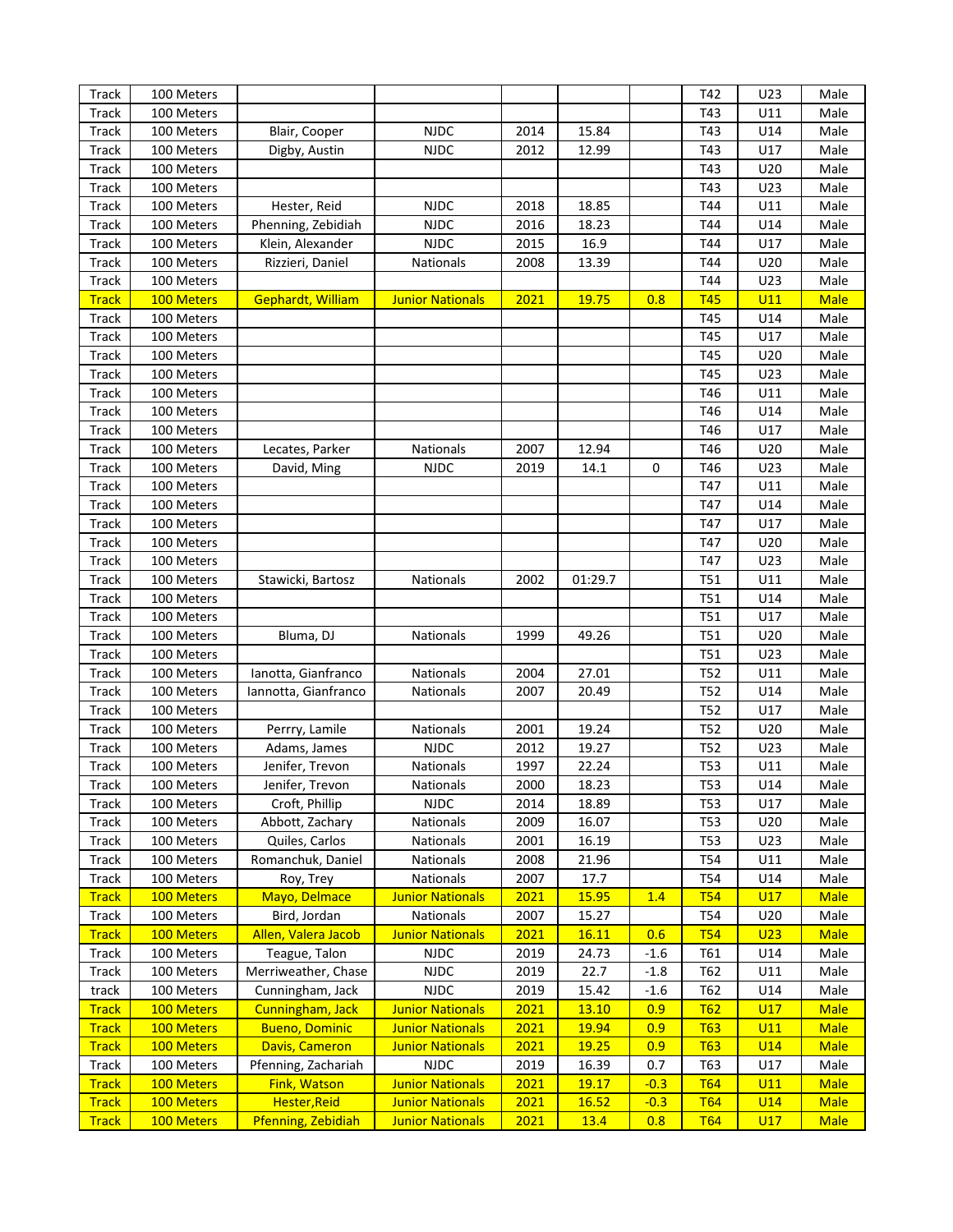| <b>Track</b> | 100 Meters  | <b>Smith, Derok</b> | <b>Junior Nationals</b> | 2021 | 12.52    | 0.8 | <b>T64</b>      | U20 | <b>Male</b> |
|--------------|-------------|---------------------|-------------------------|------|----------|-----|-----------------|-----|-------------|
| Track        | 1500 Meters |                     |                         |      |          |     | T <sub>11</sub> | U14 | Male        |
| Track        | 1500 Meters |                     |                         |      |          |     | T11             | U17 | Male        |
| Track        | 1500 Meters |                     |                         |      |          |     | T11             | U20 | Male        |
| Track        | 1500 Meters |                     |                         |      |          |     | T11             | U23 | Male        |
| Track        | 1500 Meters |                     |                         |      |          |     | T12             | U14 | Male        |
| Track        | 1500 Meters |                     |                         |      |          |     | T <sub>12</sub> | U17 | Male        |
| Track        | 1500 Meters | McKay, Robert       | Nationals               | 2008 | 05:58.7  |     | T <sub>12</sub> | U20 | Male        |
| Track        | 1500 Meters |                     |                         |      |          |     | T <sub>12</sub> | U23 | Male        |
| Track        | 1500 Meters | Herrera, Daniel     | <b>NJDC</b>             | 2019 | 06:57.5  |     | T13             | U14 | Male        |
| Track        | 1500 Meters | Morrobel, Gavin     | <b>NJDC</b>             | 2019 | 05:28.3  |     | T <sub>13</sub> | U17 | Male        |
| Track        | 1500 Meters | Morrobel, Ethan     | <b>NJDC</b>             | 2019 | 06:04.9  |     | T <sub>13</sub> | U20 | Male        |
| Track        | 1500 Meters |                     |                         |      |          |     | T <sub>13</sub> | U23 | Male        |
| <b>Track</b> | 1500 Meters | Anzaldi, Frankie    | <b>Junior Nationals</b> | 2021 | 06:23.15 |     | <b>T20</b>      | U20 | <b>Male</b> |
| Track        | 1500 Meters |                     |                         |      |          |     | T33             | U14 | Male        |
| Track        | 1500 Meters |                     |                         |      |          |     | T33             | U17 | Male        |
| Track        | 1500 Meters | Anderson, Jonathan  | Nationals               | 2004 | 05:59.7  |     | T33             | U20 | Male        |
| Track        | 1500 Meters | Anderson, Jonathan  | Nationals               | 2006 | 05:49.8  |     | <b>T33</b>      | U23 | Male        |
| Track        | 1500 Meters |                     |                         |      |          |     | T34             | U14 | Male        |
| Track        | 1500 Meters | Pittman, Daniel     | <b>NJDC</b>             | 2019 | 04:59.1  |     | T34             | U17 | Male        |
| Track        | 1500 Meters | Koziel, Stephen     | <b>NJDC</b>             | 2015 | 04:41.0  |     | T34             | U20 | Male        |
| Track        | 1500 Meters | Foster, Sean        | Nationals               | 2006 | 04:46.5  |     | T34             | U23 | Male        |
| Track        | 1500 Meters |                     |                         |      |          |     | <b>T35</b>      | U14 | Male        |
| Track        | 1500 Meters | Paintin, Matthew    | <b>NJDC</b>             | 2016 | 6:11.52  |     | <b>T35</b>      | U17 | Male        |
| Track        | 1500 Meters |                     |                         |      |          |     | <b>T35</b>      | U20 | Male        |
| Track        | 1500 Meters | Cassady, Brandon    | Nationals               | 2007 | 08:06.2  |     | T35             | U23 | Male        |
| Track        | 1500 Meters | Badeaux, Nicholas   | Nationals               | 2010 | 07:01.8  |     | T36             | U14 | Male        |
| Track        | 1500 Meters | Holzmueller, Aaron  | <b>NJDC</b>             | 2015 | 06:04.0  |     | T36             | U17 | Male        |
| Track        | 1500 Meters | Chasanoff, Thomas   | Nationals               | 2005 | 05:50.0  |     | T36             | U20 | Male        |
| Track        | 1500 Meters | Garten, Jeff        | Nationals               | 2010 | 08:05.2  |     | T36             | U23 | Male        |
| Track        | 1500 Meters | Biser, Vincent      |                         |      | 06:16.0  |     | T37             | U14 | Male        |
| <b>Track</b> | 1500 Meters | Opoku-Dakwa, Ekow   | <b>Junior Nationals</b> | 2021 | 07:34.14 |     | <b>T37</b>      | U17 | Male        |
| Track        | 1500 Meters | Zimmerman, D.       |                         |      | 04:52.0  |     | T37             | U20 | Male        |
| Track        | 1500 Meters |                     |                         |      |          |     | T37             | U23 | Male        |
| Track        | 1500 Meters | Sullivan, Isaac     | <b>NJDC</b>             | 2012 | 08:44.5  |     | T38             | U14 | Male        |
| Track        | 1500 Meters | Milledge, Chance    | <b>NJDC</b>             | 2016 | 5:30.43  |     | T38             | U17 | Male        |
| Track        | 1500 Meters | Hacker, Eric        | <b>NJDC</b>             | 2019 | 04:29.0  |     | T38             | U20 | Male        |
| <b>Track</b> | 1500 Meters |                     |                         |      |          |     | <b>T38</b>      | U23 | Male        |
| Track        | 1500 Meters |                     |                         |      |          |     | T42             | U14 | Male        |
| Track        | 1500 Meters |                     |                         |      |          |     | T42             | U17 | Male        |
| Track        | 1500 Meters |                     |                         |      |          |     | T42             | U20 | Male        |
| Track        | 1500 Meters |                     |                         |      |          |     | T42             | U23 | Male        |
| Track        | 1500 Meters |                     |                         |      |          |     | T43             | U14 | Male        |
| <b>Track</b> | 1500 Meters |                     |                         |      |          |     | T43             | U17 | Male        |
| Track        | 1500 Meters |                     |                         |      |          |     | T43             | U20 | Male        |
| <b>Track</b> | 1500 Meters |                     |                         |      |          |     | T43             | U23 | Male        |
| <b>Track</b> | 1500 Meters |                     |                         |      |          |     | T44             | U14 | Male        |
| Track        | 1500 Meters | Kiel, Adam          | <b>NJDC</b>             | 2016 | 5:32.29  |     | T44             | U17 | Male        |
| <b>Track</b> | 1500 Meters |                     |                         |      |          |     | T44             | U20 | Male        |
| <b>Track</b> | 1500 Meters |                     |                         |      |          |     | T44             | U23 | Male        |
| Track        | 1500 Meters |                     |                         |      |          |     | T45             | U14 | Male        |
| <b>Track</b> | 1500 Meters |                     |                         |      |          |     | T45             | U17 | Male        |
| <b>Track</b> | 1500 Meters |                     |                         |      |          |     | T45             | U20 | Male        |
| Track        | 1500 Meters |                     |                         |      |          |     | T45             | U23 | Male        |
| <b>Track</b> | 1500 Meters |                     |                         |      |          |     | T46             | U14 | Male        |
| Track        | 1500 Meters |                     |                         |      |          |     | T46             | U17 | Male        |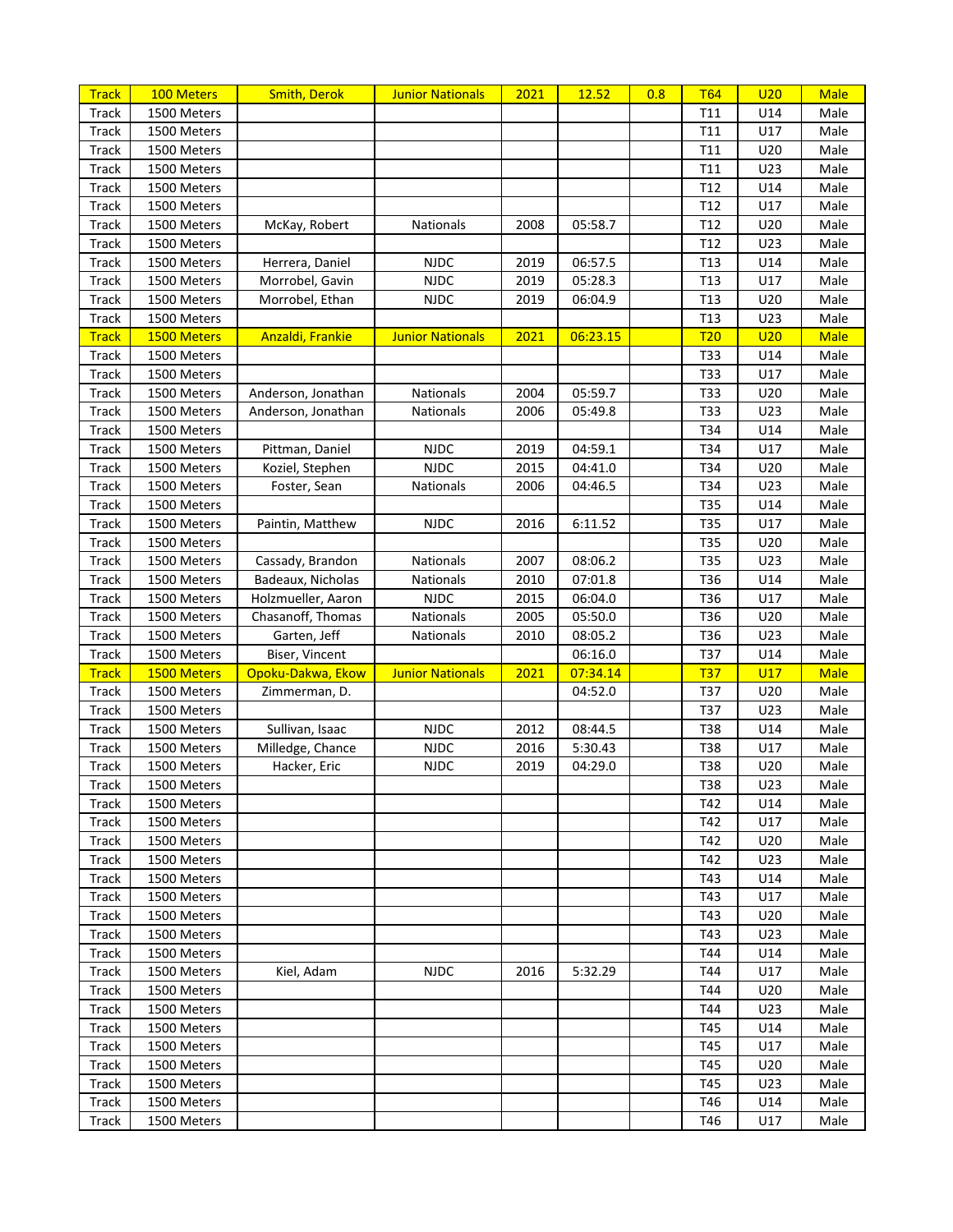| Track        | 1500 Meters | Lecates, Parker         | Nationals               | 2007 | 04:51.2 |        | T46             | U20             | Male        |
|--------------|-------------|-------------------------|-------------------------|------|---------|--------|-----------------|-----------------|-------------|
| <b>Track</b> | 1500 Meters |                         |                         |      |         |        | T46             | U23             | Male        |
| Track        | 1500 Meters |                         |                         |      |         |        | T51             | U17             | Male        |
| <b>Track</b> | 1500 Meters |                         |                         |      |         |        | T51             | U20             | Male        |
| <b>Track</b> | 1500 Meters |                         |                         |      |         |        | T51             | U23             | Male        |
| <b>Track</b> | 1500 Meters | Iannotta, Gianfranco    | Nationals               | 2007 | 05:21.2 |        | T52             | U14             | Male        |
| <b>Track</b> | 1500 Meters |                         |                         |      |         |        | T52             | U17             | Male        |
| <b>Track</b> | 1500 Meters | Perry, Lamile           | Nationals               | 2001 | 5.01.97 |        | T52             | U20             | Male        |
| <b>Track</b> | 1500 Meters | Roberts, John           | Nationals               | 2004 | 05:16.8 |        | <b>T52</b>      | U23             | Male        |
| <b>Track</b> | 1500 Meters | Bobowski Zachary        | Nationals               | 2002 | 04:18.7 |        | <b>T53</b>      | U14             | Male        |
| <b>Track</b> | 1500 Meters | Croft, Phillip          | <b>NJDC</b>             | 2014 | 04:34.7 |        | <b>T53</b>      | U17             | Male        |
| <b>Track</b> | 1500 Meters | George, Joshua          | Nationals               | 2003 | 03:34.7 |        | <b>T53</b>      | U20             | Male        |
| <b>Track</b> | 1500 Meters | Ives-Rublee, Tamirat    | Nationals               | 2006 | 03:49.7 |        | <b>T53</b>      | U23             | Male        |
| <b>Track</b> | 1500 Meters | Roy, Trey               | Nationals               | 2007 | 03:59.4 |        | T54             | U14             | Male        |
| <b>Track</b> | 1500 Meters | Robinson, Jason         | <b>NJDC</b>             | 2019 | 03:43.4 |        | T54             | U17             | Male        |
| <b>Track</b> | 1500 Meters | Brunies, Josh           | Nationals               | 1997 | 03:16.1 |        | T54             | U20             | Male        |
| <b>Track</b> | 1500 Meters | Taylor, Christopher     | Nationals               | 2006 | 03:36.1 |        | T54             | U23             | Male        |
| <b>Track</b> | 1500 Meters | Van Nostrand            | <b>NJDC</b>             | 2019 | 05:02.9 |        | T64             | U17             | Male        |
| <b>Track</b> | 20 Meters   |                         |                         |      |         |        | T31             | U11             | Male        |
| Track        | 20 Meters   |                         |                         |      |         |        | T32             | U11             | Male        |
| Track        | 20 Meters   | Fertiz, Matthew         | Nationals               | 2006 | 10.15   |        | T33             | U11             | Male        |
| Track        | 20 Meters   | Gerstner, Jeremy        | <b>NJDC</b>             | 2019 | 6.61    | $-2.1$ | T35             | U11             | Male        |
| Track        | 20 Meters   |                         |                         |      |         |        | T35a            | U11             | Male        |
| Track        | 20 Meters   | Chasanoff, Tommy        |                         |      | 4.6     |        | T36             | U11             | Male        |
| Track        | 20 Meters   | Catuncan, Mikhail       | <b>NJDC</b>             | 2019 | 5.59    | $-2.1$ | T40             | U11             | Male        |
| Track        | 20 Meters   |                         |                         |      |         |        | T41             | U11             | Male        |
| Track        | 200 meters  | Patterson, Kristopher   | Nationals               | 2010 | 54.91   |        | T11             | U11             | Male        |
| Track        | 200 meters  | Tocci, Gianni           | <b>NJDC</b>             | 2013 | 40      |        | T11             | U14             | Male        |
| Track        | 200 meters  | Tocci, Gianni           | <b>NJDC</b>             | 2015 | 32.39   |        | T11             | U17             | Male        |
| Track        | 200 meters  | Johnson, Cassaries      | <b>NJDC</b>             | 2011 | 41.52   |        | T11             | U20             | Male        |
| Track        | 200 Meters  |                         |                         |      |         |        | T11             | U23             | Male        |
| Track        | 200 Meters  |                         |                         |      |         |        | T <sub>12</sub> | U11             | Male        |
| Track        | 200 Meters  |                         |                         |      |         |        | T12             | U14             | Male        |
| Track        | 200 Meters  |                         |                         |      |         |        | T12             | U17             | Male        |
| Track        | 200 Meters  |                         |                         |      |         |        | T12             | U20             | Male        |
| Track        | 200 meters  |                         |                         |      |         |        | T12             | U23             | Male        |
| Track        | 200 Meters  | Welborn, Josh           | <b>Nationals</b>        | 2008 | 41.24   |        | T <sub>13</sub> | U11             | Male        |
| <b>Track</b> | 200 Meters  | Richmond, Alexander     | Nationals               | 2009 | 31.16   |        | T13             | U14             | Male        |
| Track        | 200 Meters  |                         |                         |      |         |        | T <sub>13</sub> | U17             | Male        |
| Track        | 200 Meters  |                         |                         |      |         |        | T <sub>13</sub> | U20             | Male        |
| Track        | 200 meters  |                         |                         |      |         |        | T <sub>13</sub> | U23             | Male        |
| Track        | 200 meters  |                         |                         |      |         |        | T <sub>20</sub> | U11             | Male        |
| Track        | 200 meters  |                         |                         |      |         |        | T <sub>20</sub> | U14             | Male        |
| Track        | 200 Meters  |                         |                         |      |         |        | T <sub>20</sub> | U17             | Male        |
| <b>Track</b> | 200 Meters  | <b>Anzaldi, Francis</b> | <b>Junior Nationals</b> | 2021 | 34.36   | 0.1    | T20             | U20             | <b>Male</b> |
| Track        | 200 Meters  |                         |                         |      |         |        | T <sub>20</sub> | U23             | Male        |
| Track        | 200 Meters  |                         |                         |      |         |        | T31             | U11             | Male        |
| Track        | 200 Meters  |                         |                         |      |         |        | T31             | U14             | Male        |
| Track        | 200 Meters  |                         |                         |      |         |        | T31             | U17             | Male        |
| Track        | 200 Meters  |                         |                         |      |         |        | T31             | U20             | Male        |
| Track        | 200 Meters  |                         |                         |      |         |        | T31             | U23             | Male        |
| Track        | 200 Meters  | Blassingame, Elijah     | Nationals               | 2010 | 02:53.9 |        | T32             | U11             | Male        |
| Track        | 200 Meters  |                         |                         |      |         |        | T32             | U14             | Male        |
| Track        | 200 Meters  | Putman, Jody            | <b>NJDC</b>             | 2016 | 1:13.24 |        | T32             | U17             | Male        |
| <b>Track</b> | 200 Meters  | <b>Mcguinn, Aidan</b>   | <b>Junior Nationals</b> | 2021 | 1:08.28 | 2.2    | <u>T32</u>      | U20             | <b>Male</b> |
| <b>Track</b> | 200 Meters  | Putman, Jody            | <b>Junior Nationals</b> | 2021 | 1:04.85 | 2.2    | <u>T32</u>      | U <sub>23</sub> | <b>Male</b> |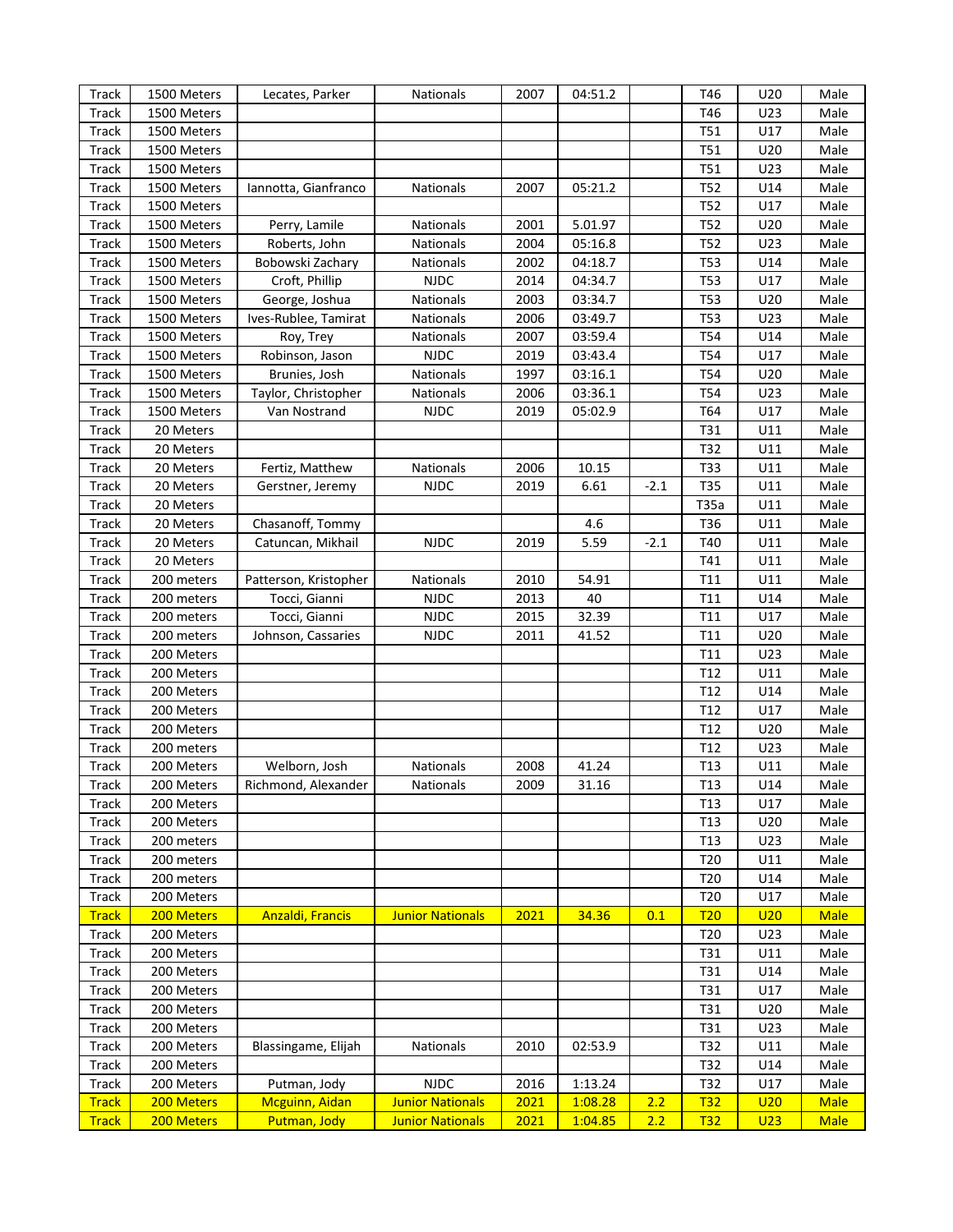| Track        | 200 Meters | Cairns, Aidan              | <b>NJDC</b>             | 2016 | 1:48.65  |        | T33        | U11             | Male        |
|--------------|------------|----------------------------|-------------------------|------|----------|--------|------------|-----------------|-------------|
| Track        | 200 Meters | Weaver, Jeremy             |                         |      | 01:06.0  |        | T33        | U14             | Male        |
| Track        | 200 Meters | Derousse, Samuel           | <b>NJDC</b>             | 2015 | 01:06.0  |        | T33        | U17             | Male        |
| Track        | 200 Meters | Anderson, Jonathan         | Nationals               | 2004 | 48.3     |        | T33        | U20             | Male        |
| Track        | 200 Meters | Anderson, Jonathan         | Nationals               | 2006 | 44.58    |        | T33        | U23             | Male        |
| Track        | 200 Meters |                            |                         |      |          |        | T34        | U11             | Male        |
| Track        | 200 Meters | Fox, Will.                 | Nationals               | 2006 | 48.6     |        | T34        | U14             | Male        |
| Track        | 200 Meters | Lewin, Christian           | <b>NJDC</b>             | 2015 | 44.08    |        | T34        | U17             | Male        |
| Track        | 200 Meters | Foster, Norris             | <b>NJDC</b>             | 2016 | 34.92    |        | T34        | U20             | Male        |
| Track        | 200 Meters | Foster, Sean               | Nationals               | 2006 | 43.27    |        | T34        | U23             | Male        |
| <b>Track</b> | 200 Meters | Dillard, Benjamin          | <b>Junior Nationals</b> | 2021 | 01:05.08 | 0.2    | <b>T35</b> | U11             | <b>Male</b> |
| Track        | 200 Meters | Richardson, G.             |                         |      | 48.6     |        | T35        | U14             | Male        |
| <b>Track</b> | 200 Meters |                            | <b>Junior Nationals</b> | 2021 | 30.56    | 0.1    | <b>T35</b> | U17             | <b>Male</b> |
|              |            | <b>Spalla, Austin</b>      |                         |      |          |        |            |                 |             |
| Track        | 200 Meters | Wapner, Charles            | Nationals               | 2005 | 38.27    |        | T35        | U20             | Male        |
| <b>Track</b> | 200 Meters | <b>Paintin, Matthew</b>    | <b>Junior Nationals</b> | 2021 | 29.23    | 0.1    | <b>T35</b> | U <sub>23</sub> | <b>Male</b> |
| Track        | 200 Meters | Holzmueller, Aaron         | Nationals               | 2010 | 47.32    |        | T36        | U11             | Male        |
| Track        | 200 Meters | Winter, Samuel             | <b>NJDC</b>             | 2018 | 38.11    |        | T36        | U14             | Male        |
| <b>Track</b> | 200 Meters | <b>Winter, Samuel</b>      | <b>Junior Nationals</b> | 2021 | 29.59    | $-1.3$ | <b>T36</b> | U17             | <b>Male</b> |
| Track        | 200 Meters | Chasanoff, Thomas          | Nationals               | 2006 | 29.93    |        | T36        | U20             | Male        |
| <b>Track</b> | 200 Meters | Pierce, Conner             | <b>Junior Nationals</b> | 2021 | 30.26    | $-1.3$ | <b>T36</b> | U <sub>23</sub> | <b>Male</b> |
| Track        | 200 Meters | Ferra, Justin              | Nationals               | 2006 | 42.34    |        | T37        | U11             | Male        |
| Track        | 200 Meters | Ferra, Justin              | Nationals               | 2010 | 36.29    |        | T37        | U14             | Male        |
| <b>Track</b> | 200 Meters | <b>McCrady, Tucker</b>     | <b>Junior Nationals</b> | 2021 | 30.88    | $-0.8$ | <b>T37</b> | U17             | <b>Male</b> |
| Track        | 200 Meters | Bieser, J.                 |                         |      | 28.69    |        | T37        | U20             | Male        |
| Track        | 200 Meters | Isom, Allen                | <b>NJDC</b>             | 2018 | 27.87    |        | T37        | U23             | Male        |
| Track        | 200 Meters | Ellman, Cody               | Nationals               | 2006 | 40.44    |        | <b>T38</b> | U11             | Male        |
| Track        | 200 Meters | Warder, William            | <b>NJDC</b>             | 2018 | 38.42    |        | <b>T38</b> | U14             | Male        |
| <b>Track</b> | 200 Meters | <b>Boehniein, Griffith</b> | <b>Junior Nationals</b> | 2021 | 28.60    | 1.8    | <b>T38</b> | <b>U17</b>      | <b>Male</b> |
| Track        | 200 Meters | Badeaux, Nicholas          | <b>NJDC</b>             | 2016 | 27.74    |        | <b>T38</b> | U20             | Male        |
| Track        | 200 Meters |                            |                         |      |          |        | <b>T38</b> | U23             | Male        |
| Track        | 200 Meters |                            |                         |      |          |        | T40        | U17             | Male        |
| Track        | 200 Meters |                            |                         |      |          |        | T40        | U20             | Male        |
| Track        | 200 Meters |                            |                         |      |          |        | T40        | U23             | Male        |
| Track        | 200 Meters |                            |                         |      |          |        | T41        | U17             | Male        |
| Track        | 200 Meters |                            |                         |      |          |        | T41        | U20             | Male        |
| Track        | 200 Meters |                            |                         |      |          |        | T41        | U23             | Male        |
| Track        | 200 Meters | Jackson, Desmond           | <b>Nationals</b>        | 2009 | 49.92    |        | T42        | U11             | Male        |
| Track        | 200 Meters | Messner, Kevin             | NJDC                    | 2012 | 38.18    |        | T42        | U14             | Male        |
| Track        | 200 Meters | Jackson, Desmond           | <b>NJDC</b>             | 2013 | 33.49    |        | T42        | U17             | Male        |
| Track        | 200 Meters | Vance, Shaquille           | Nationals               | 2010 | 34.36    |        | T42        | U20             | Male        |
| Track        | 200 Meters | Assefa, Mike               | <b>NJDC</b>             | 2013 | 38.71    |        | T42        | U23             | Male        |
| Track        | 200 Meters | Schultz, Luke              | <b>NJDC</b>             | 2011 | 25.01    |        | T43        | U14             | Male        |
| Track        | 200 Meters |                            |                         |      |          |        | T43        | U17             | Male        |
| Track        | 200 Meters | Jackson IV, Acy            | <b>NJDC</b>             | 2011 | 1.09     |        | T43        | U20             | Male        |
| Track        | 200 Meters |                            |                         |      |          |        | T43        | U23             | Male        |
| Track        | 200 Meters | Hester, Reid               | <b>NJDC</b>             | 2018 | 38.67    |        | T44        | U11             | Male        |
| Track        | 200 Meters | Phenning, Zebidiah         | <b>NJDC</b>             | 2016 | 38.81    |        | T44        | U14             | Male        |
| Track        | 200 Meters | Klein, Alexander           | <b>NJDC</b>             | 2015 | 36.25    |        | T44        | U17             | Male        |
| Track        | 200 Meters | Rizzieri, Daniel           | Nationals               | 2008 | 27.4     |        | T44        | U20             | Male        |
| Track        | 200 Meters |                            |                         |      |          |        | T44        | U23             | Male        |
| <b>Track</b> | 200 Meters | Gephardt, William          | <b>Junior Nationals</b> | 2021 | 43.88    | 1.8    | <b>T45</b> | U11             | <b>Male</b> |
| Track        | 200 Meters |                            |                         |      |          |        | T45        | U14             | Male        |
| Track        | 200 Meters |                            |                         |      |          |        | T45        | U17             | Male        |
| Track        | 200 Meters |                            |                         |      |          |        | T45        | U20             | Male        |
| Track        | 200 Meters |                            |                         |      |          |        | T45        | U23             | Male        |
|              |            |                            |                         |      |          |        |            |                 |             |
| Track        | 200 Meters |                            |                         |      |          |        | T46        | U11             | Male        |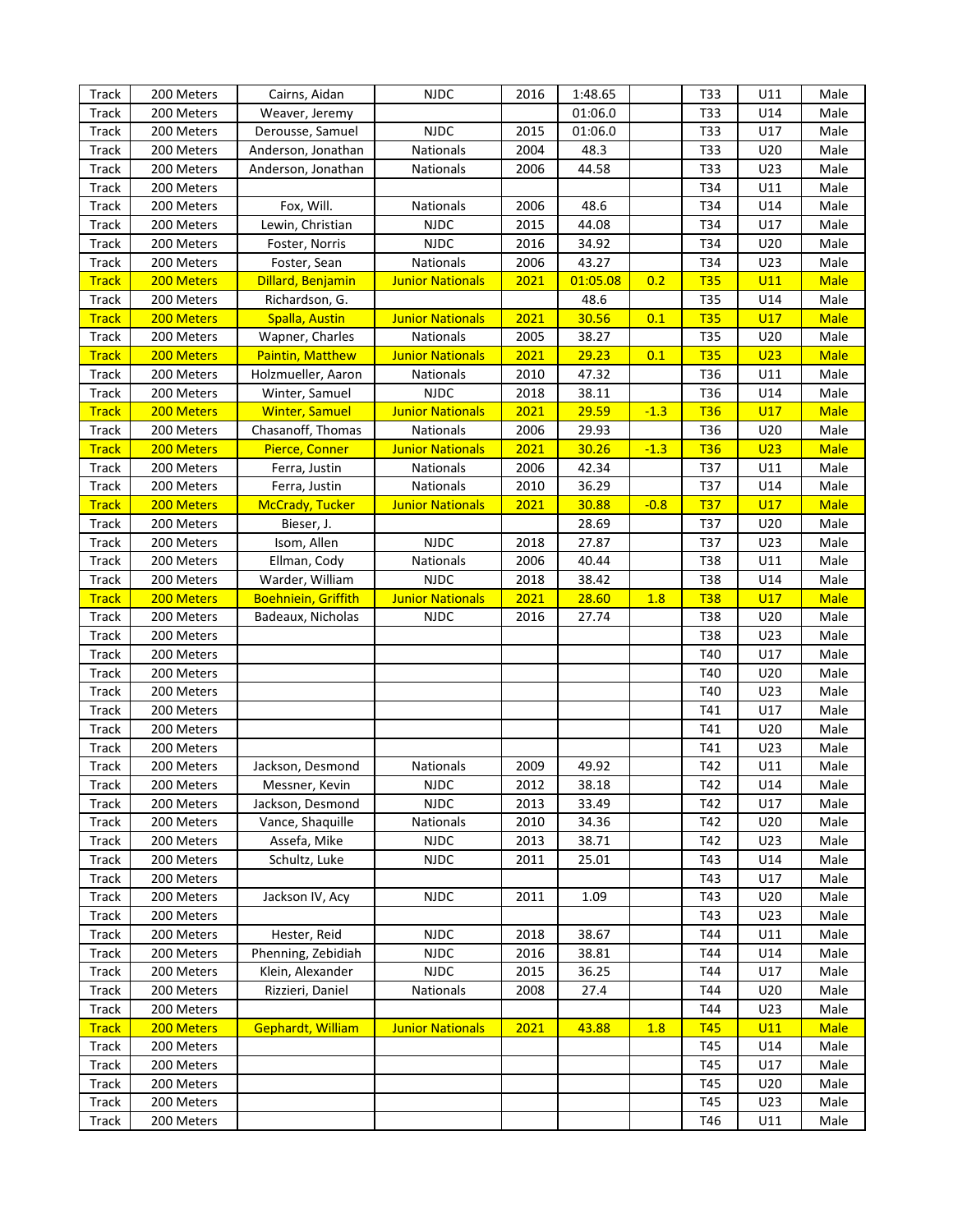| Track                        | 200 Meters               |                                      |                                      |      |          |        | T46                    | U14        | Male         |
|------------------------------|--------------------------|--------------------------------------|--------------------------------------|------|----------|--------|------------------------|------------|--------------|
| <b>Track</b>                 | 200 Meters               |                                      |                                      |      |          |        | T46                    | U17        | Male         |
| Track                        | 200 Meters               | Lecates, Parker                      | Nationals                            | 2007 | 26.99    |        | T46                    | U20        | Male         |
| Track                        | 200 Meters               |                                      |                                      |      |          |        | T46                    | U23        | Male         |
| Track                        | 200 Meters               |                                      |                                      |      |          |        | T47                    | U11        | Male         |
| <b>Track</b>                 | 200 Meters               |                                      |                                      |      |          |        | T47                    | U14        | Male         |
| <b>Track</b>                 | 200 Meters               |                                      |                                      |      |          |        | T47                    | U17        | Male         |
| <b>Track</b>                 | 200 Meters               |                                      |                                      |      |          |        | T47                    | U20        | Male         |
| <b>Track</b>                 | 200 Meters               |                                      |                                      |      |          |        | T47                    | U23        | Male         |
| <b>Track</b>                 | 200 Meters               |                                      |                                      |      |          |        | T51                    | U11        | Male         |
| <b>Track</b>                 | 200 Meters               |                                      |                                      |      |          |        | <b>T51</b>             | U14        | Male         |
| <b>Track</b>                 | 200 Meters               |                                      |                                      |      |          |        | <b>T51</b>             | U17        | Male         |
| Track                        | 200 Meters               | Bluma, DJ                            | Nationals                            | 1999 | 1.32     |        | <b>T51</b>             | U20        | Male         |
| <b>Track</b>                 | 200 Meters               |                                      |                                      |      |          |        | <b>T51</b>             | U23        | Male         |
|                              | 200 Meters               |                                      | Nationals                            | 2004 | 55.44    |        | T52                    | U11        | Male         |
| Track                        |                          | Ianotta, Gianfranco                  |                                      |      |          |        |                        |            |              |
| Track                        | 200 Meters               | Iannotta, Gianfranco                 | Nationals                            | 2007 | 39.39    |        | T52                    | U14        | Male         |
| <b>Track</b>                 | 200 Meters               |                                      |                                      |      |          |        | <b>T52</b>             | U17        | Male         |
| Track                        | 200 Meters               | Perry, Lamile                        | Nationals                            | 2001 | 36.6     |        | T52                    | U20        | Male         |
| <b>Track</b>                 | 200 Meters               | Adams, James                         | <b>NJDC</b>                          | 2012 | 36.57    |        | T52                    | U23        | Male         |
| <b>Track</b>                 | 200 Meters               | Jenifer, Trevon                      | Nationals                            | 1997 | 41.7     |        | <b>T53</b>             | U11        | Male         |
| Track                        | 200 Meters               | Babowski, Zachary                    | Nationals                            | 2002 | 33.51    |        | <b>T53</b>             | U14        | Male         |
| <b>Track</b>                 | 200 Meters               | Croft, Phillip                       | <b>NJDC</b>                          | 2014 | 35.09    |        | <b>T53</b>             | U17        | Male         |
| <b>Track</b>                 | 200 Meters               | Katz, Eric                           | Nationals                            | 2001 | 29.89    |        | <b>T53</b>             | U20        | Male         |
| Track                        | 200 Meters               | Quiles, Carlos                       | Nationals                            | 2003 | 30.23    |        | <b>T53</b>             | U23        | Male         |
| <b>Track</b>                 | 200 Meters               | Romanchuk, Daniel                    | Nationals                            | 2008 | 41.72    |        | T54                    | U11        | Male         |
| <b>Track</b>                 | 200 Meters               | Harder, Nicolas                      | Nationals                            | 1997 | 33.35    |        | T54                    | U14        | Male         |
| <b>Track</b>                 | 200 Meters               | Mayo, Delmace                        | <b>Junior Nationals</b>              | 2021 | 29.49    | $-1.2$ | <b>T54</b>             | U17        | <b>Male</b>  |
| Track                        | 200 Meters               | Byers, Tyler                         | <b>Nationals</b>                     | 1999 | 28.01    |        | T54                    | U20        | Male         |
|                              |                          |                                      |                                      |      |          |        |                        |            |              |
| <b>Track</b>                 | 200 Meters               | Braun, Mark                          | <b>NJDC</b>                          | 2013 | 29.43    |        | T54                    | U23        | Male         |
| <b>Track</b>                 | 200 Meters               | Jundt, Lucas                         | <b>Junior Nationals</b>              | 2021 | 26.99    | $-2.9$ | T62                    | U20        | <b>Male</b>  |
| Track                        | 200 Meters               |                                      |                                      |      |          |        | T64                    | U11        | Male         |
| Track                        | 200 Meters               |                                      |                                      |      |          |        | T64                    | U17        | Male         |
| <b>Track</b>                 | 3000 Meters              | Clements, Brayden                    | <b>NJDC</b>                          | 2017 | 14:02.5  |        | T <sub>20</sub>        | U14        | Male         |
| Track                        | 3000 Meters              | Anzaldi, Francis                     | <b>NJDC</b>                          | 2017 | 15:13.8  |        | T <sub>20</sub>        | U17        | Male         |
| Track                        | 3000 Meters              | Anzaldi, Francis                     | <b>NJDC</b>                          | 2019 | 14:04.8  |        | T <sub>20</sub>        | U20        | Male         |
| Track                        | 3000 Meters              | Opoku-Dakwa, Ekow                    | <b>Junior Nationals</b>              | 2021 | 17:28.6  |        | T37                    | U14        | Male         |
| <b>Track</b>                 | 3000 Meters              | Opoku-Dakwa, Ekow                    | <b>Junior Nationals</b>              | 2021 | 17:00.39 |        | <b>T37</b>             | U17        | <b>Male</b>  |
| Track                        | 3000 Meters              | Hacker, Eric                         | NJDC                                 | 2019 | 09:48.6  |        | T38                    | U20        | Male         |
| Track                        | 3000 Meters              | Gunnarson, Tyler                     | <b>NJDC</b>                          | 2019 | 09:34.6  |        | T54                    | U14        | Male         |
| <b>Track</b>                 | 3000 Meters              | Gravelle, Aidan                      | <b>NJDC</b>                          | 2019 | 08:33.5  |        | T54                    | U17        | Male         |
|                              | 3000 Meters              | Gunnarson, Peyton                    | <b>NJDC</b>                          | 2019 | 0:08:32  |        | T54                    | U20        | Male         |
| Track                        | 3000 Meters              |                                      | <b>NJDC</b>                          | 2017 | 09:44.9  |        | T54                    | U23        | Male         |
| Track                        | 3000 Meters              | Tohon, Matthew<br><b>Wolak, Ryan</b> |                                      | 2021 | 11:03.48 |        | <b>T64</b>             | U17        | <b>Male</b>  |
| <b>Track</b><br><b>Track</b> | 400 meters               | Patterson, Kristopher                | <b>Junior Nationals</b><br>Nationals |      |          |        |                        | U11        | Male         |
|                              |                          |                                      |                                      | 2010 | 01:54.1  |        | T11                    |            |              |
| <b>Track</b>                 | 400 meters               | Toce, Gianni                         | <b>NJDC</b>                          | 2013 | 01:35.3  |        | T11                    | U14        | Male         |
| Track                        | 400 meters               | Toce, Gianni                         | <b>NJDC</b>                          | 2014 | 01:16.3  |        | T <sub>11</sub>        | U17        | Male         |
| Track                        | 400 meters               | Johnson, Cassaries                   | <b>NJDC</b>                          | 2011 | 01:36.7  |        | T <sub>11</sub>        | U20        | Male         |
| Track                        | 400 meters               |                                      |                                      |      |          |        | T11                    | U23        | Male         |
| Track                        | 400 meters               | Cole, Chance                         | <b>NJDC</b>                          | 2014 | 01:38.4  |        | T <sub>12</sub>        | U11        | Male         |
| Track                        | 400 Meters               |                                      |                                      |      |          |        | T <sub>12</sub>        | U14        | Male         |
| Track                        | 400 Meters               |                                      |                                      |      |          |        | T <sub>12</sub>        | U17        | Male         |
| Track                        | 400 Meters               | McKay, Robert                        | Nationals                            | 2008 | 01:08.0  |        | T <sub>12</sub>        | U20        | Male         |
| Track                        | 400 Meters               |                                      |                                      |      |          |        | T <sub>12</sub>        | U23        | Male         |
| Track                        | 400 Meters               | Welborn, Josh                        | Nationals                            | 2008 | 01:33.6  |        | T13                    | U11        | Male         |
| Track<br>Track               | 400 Meters<br>400 Meters | Richmond, Alexander                  | Nationals                            | 2009 | 01:11.5  |        | T <sub>13</sub><br>T13 | U14<br>U17 | Male<br>Male |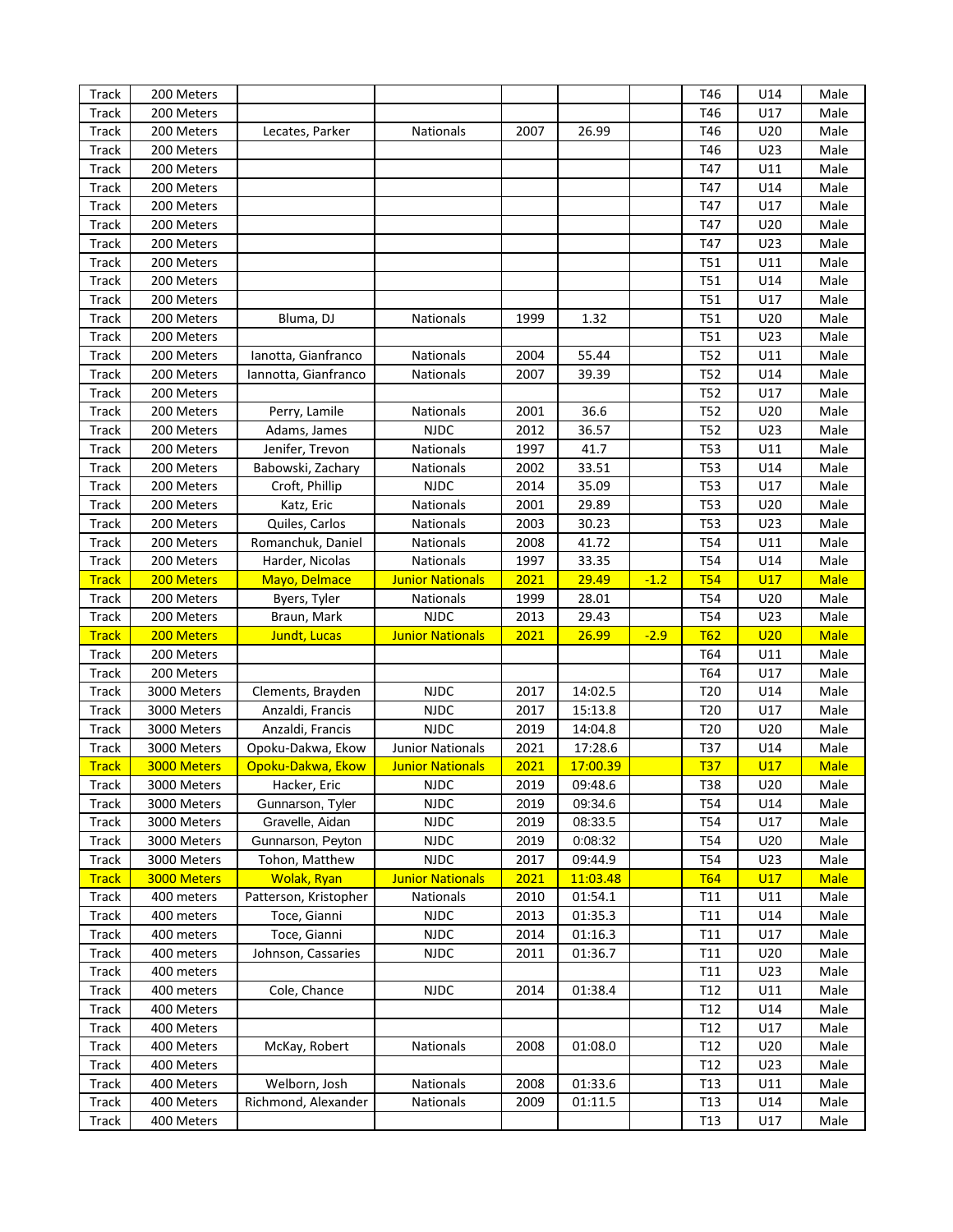| Track                        | 400 Meters |                                   |                         |             |          |     | T <sub>13</sub> | U20             | Male         |
|------------------------------|------------|-----------------------------------|-------------------------|-------------|----------|-----|-----------------|-----------------|--------------|
| Track                        | 400 meters |                                   |                         |             |          |     | T <sub>13</sub> | U23             | Male         |
| <b>Track</b>                 | 400 Meters |                                   |                         |             |          |     | T20             | U11             | Male         |
| Track                        | 400 Meters |                                   |                         |             |          |     | T20             | U14             | Male         |
| <b>Track</b>                 | 400 Meters |                                   |                         |             |          |     | T20             | U17             | Male         |
| <b>Track</b>                 | 400 Meters | Anzaldi, Francis                  | <b>NJDC</b>             | 2019        | 01:17.4  |     | T20             | U20             | Male         |
| <b>Track</b>                 | 400 meters | Summers, Joseph                   | <b>NJDC</b>             | 2015        | 01:00.4  |     | T20             | U23             | Male         |
| <b>Track</b>                 | 400 Meters |                                   |                         |             |          |     | T31             | U11             | Male         |
| <b>Track</b>                 | 400 Meters |                                   |                         |             |          |     | T31             | U14             | Male         |
| <b>Track</b>                 | 400 Meters |                                   |                         |             |          |     | T31             | U17             | Male         |
| Track                        | 400 Meters |                                   |                         |             |          |     | T31             | U20             | Male         |
| <b>Track</b>                 | 400 Meters |                                   |                         |             |          |     | T31             | U23             | Male         |
| <b>Track</b>                 | 400 Meters |                                   |                         |             |          |     | T32             | U11             | Male         |
| <b>Track</b>                 | 400 Meters |                                   |                         |             |          |     | T32             | U14             | Male         |
| <b>Track</b>                 | 400 Meters | Mcguinn, Aidan                    | <b>NJDC</b>             | 2019        | 02:10.9  |     | T32             | U17             | Male         |
| <b>Track</b>                 | 400 Meters | Mcguinn, Aidan                    | <b>Junior Nationals</b> | 2021        | 02:26.89 |     | <b>T32</b>      | U20             | <b>Male</b>  |
| <b>Track</b>                 | 400 Meters | Putman, Jody                      | <b>Junior Nationals</b> | <b>2021</b> | 02:19.20 |     | <b>T32</b>      | U <sub>23</sub> | <b>Male</b>  |
| <b>Track</b>                 | 400 Meters |                                   |                         |             |          |     | T33             | U11             | Male         |
| <b>Track</b>                 | 400 Meters | Fertig, Matthew                   | Nationals               | 2009        | 02:07.9  |     | T33             | U14             | Male         |
| <b>Track</b>                 | 400 Meters | Tomaino, Matthew                  | <b>NJDC</b>             | 2014        | 02:10.8  |     | T33             | U17             | Male         |
| <b>Track</b>                 | 400 Meters | Powell, Bryan                     | <b>NJDC</b>             | 2013        | 01:36.9  |     | T33             | U20             | Male         |
| <b>Track</b>                 | 400 Meters | Anderson, Jonathan                | Nationals               | 2006        | 01:32.0  |     | T33             | U23             | Male         |
| <b>Track</b>                 | 400 Meters |                                   |                         |             |          |     | T34             | U11             | Male         |
| <b>Track</b>                 | 400 Meters | Fox, Will                         | Nationals               | 2006        | 01:45.6  |     | T34             | U14             | Male         |
|                              | 400 Meters |                                   | <b>NJDC</b>             | 2019        | 01:14.2  |     | T34             | U17             | Male         |
| <b>Track</b>                 | 400 Meters | Pittman, Daniel                   | <b>NJDC</b>             | 2016        | 1:08.72  |     | T34             | U20             | Male         |
| <b>Track</b><br><b>Track</b> | 400 Meters | Foster, Norris<br>Foster, Sean    | Nationals               | 2006        | 01:14.4  |     | T34             | U23             | Male         |
| <b>Track</b>                 | 400 meters | Dillard, Benjamin                 | <b>Junior Nationals</b> | <b>2021</b> | 02:36.00 |     | <b>T35</b>      | U11             | <b>Male</b>  |
| <b>Track</b>                 | 400 Meters | Lopez, Victor                     | <b>Junior Nationals</b> | 2021        | 01:50.58 |     | <b>T35</b>      | U14             | <b>Male</b>  |
| Track                        | 400 Meters |                                   | <b>NJDC</b>             | 2019        | 02:09.9  |     | T35             | U17             | Male         |
| <b>Track</b>                 | 400 Meters | Matthews, Jose<br>Wapner, Charles | Nationals               | 2005        | 01:17.7  |     | T35             | U20             | Male         |
| <b>Track</b>                 | 400 Meters | <b>Paintin, Matthew</b>           | <b>Junior Nationals</b> | 2021        | 01:02.33 |     | <b>T35</b>      | U <sub>23</sub> | <b>Male</b>  |
| <b>Track</b>                 | 400 Meters | Holtzmueller, Aaron               | Nationals               | 2010        | 01:40.9  |     | T36             | U11             | Male         |
| <b>Track</b>                 | 400 Meters | Badeaux, Nicholas                 | <b>Nationals</b>        | 2010        | 01:27.5  |     | T36             | U14             | Male         |
| <b>Track</b>                 | 400 Meters | <b>Winter, Samuel</b>             | <b>Junior Nationals</b> | 2021        | 01:11.52 |     | <b>T36</b>      | U17             | <b>Male</b>  |
| <b>Track</b>                 | 400 Meters | Chasanoff, Thomas                 | Nationals               | 2005        | 01:05.8  |     | T36             | U20             | Male         |
| <b>Track</b>                 | 400 Meters | Pierce, Conner                    | <b>Junior Nationals</b> | 2021        | 1:09.75  | 1.9 | <b>T36</b>      | U <sub>23</sub> | <b>Male</b>  |
|                              | 400 Meters |                                   | <b>Nationals</b>        | 2019        | 01:29.5  |     | T37             |                 |              |
| Track<br>Track               | 400 Meters | Brown, Landon<br>Woodke, Zachary  | <b>NJDC</b>             | 2012        | 01:20.1  |     | T37             | U11<br>U14      | Male<br>Male |
| <b>Track</b>                 | 400 Meters | <b>McCrady, Tucker</b>            | <b>Junior Nationals</b> | 2021        | 01:09.47 |     | <u>T37</u>      | U17             | <b>Male</b>  |
| Track                        | 400 Meters | Bieser, J.                        |                         |             | 01:06.0  |     | T37             | U20             | Male         |
| Track                        | 400 Meters | Melendez, Joshua                  | <b>NJDC</b>             | 2012        | 01:20.4  |     | T37             | U23             | Male         |
| Track                        | 400 Meters | Ellman, Cody                      | Nationals               | 2006        | 01:35.1  |     | T38             | U11             | Male         |
| Track                        | 400 Meters | Bruno, Beecher                    | <b>NJDC</b>             | 2011        | 01:27.6  |     | T38             | U14             | Male         |
| Track                        | 400 Meters | Milledge, Chance                  | <b>NJDC</b>             | 2016        | 1:09.69  |     | T38             | U17             | Male         |
| Track                        | 400 Meters | Mondt, Derek                      | <b>NJDC</b>             | 2016        | 1:04.39  |     | T38             | U20             | Male         |
| <b>Track</b>                 | 400 Meters | <b>Mondt, Derek</b>               | <b>Junior Nationals</b> | 2021        | 58.26    | 0.7 | <b>T38</b>      | U <sub>23</sub> | <b>Male</b>  |
| Track                        | 400 Meters |                                   |                         |             |          |     | T40             | U17             | Male         |
| Track                        | 400 Meters |                                   |                         |             |          |     | T40             | U20             | Male         |
| Track                        | 400 Meters |                                   |                         |             |          |     | T40             | U23             | Male         |
| Track                        | 400 Meters |                                   |                         |             |          |     | T41             | U17             | Male         |
| Track                        | 400 Meters |                                   |                         |             |          |     | T41             | U20             | Male         |
|                              | 400 Meters |                                   |                         |             |          |     | T41             | U23             | Male         |
| Track<br>Track               | 400 Meters | Frech, Ezra                       | <b>NJDC</b>             | 2014        | 01:42.6  |     | T42             | U11             | Male         |
|                              | 400 Meters | Messner, Kevin                    | <b>NJDC</b>             |             |          |     | T42             | U14             | Male         |
| Track                        |            |                                   |                         | 2012        | 01:25.8  |     |                 |                 |              |
| Track                        | 400 Meters | Jackson, Desmond                  | <b>NJDC</b>             | 2014        | 01:16.6  |     | T42             | U17             | Male         |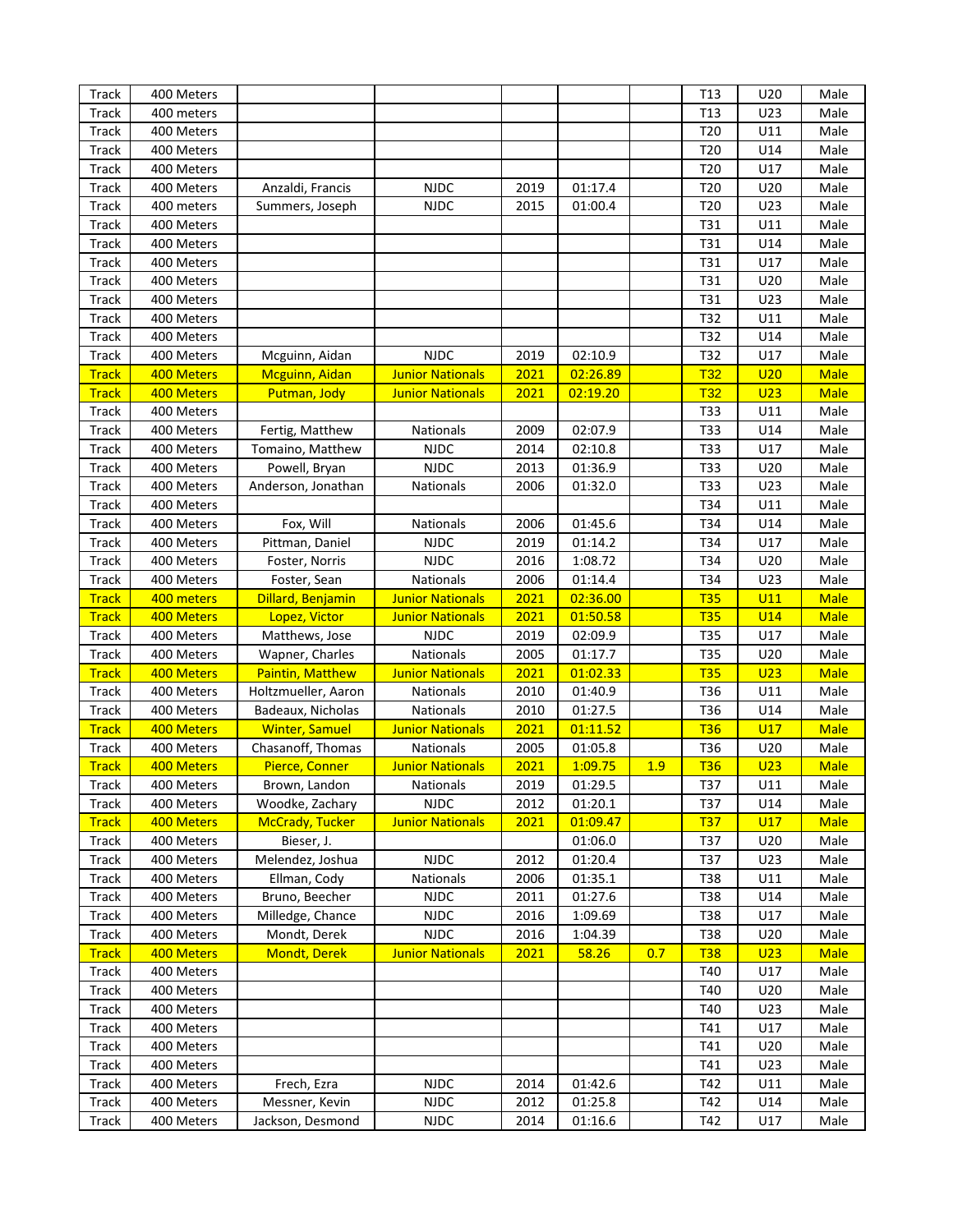| Track        | 400 Meters  |                       |                         |             |                    |     | T42             | U20        | Male        |
|--------------|-------------|-----------------------|-------------------------|-------------|--------------------|-----|-----------------|------------|-------------|
| <b>Track</b> | 400 Meters  |                       |                         |             |                    |     | T42             | U23        | Male        |
| <b>Track</b> | 400 Meters  |                       |                         |             |                    |     | T43             | U11        | Male        |
| <b>Track</b> | 400 Meters  | Blair, Cooper         | <b>NJDC</b>             | 2014        | 01:23.6            |     | T43             | U14        | Male        |
| <b>Track</b> | 400 Meters  | Woodhall, Hunter      | <b>NJDC</b>             | 2014        | 52.71              |     | T43             | U17        | Male        |
| <b>Track</b> | 400 Meters  |                       |                         |             |                    |     | T43             | U20        | Male        |
| <b>Track</b> | 400 Meters  |                       |                         |             |                    |     | T43             | U23        | Male        |
| <b>Track</b> | 400 Meters  | Hester, Reid          | <b>NJDC</b>             | 2018        | 01:36.4            |     | T44             | U11        | Male        |
| <b>Track</b> | 400 Meters  | Moran, Dylan          | <b>NJDC</b>             | 2011        | 01:30.2            |     | T44             | U14        | Male        |
| <b>Track</b> | 400 Meters  | Kiel, Adam            | <b>NJDC</b>             | 2016        | 1:07.23            |     | T44             | U17        | Male        |
| <b>Track</b> | 400 Meters  |                       |                         |             |                    |     | T44             | U20        | Male        |
| <b>Track</b> | 400 Meters  |                       |                         |             |                    |     | T44             | U23        | Male        |
| <b>Track</b> | 400 Meters  |                       |                         |             |                    |     | T45             | U11        | Male        |
|              | 400 Meters  |                       |                         |             |                    |     | T45             | U14        | Male        |
| <b>Track</b> |             |                       |                         |             |                    |     |                 |            |             |
| <b>Track</b> | 400 Meters  |                       |                         |             |                    |     | T45             | U17        | Male        |
| <b>Track</b> | 400 Meters  |                       |                         |             |                    |     | T45             | U20        | Male        |
| <b>Track</b> | 400 Meters  |                       |                         |             |                    |     | T45             | U23        | Male        |
| <b>Track</b> | 400 Meters  |                       |                         |             |                    |     | T46             | U11        | Male        |
| <b>Track</b> | 400 Meters  |                       |                         |             |                    |     | T46             | U14        | Male        |
| <b>Track</b> | 400 Meters  |                       |                         |             |                    |     | T46             | U17        | Male        |
| <b>Track</b> | 400 Meters  | Lecates, Parker       | Nationals               | 2007        | 57.63              |     | T46             | U20        | Male        |
| <b>Track</b> | 400 Meters  | Davis, Ming           | <b>NJDC</b>             | 2019        | 1:07.27            |     | T46             | U23        | Male        |
| <b>Track</b> | 400 Meters  |                       |                         |             |                    |     | T47             | U14        | Male        |
| <b>Track</b> | 400 Meters  |                       |                         |             |                    |     | T47             | U17        | Male        |
| <b>Track</b> | 400 Meters  |                       |                         |             |                    |     | T47             | U20        | Male        |
| <b>Track</b> | 400 Meters  |                       |                         |             |                    |     | T47             | U23        | Male        |
| <b>Track</b> | 400 Meters  |                       |                         |             |                    |     | T51             | U14        | Male        |
| <b>Track</b> | 400 Meters  |                       |                         |             |                    |     | <b>T51</b>      | U17        | Male        |
| <b>Track</b> | 400 Meters  | Bluma, DJ             | <b>Nationals</b>        | 1999        | 03:40.9            |     | T51             | U20        | Male        |
| <b>Track</b> | 400 Meters  |                       |                         |             |                    |     | <b>T51</b>      | U23        | Male        |
| <b>Track</b> | 400 Meters  | Ianotta, Gianfranco   | Nationals               | 2004        | 01:51.0            |     | T52             | U11        | Male        |
| <b>Track</b> | 400 Meters  | Iannotta, Gianfranco  | Nationals               | 2007        | 01:17.1            |     | T52             | U14        | Male        |
| <b>Track</b> | 400 Meters  |                       |                         |             |                    |     | T52             | U17        | Male        |
| <b>Track</b> | 400 Meters  | Martin, Raymond       | <b>NJDC</b>             | 2011        | 01:13.3            |     | T52             | U20        | Male        |
| <b>Track</b> | 400 Meters  | Adams, James          | <b>NJDC</b>             | 2012        | 01:11.7            |     | T52             | U23        | Male        |
| Track        | 400 Meters  | Jenifer, Trevon       | Nationals               | 1997        | 01:27.4            |     | T53             | U11        | Male        |
| <b>Track</b> | 400 Meters  | Babowski, Zachary     | <b>Nationals</b>        | 2002        | 01:03.5            |     | <b>T53</b>      | U14        | Male        |
| <b>Track</b> | 400 Meters  | Croft, Phillip        | <b>NJDC</b>             | 2014        | 01:08.2            |     | T53             | U17        | Male        |
| Track        | 400 Meters  | 2019                  | Nationals               | 2003        | 56.51              |     | T53             | U20        | Male        |
| Track        | 400 Meters  | Ives-Rublee, Tamirat  | Nationals               | 2006        | 58.48              |     | T53             | U23        | Male        |
| Track        | 400 Meters  | Warren, Steven        | Nationals               | 1996        | 01:19.8            |     | T54             | U11        | Male        |
| Track        | 400 Meters  | Roy, Trey             | Nationals               | 2007        | 01:00.4            |     | T54             | U14        | Male        |
| <b>Track</b> | 400 Meters  | Pierce, Grant         | <b>Junior Nationals</b> | 2021        | 56.46              |     | <b>T54</b>      | U17        | <b>Male</b> |
| Track        | 400 Meters  | Bird, Jordan          | Nationals               | 2007        | 51.8               |     | T54             | U20        | Male        |
| Track        | 400 Meters  | Braun, Mark           | <b>NJDC</b>             | 2014        | 55.13              |     | T54             | U23        | Male        |
| Track        | 400 Meters  | Merriweather, Chase   | <b>NJDC</b>             | 2019        | 01:51.3            |     | T62             | U11        | Male        |
| <b>Track</b> | 400 Meters  | Cunningham, Jack      | <b>NJDC</b>             | 2019        | 01:18.8            |     | T62             | U14        | Male        |
| Track        | 400 Meters  | Cunningham, Jack      | <b>Junior Nationals</b> | 2021        | 1:01.54            | 0.3 | T62             | U17        | Male        |
| <b>Track</b> | 400 meters  | <b>Jundt, Lucas</b>   | <b>Junior Nationals</b> | <b>2021</b> | 01:04.43           |     | <u>T62</u>      | U20        | <b>Male</b> |
| <b>Track</b> | 400 Meters  | <b>Bueno, Dominic</b> | <b>Junior Nationals</b> | <b>2021</b> | 1:46.32            | 0.3 | <b>T63</b>      | U11        | <b>Male</b> |
| Track        | 400 Meters  | Pfenning, Zachariah   | <b>NJDC</b>             | 2019        | 01:20.4            |     | T63             | U17        | Male        |
|              | 400 Meters  |                       | <b>NJDC</b>             |             |                    |     | T64             | U11        | Male        |
| Track        | 400 Meters  | Seitz, Logan          |                         | 2019        | 01:30.9<br>1:18.77 |     |                 |            |             |
| <b>Track</b> |             | <b>Hester, Reid</b>   | <b>Junior Nationals</b> | 2021        |                    | 0.3 | <b>T64</b>      | <b>U14</b> | <b>Male</b> |
| <b>Track</b> | 400 Meters  | <b>Bower, Noah</b>    | <b>Junior Nationals</b> | 2021        | 1:10.49            | 0.3 | <b>T64</b>      | U17        | <b>Male</b> |
| Track        | 5000 Meters |                       |                         |             |                    |     | T <sub>20</sub> | U14-U20    | Male        |
| Track        | 5000 Meters |                       |                         |             |                    |     | T <sub>20</sub> | U23        | Male        |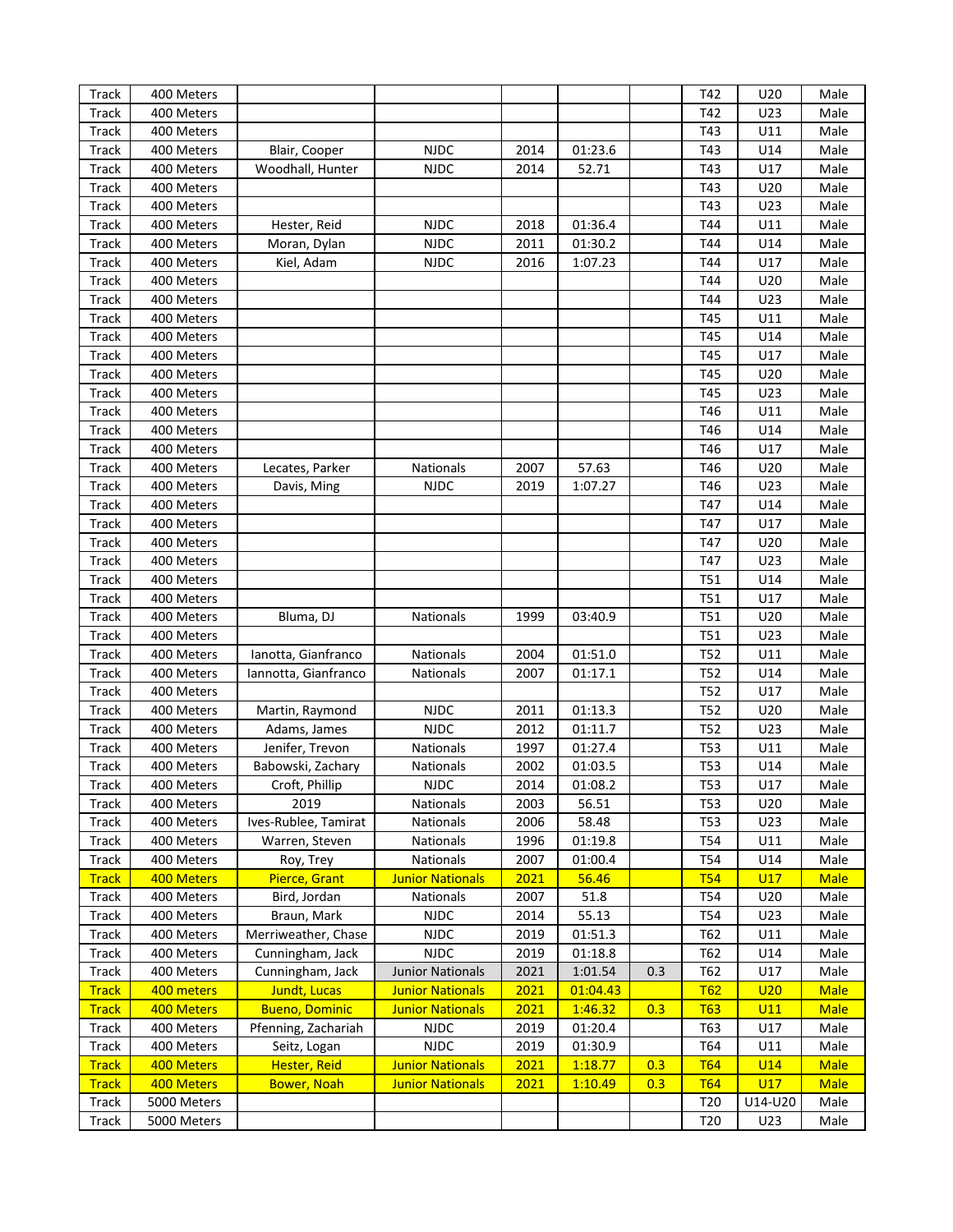| Track        | 5000 Meters      | Bland, Alex              | Nationals               | 2007 | 24:44.0 |        |                 | T35-T38 U14-U20 | Male        |
|--------------|------------------|--------------------------|-------------------------|------|---------|--------|-----------------|-----------------|-------------|
| Track        | 5000 Meters      | Merle Vi, Leo            | Nationals               | 2019 | 16:56.3 |        | T35-T38         | U23             | Male        |
| Track        | 5000 Meters      | Vazquez, Anthony         | JN                      | 2019 | 25:51.8 |        | T47             | U14-U20         | Male        |
| Track        | 5000 Meters      | Brunies, Josh            | Nationals               | 1997 | 11:21.7 |        | T53-T54         | U14-U20         | Male        |
| Track        | 5000 Meters      | Brunies, Josh            | Nationals               | 1997 | 11:21.7 |        | T53-T54         | U23             | Male        |
| Track        | 60 Meter         | Tadpatri, Haricharan     | <b>NJDC</b>             | 2019 | 20.28   | $-2.6$ | T63             | U14             | Male        |
| Track        | 60 Meters        |                          |                         |      |         |        | T11             | U11             | Male        |
| Track        | 60 Meters        |                          |                         |      |         |        | T12             | U11             | Male        |
| Track        | 60 Meters        | Welborn, Josh            | Nationals               | 2008 | 12.02   |        | T <sub>13</sub> | U11             | Male        |
| Track        | 60 Meters        |                          |                         |      |         |        | T <sub>20</sub> | U11             | Male        |
| Track        | 60 Meters        |                          |                         |      |         |        | T <sub>20</sub> | U14             | Male        |
| Track        | 60 Meters        |                          |                         |      |         |        | T31             | U11             | Male        |
| Track        | 60 Meters        |                          |                         |      |         |        | T31             | U14             | Male        |
| Track        | 60 Meters        | Blasingame, Elijah       | Nationals               | 2010 | 44.13   |        | T32             | U11             | Male        |
| Track        | 60 Meters        | Putman, Jody             | <b>NJDC</b>             | 2014 | 20.9    |        | T32             | U14             | Male        |
| Track        | 60 Meters        |                          |                         | 2006 | 25.78   |        | T33             | U11             | Male        |
| Track        | 60 Meters        | Fertig, Matthew          | Nationals               |      | 20.22   |        | T33             | U14             | Male        |
|              |                  | Weaver, J.               |                         |      |         |        |                 |                 |             |
| Track        | 60 Meters        |                          |                         |      |         |        | T34             | U11             | Male        |
| Track        | 60 Meters        | Cameron, Nehemiah        | Nationals               | 2006 | 20.89   |        | T34             | U14             | Male        |
| <b>Track</b> | <b>60 Meters</b> | Dillard, Benjamin        | <b>Junior Nationals</b> | 2021 | 14.56   | 1.7    | <b>T35</b>      | U11             | <b>Male</b> |
| Track        | 60 Meters        | Jackson, Levi            | <b>NJDC</b>             | 2015 | 12.6    |        | T35             | U14             | Male        |
| Track        | 60 Meters        |                          | Nationals               |      |         |        | T35a            | U11             | Male        |
| Track        | 60 Meters        | Chasanoff, Tommy         |                         |      | 12.4    |        | T36             | U11             | Male        |
| Track        | 60 Meters        | Winter, Samuel           | <b>NJDC</b>             | 2018 | 10.91   |        | T36             | U14             | Male        |
| Track        | 60 Meters        | Brown, Landon            | Nationals               | 2019 | 11.78   | $-0.8$ | T37             | U11             | Male        |
| Track        | 60 Meters        | Ferra, Justin            | Nationals               | 2010 | 10.36   |        | T37             | U14             | Male        |
| Track        | 60 Meters        | Ellman, Cody             | Nationals               | 2006 | 11.6    |        | T38             | U11             | Male        |
| Track        | 60 Meters        | Bruno, Beecher           | <b>NJDC</b>             | 2011 | 11.25   |        | T38             | U14             | Male        |
| Track        | 60 Meters        | Catuncan, Mikhail        | <b>NJDC</b>             | 2019 | 14.98   | $-0.8$ | T40             | U11             | Male        |
| Track        | 60 Meters        |                          |                         |      |         |        | T40             | U14             | Male        |
| Track        | 60 Meters        |                          |                         |      |         |        | T40             | U17             | Male        |
| Track        | 60 Meters        |                          |                         |      |         |        | T40             | U20             | Male        |
| Track        | 60 Meters        |                          |                         |      |         |        | T40             | U23             | Male        |
| Track        | 60 Meters        |                          |                         |      |         |        | T41             | U11             | Male        |
| Track        | 60 Meters        |                          |                         |      |         |        | T41             | U14             | Male        |
| Track        | 60 Meters        |                          |                         |      |         |        | T41             | U17             | Male        |
| Track        | 60 Meters        |                          |                         |      |         |        | T41             | U20             | Male        |
| Track        | 60 Meters        |                          |                         |      |         |        | T41             | U23             | Male        |
| Track        | 60 Meters        | Frech, Ezra              | <b>NJDC</b>             | 2014 | 11.48   |        | T42             | U11             | Male        |
| Track        | 60 Meters        |                          |                         |      |         |        | T43             | U11             | Male        |
| Track        | 60 Meters        | Hester, Reid             | <b>NJDC</b>             | 2018 | 11.2    |        | T44             | U11             | Male        |
| <b>Track</b> | <b>60 Meters</b> | <b>Gephardt, William</b> | <b>Junior Nationals</b> | 2021 | 11.86   | 1.4    | <b>T45</b>      | U11             | <b>Male</b> |
| Track        | 60 Meters        |                          |                         |      |         |        | T46             | U11             | Male        |
| Track        | 60 Meters        |                          |                         |      |         |        | T47             | U11             | Male        |
| Track        | 60 Meters        |                          |                         |      |         |        | T51             | U11             | Male        |
| Track        | 60 Meters        |                          |                         |      |         |        | T51             | U14             | Male        |
| Track        | 60 Meters        |                          |                         |      |         |        | T51             | U17             | Male        |
| <b>Track</b> | 60 Meters        | Martin, Raymond          | Nationals               | 2004 | 17.69   |        | T <sub>52</sub> | U11             | Male        |
| Track        | 60 Meters        | Burns, Sean              | Nationals               | 2006 | 15.53   |        | T <sub>52</sub> | U14             | Male        |
| Track        | 60 Meters        | Followay, Casey          | Nationals               | 2006 | 15.18   |        | <b>T53</b>      | U11             | Male        |
| <b>Track</b> | <b>60 Meters</b> | Mosley, Tj               | <b>Junior Nationals</b> | 2021 | 14.84   | 1.7    | <b>T54</b>      | U11             | <b>Male</b> |
|              | 60 Meters        | Merriweather, Chase      | <b>NJDC</b>             | 2019 | 13.64   | $-1.9$ |                 | U11             | Male        |
| Track        | 60 Meters        | Davis, Cameron           | <b>NJDC</b>             | 2019 | 13.35   | $-1.9$ | T62             | U11             | Male        |
| Track        |                  |                          |                         |      |         |        | T63             |                 |             |
| Track        | 60 Meters        | Seitz, Logan             | <b>NJDC</b>             | 2019 | 11.45   | $-1.9$ | T64             | U11             | Male        |
| Track        | 60 Meters Weave  | Wooley, Z.               |                         |      | 01:51.0 |        | T31             | U11             | Male        |
| Track        | 60 Meters Weave  | Weise, D.                |                         |      | 31.2    |        | T31             | U14             | Male        |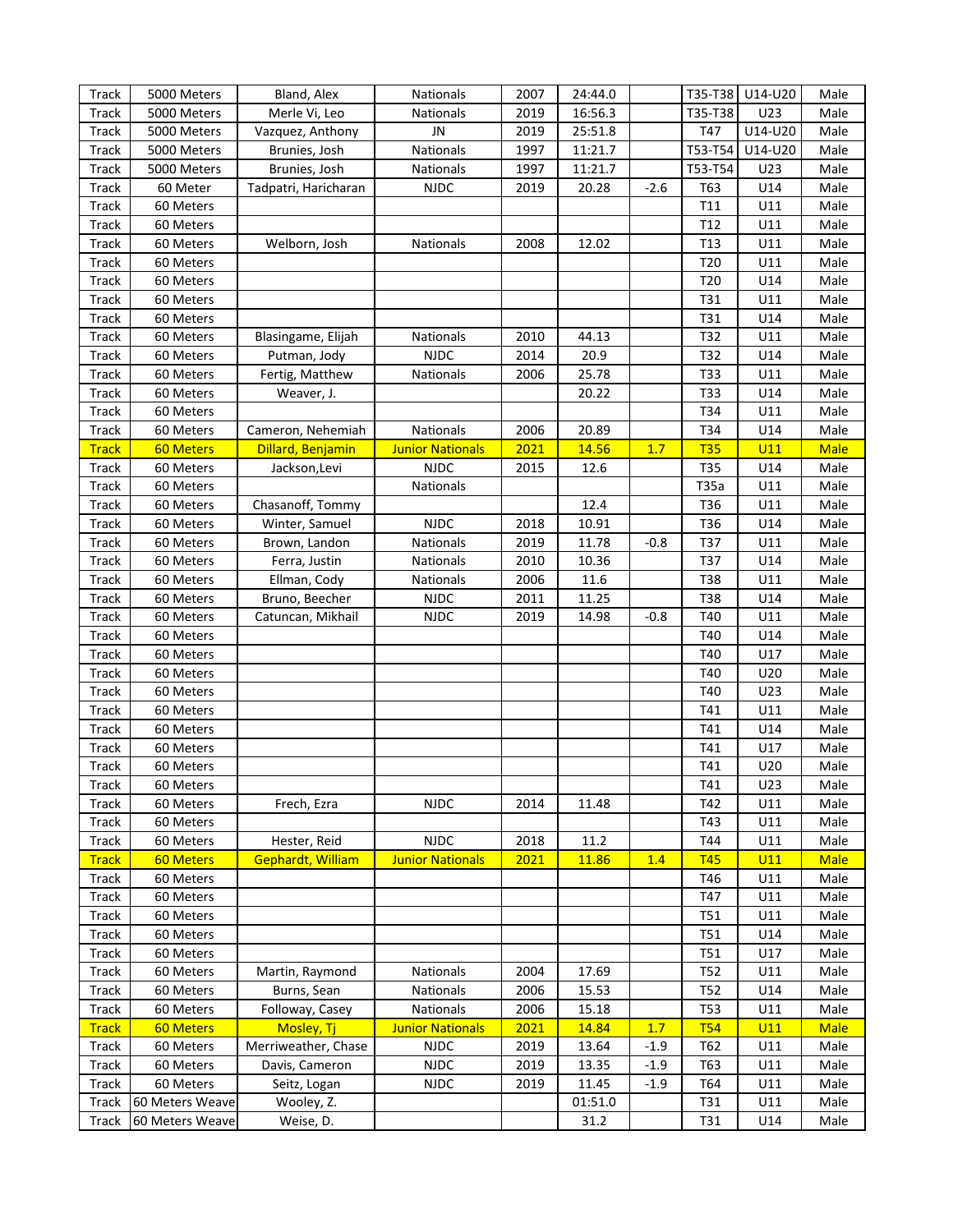| Track        | 60 Meters Weave |                                           |                         |      |          | T31             | U17 | Male        |
|--------------|-----------------|-------------------------------------------|-------------------------|------|----------|-----------------|-----|-------------|
| <b>Track</b> | 60 Meters Weave | Allman, L.                                |                         |      | 30       | T31             | U20 | Male        |
| <b>Track</b> | 60 Meters Weave |                                           |                         |      |          | T31             | U23 | Male        |
| <b>Track</b> | 60 Meters Weave |                                           |                         |      |          | <b>T51</b>      | U11 | Male        |
| <b>Track</b> | 60 Meters Weave | Carpenter, Benjamin                       | Nationals               | 2006 | 23.27    | <b>T51</b>      | U14 | Male        |
| <b>Track</b> | 60 Meters Weave |                                           |                         |      |          | <b>T51</b>      | U17 | Male        |
| <b>Track</b> | 60 Meters Weave |                                           |                         |      |          | <b>T51</b>      | U20 | Male        |
| <b>Track</b> | 60 Meters Weave |                                           |                         |      |          | T51             | U23 | Male        |
| <b>Track</b> |                 | 800 medley relay libbs, Calderon, Jimenez | <b>NJDC</b>             | 2016 | 2:11.24  | 50 points       | U23 | Male        |
| <b>Track</b> |                 | 800 medley relay obinson, Moran, Jimenez  | <b>NJDC</b>             | 2018 | 2:05.1   | 50 points       |     | Male        |
| Track        | 800 meters      | Toce, Gianni                              | <b>NJDC</b>             | 2013 | 03:51.1  | T11             | U14 | Male        |
| Track        | 800 meters      |                                           |                         |      |          | T11             | U17 | Male        |
| Track        | 800 meters      | Johnson, Cassaries                        | <b>NJDC</b>             | 2011 | 03:42.7  | T11             | U20 | Male        |
| Track        | 800 meters      |                                           |                         |      |          | T11             | U23 | Male        |
| Track        | 800 meters      |                                           |                         |      |          | T <sub>12</sub> | U14 | Male        |
| Track        | 800 Meters      |                                           |                         |      |          | T <sub>12</sub> | U17 | Male        |
|              | 800 Meters      |                                           | Nationals               | 2008 |          | T12             | U20 | Male        |
| Track        |                 | McKay, Robert                             |                         |      | 02:43.1  |                 |     |             |
| Track        | 800 Meters      |                                           |                         |      |          | T12             | U23 | Male        |
| Track        | 800 meters      | Herrera, Daniel                           | <b>NJDC</b>             | 2019 | 03:24.8  | T <sub>13</sub> | U14 | Male        |
| Track        | 800 Meters      |                                           |                         |      |          | T <sub>13</sub> | U17 | Male        |
| Track        | 800 Meters      | Morrobel, Ethan                           | <b>NJDC</b>             | 2019 | 02:50.8  | T13             | U20 | Male        |
| Track        | 800 Meters      |                                           |                         |      |          | T <sub>13</sub> | U23 | Male        |
| Track        | 800 meters      |                                           |                         |      |          | T20             | U14 | Male        |
| Track        | 800 Meters      |                                           |                         |      |          | T20             | U17 | Male        |
| Track        | 800 Meters      | Anzaldi, Frankie                          | <b>NJDC</b>             | 2019 | 2:52.33  | T20             | U20 | Male        |
| Track        | 800 meters      | Wigington, Tyler                          | <b>NJDC</b>             | 2016 | 2:17.14  | T20             | U23 | Male        |
| Track        | 800 Meters      |                                           |                         |      |          | T31             | U17 | Male        |
| Track        | 800 Meters      |                                           |                         |      |          | T31             | U20 | Male        |
| Track        | 800 Meters      |                                           |                         |      |          | T31             | U23 | Male        |
| Track        | 800 Meters      |                                           |                         |      |          | T32             | U17 | Male        |
| <b>Track</b> | 800 Meters      | Mcguinn, Aidan                            | <b>Junior Nationals</b> | 2021 | 05:11.50 | T32             | U20 | <b>Male</b> |
| Track        | 800 Meters      | Kosanda, Daniel                           | <b>NJDC</b>             | 2019 | 06:09.7  | T32             | U23 | Male        |
| Track        | 800 Meters      | Fertig, Matthew                           | Nationals               | 2009 | 04:37.2  | T33             | U14 | Male        |
| Track        | 800 Meters      |                                           |                         |      |          | T33             | U17 | Male        |
| Track        | 800 Meters      | Anderson, Jonathan                        | Nationals               | 2004 | 03:09.6  | T33             | U20 | Male        |
| Track        | 800 Meters      | Anderson, Jonathan                        | Nationals               | 2006 | 03:18.4  | T33             | U23 | Male        |
| Track        | 800 meters      |                                           |                         |      |          | T34             | U11 | Male        |
| <b>Track</b> | 800 Meters      | Fox, Will                                 | <b>Nationals</b>        | 2006 | 03:36.6  | T34             | U14 | Male        |
| Track        | 800 Meters      | Pittman, Daniel                           | <b>NJDC</b>             | 2019 | 02:30.2  | T34             | U17 | Male        |
| Track        | 800 Meters      | Foster, Norris                            | <b>NJDC</b>             | 2016 | 2:20.51  | T34             | U20 | Male        |
| Track        | 800 Meters      | Foster, Sean                              | Nationals               | 2006 | 02:36.1  | T34             | U23 | Male        |
| Track        | 800 Meters      |                                           |                         |      |          | T35             | U14 | Male        |
| Track        | 800 Meters      | Paintin, Matthew                          | <b>NJDC</b>             | 2016 | 2:58.60  | T35             | U17 | Male        |
| Track        | 800 Meters      | Wapner, Charles                           | Nationals               | 2005 | 02:59.3  | T35             | U20 | Male        |
| Track        | 800 Meters      | Cassady, Brandon                          | <b>Nationals</b>        | 2007 | 03:49.2  | T35             | U23 | Male        |
| Track        | 800 Meters      | Badeaux, Nicholas                         | Nationals               | 2010 | 03:24.9  | T36             | U14 | Male        |
| Track        | 800 Meters      | Holzmueller, Aaron                        | <b>NJDC</b>             | 2015 | 03:02.7  | T36             | U17 | Male        |
| Track        | 800 Meters      | Chasanoff, Thomas                         | Nationals               | 2005 | 02:41.4  | T36             | U20 | Male        |
| Track        | 800 Meters      | Garten, Jeff                              | Nationals               | 2010 | 03:49.9  | T36             | U23 | Male        |
| Track        | 800 Meters      | Brown, Landon                             | <b>NJDC</b>             | 2019 | 03:25.8  | T37             | U11 | Male        |
| Track        | 800 Meters      | Biser, Vincent                            |                         |      | 02:56.0  | T37             | U14 | Male        |
| <b>Track</b> | 800 Meters      | Opoku-Dakwa, Ekow                         | <b>Junior Nationals</b> | 2021 | 03:31.92 | <u>T37</u>      | U17 | <b>Male</b> |
| Track        | 800 Meters      | Zimmerman, D.                             |                         |      | 02:23.0  | T37             | U20 | Male        |
| Track        | 800 Meters      | Melendez, Joshua                          | <b>NJDC</b>             | 2012 | 03:12.2  | T37             | U23 | Male        |
| Track        | 800 Meters      |                                           |                         |      |          | T38             | U14 | Male        |
|              |                 | Milledge, Chance                          | NJDC                    |      |          |                 |     |             |
| Track        | 800 meters      |                                           |                         | 2016 | 2:34.42  | T38             | U17 | Male        |